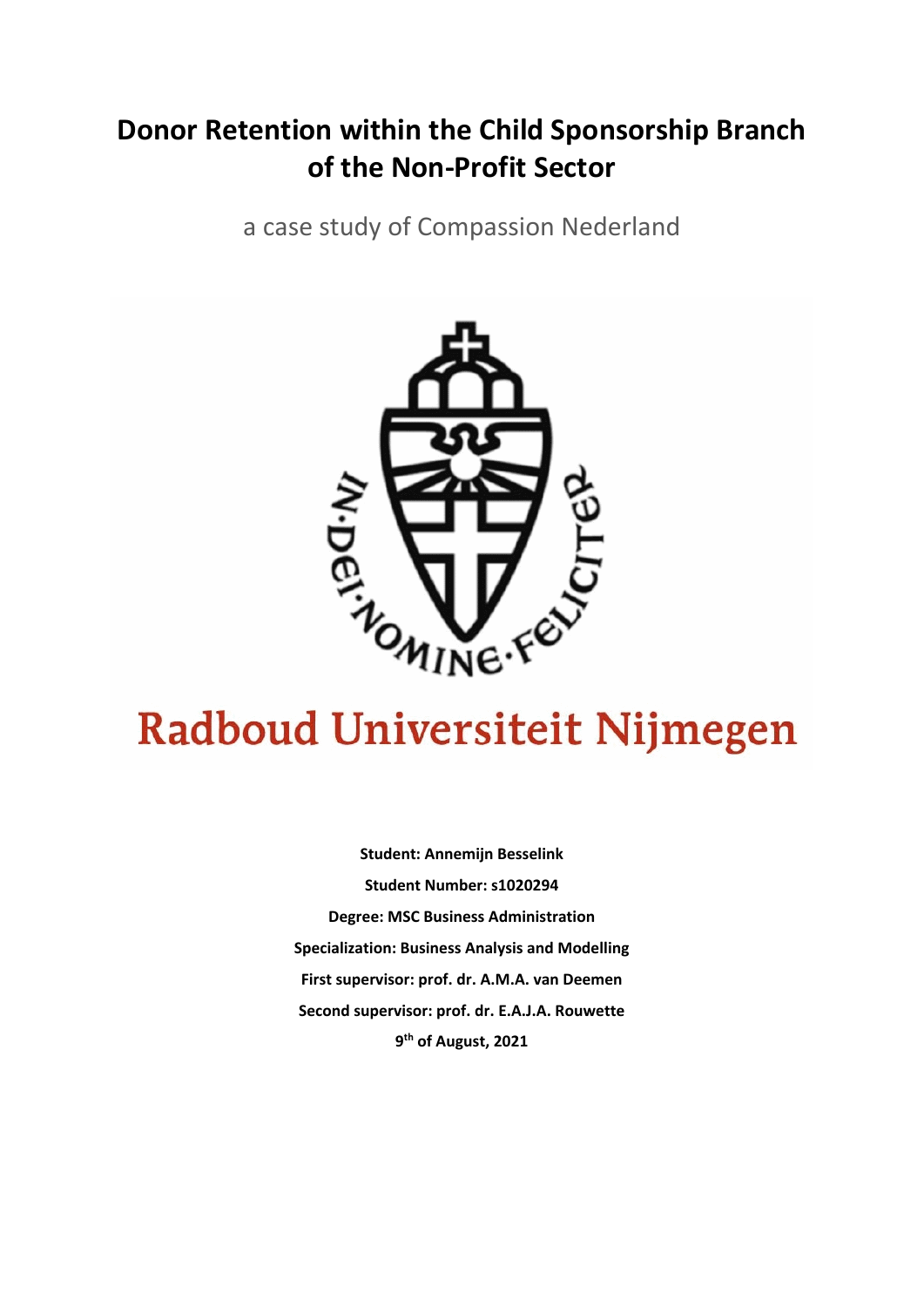*Because every child matters*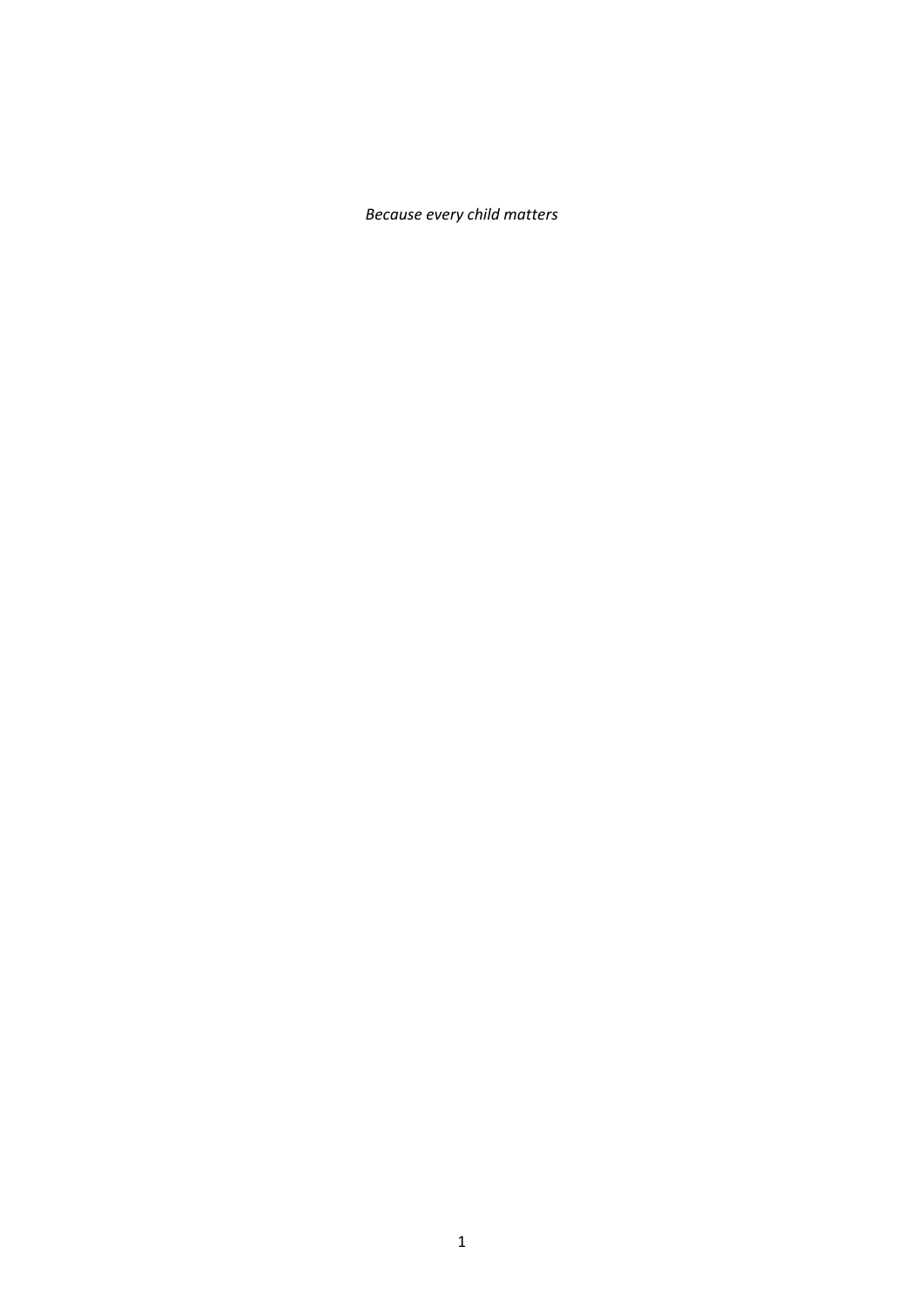# Abstract

In recent times non-profit organizations face an increasing amount of competition and must adapt more business-like approaches (Weerawardena et al., 2009). An important area to focus on is donor retention (Sergeant, 2013). Though literature is available on donor retention within non-profit organizations, there has been a lack of research on dynamic relations within donor retention and donor retention within the child sponsorship branch of the non-profit sector.

The objective of this research is to understand the dynamic relations between key variables within the child sponsorship branch on the topic of donor retention in order to find policy implications for this specific branch of the non-profit sector. The methods of Group Model Building and data analysis were conducted for the case study of Compassion Nederland, a child sponsorship non-profit organization.

The research concluded that in line with the non-profit sector in general, Commitment, Trust, Satisfaction, Identification and Quality of Service are key variables for donor retention within the child sponsorship branch of the non-profit sector. However, the branch has some additional key variables, namely Commitment to the Sponsored Child and Availability of Information from the Field. The addition of the dimension of 'Commitment to the Sponsored Child' to Commitment seems to be a huge advantage for the child sponsorship branch of the non-profit sector. However, donor retention through commitment to sponsored child also creates an obligation to provide the donor with specific information on the child, hence the variable of 'Availability of Information from the Field'. The link between a donor and sponsored child also creates a vulnerable and difficult point in time when a sponsored child leaves the project. This is reflected by the fact that exits (when a sponsored child leaves a project) are the number one reason for lapse within Compassion Nederland.

Policy implications for non-profit organizations in the child sponsorship branch are to invest in the quality of service and the use of Business Intelligence and segmentation tools, ensure that information about the sponsored children's well-being and progress is provided by the field and communicated to donors and to strive for a high commitment of donors to the organization as well as to the sponsored child.

Suggestions for further research include testing the theoretical model and assigning weight to the relations and feedback loops present. The second suggestion for future research would be to continue along the lines of this research and deepen the knowledge of donor retention within the child sponsorship branch. This can be done by exploring the key variables that are specific to the branch as found in this research. The third and last suggestion for future research would be to explore the two variables of the commitment to the sponsored child and the commitment to the non-profit organization and how non-profit organizations within the child sponsorship branch can achieve a balance between the two.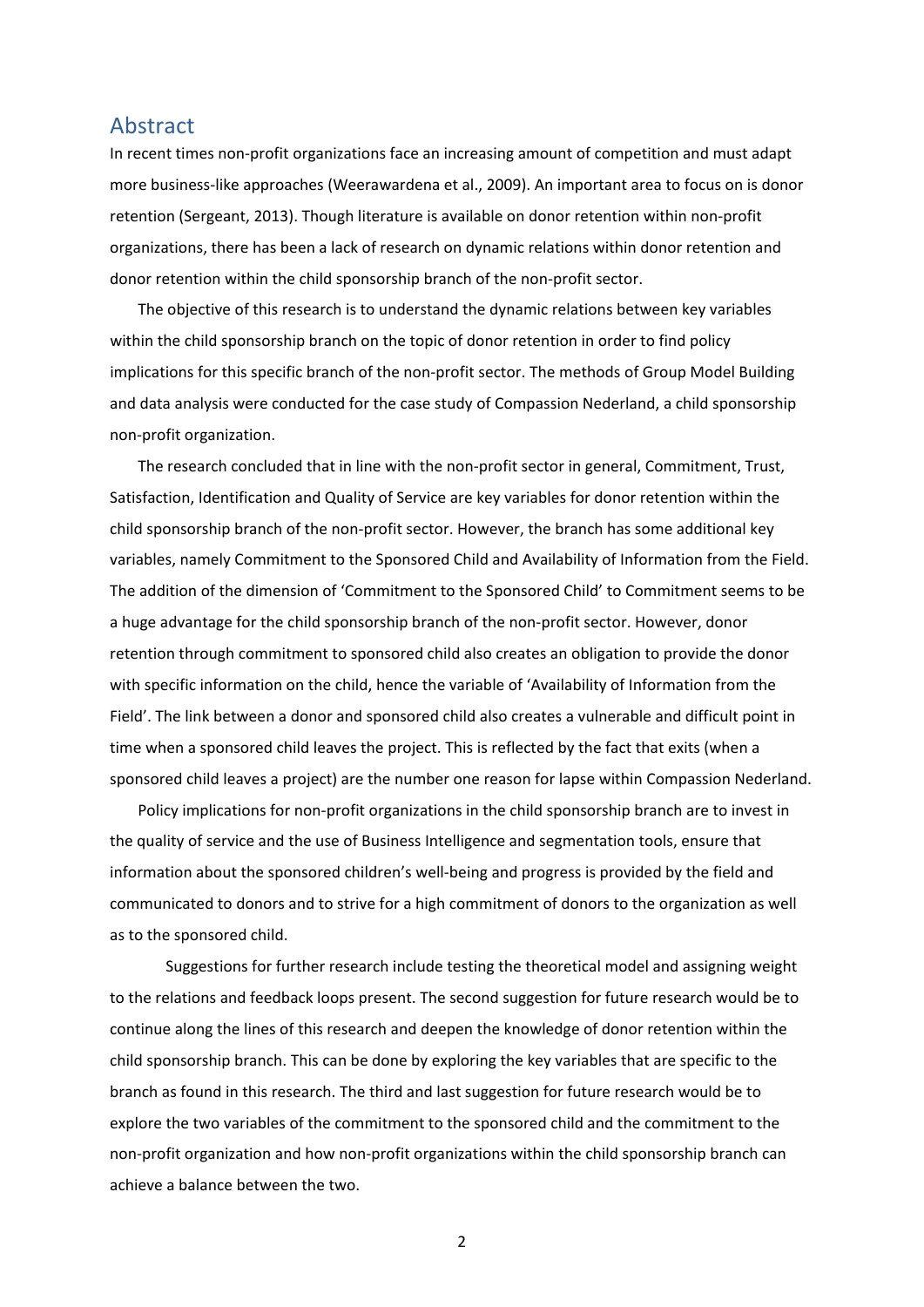# Content

| 1. |                                                                                             |  |
|----|---------------------------------------------------------------------------------------------|--|
|    |                                                                                             |  |
|    | 1.2 The gap in the literature regarding donor retention and the child sponsorship branch6   |  |
|    |                                                                                             |  |
|    |                                                                                             |  |
|    |                                                                                             |  |
| 2. |                                                                                             |  |
|    |                                                                                             |  |
|    |                                                                                             |  |
|    |                                                                                             |  |
|    |                                                                                             |  |
|    |                                                                                             |  |
|    |                                                                                             |  |
|    |                                                                                             |  |
|    |                                                                                             |  |
|    | 2.4.5 A further consideration on the topic of donor retention; personas and segmentation 17 |  |
|    |                                                                                             |  |
|    |                                                                                             |  |
|    |                                                                                             |  |
| 3. |                                                                                             |  |
|    |                                                                                             |  |
|    |                                                                                             |  |
|    |                                                                                             |  |
|    |                                                                                             |  |
|    |                                                                                             |  |
| 4. |                                                                                             |  |
|    |                                                                                             |  |
|    |                                                                                             |  |
|    |                                                                                             |  |
|    |                                                                                             |  |
|    | 4.1.4 Feedback Loop 4: Commitment through Correspondence with Sponsored Child 29            |  |
|    | 4.1.5 Feedback Loop 5: Commitment through the Communication of Impact 30                    |  |
|    |                                                                                             |  |
|    |                                                                                             |  |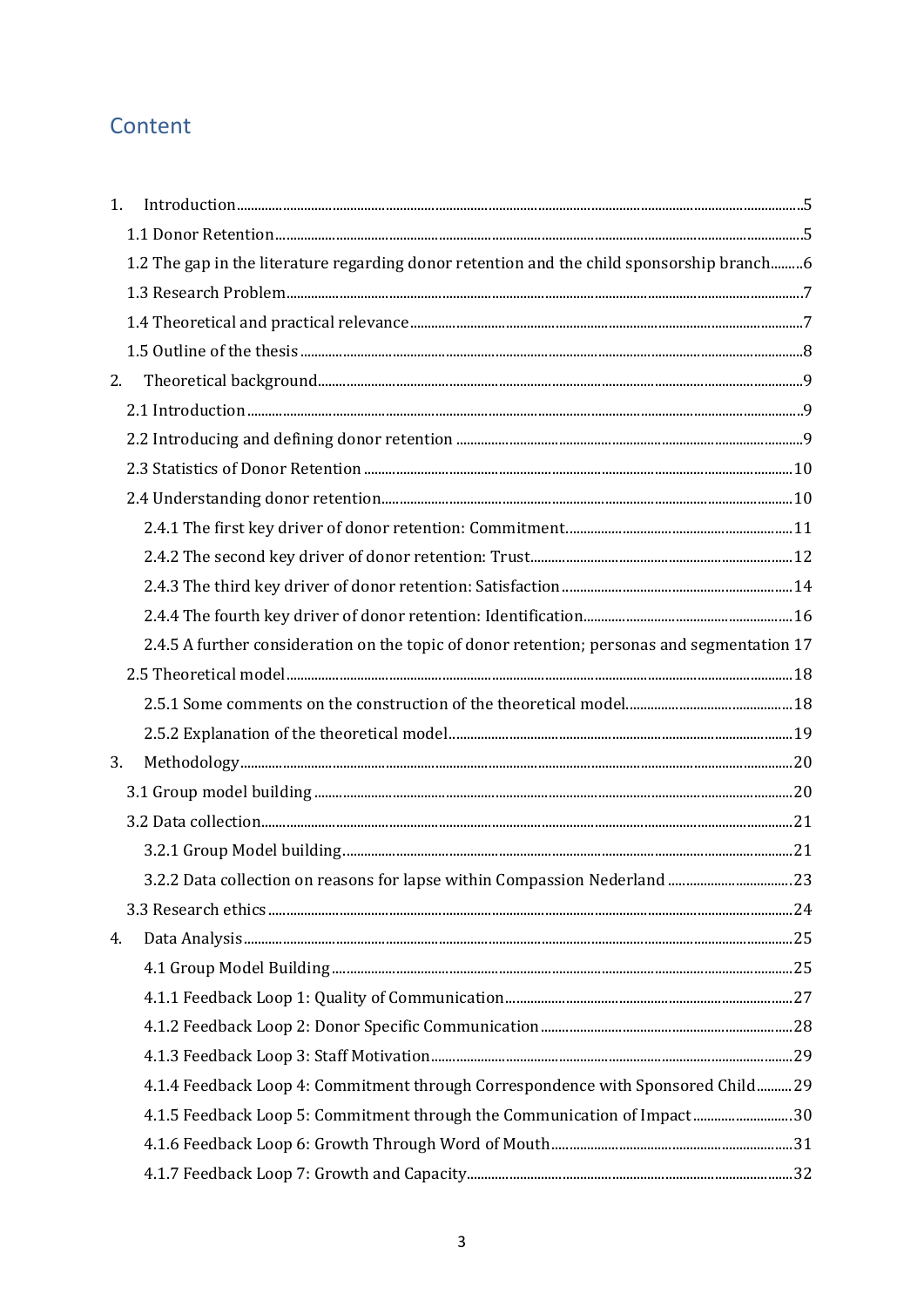| 4.1.8 Feedback Loop 8: Increased Probability of Errors through Donor Specific |  |
|-------------------------------------------------------------------------------|--|
|                                                                               |  |
|                                                                               |  |
|                                                                               |  |
|                                                                               |  |
|                                                                               |  |
|                                                                               |  |
|                                                                               |  |
|                                                                               |  |
|                                                                               |  |
| 6. Practical implications and recommendations for Compassion Nederland 45     |  |
|                                                                               |  |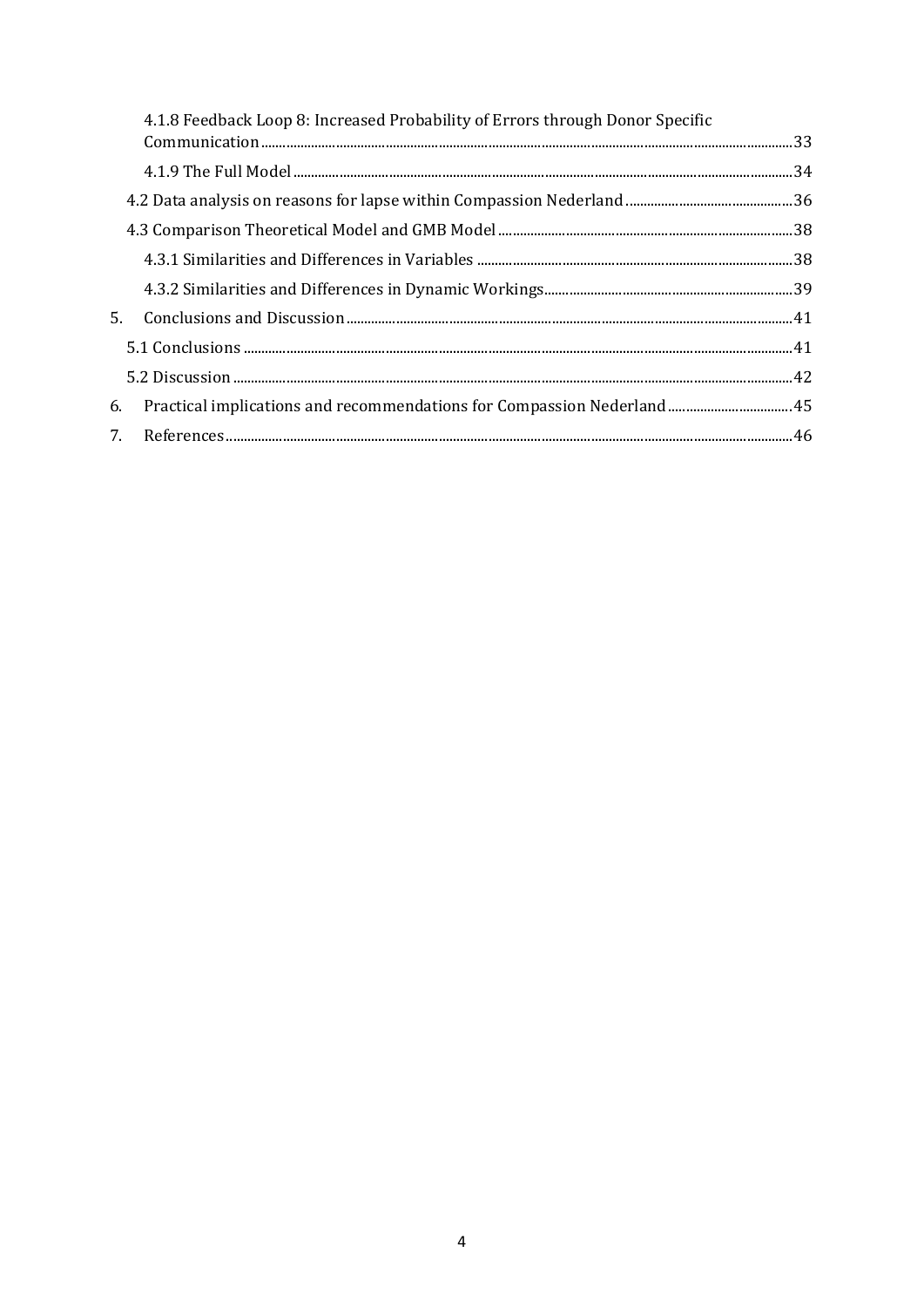# <span id="page-5-0"></span>**1. Introduction**

This master thesis will focus on donor retention within the child sponsorship branch of the non-profit sector. First, an introduction will be given on the importance of donor retention for non-profit organizations. Then, the gaps in knowledge are identified regarding 1) the workings of donor retention within the child sponsorship branch of the non-profit sector specifically and 2) the existence of dynamic interactions within the workings of donor retention. Lastly, the research objective and relevance for this research are stated, followed by the outline of the thesis.

#### <span id="page-5-1"></span>**1.1 Donor Retention**

In recent times non-profit organizations face an increasing amount of competition and must adapt more business-like approaches (Weerawardena et al., 2009). One of these approaches concerns the topic of sustainability. Sustainability is an important added value, as highly sustainable companies significantly outperform their competition in the long-term (Eccles et al., 2012).

Literature distinguishes three separate pillars: economic, environmental and social sustainability (Purvis et al, 2019). Wales (2013) describes sustainable growth as '*a business model that creates value consistent with the long term preservation and enhancement of financial, environmental and social capital.'*

Within non-profit organizations, the economic pillar of sustainability means that in order to be able to operate long term, the organizations should be able to create value with the long term preservation and enhancement of financial capital (Purvis et al, 2019).

One important source of income for many non-profit organizations are donor contributions. And while much attention is often given to donor acquisition, another important area to focus on is donor retention (Sergeant, 2013). Nearly every organization depending on donor support could give more attention to people who gave money in the past (Barber & Levis, 2013). Retaining loyal and engaged donors and building long-lasting relationships with them is critical to the success and sustainability of non-profit organizations (Jameson, 2017). Literature is full references to the benefits that an improved focus on customer retention can bring the non-profit organization. A small improvement in attrition can lead to significantly large improvement in the lifetime value of the donor database (Sergeant, 2013). This effect can be explained because of several reasons.

First of all, it costs about five times as much to solicit a new customer as it does to do business with an existing one. It also creates opportunities to persuade existing donors to make additional donations and loyal donors are more probable to provide feedback, possibly improving quality of service. Lastly, good word of mouth advertising leads to even more donors (Sergeant, 2013).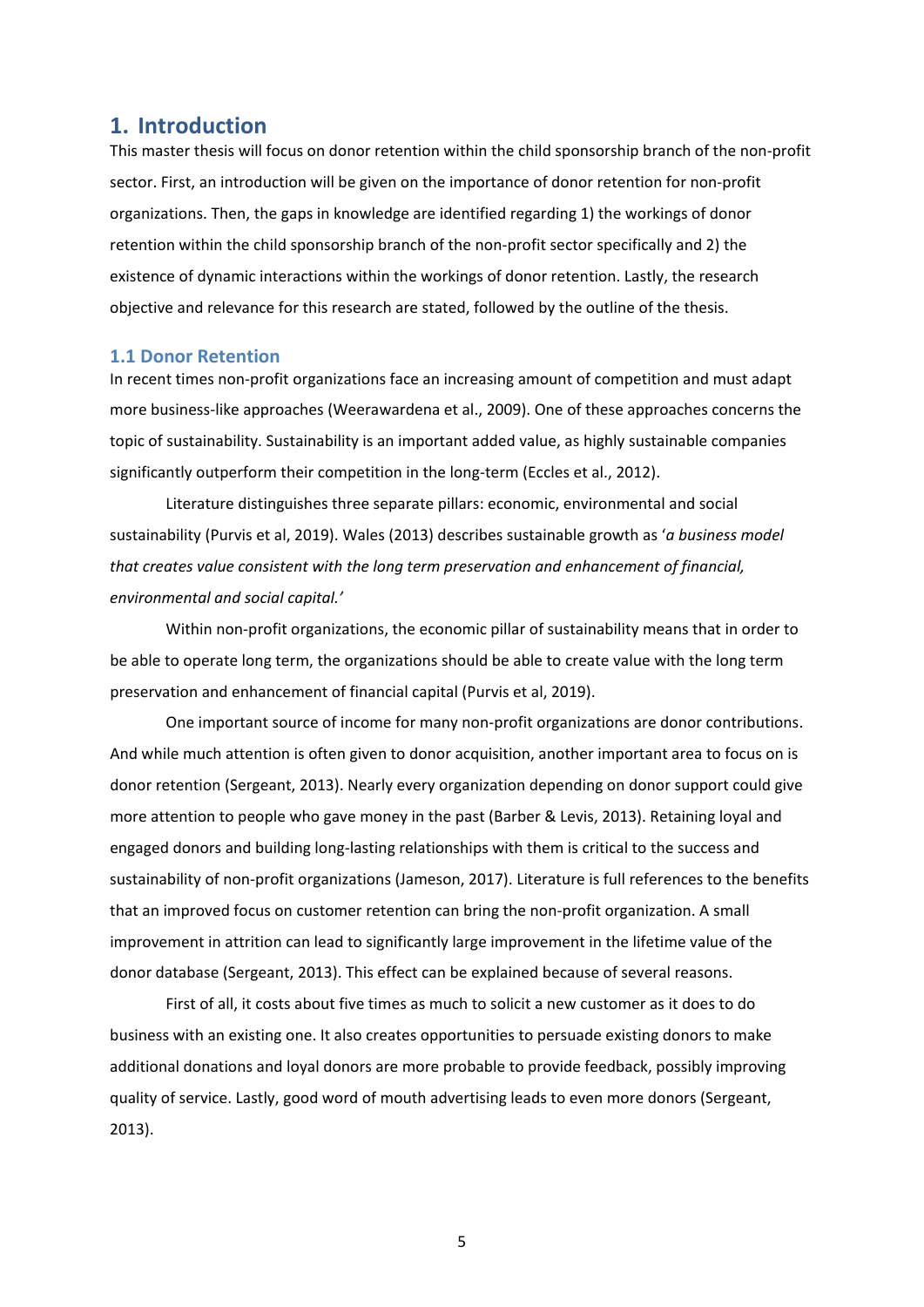Within literature, most studies seem to agree on the concept of donor retention falling apart in the four key drivers of commitment, trust, satisfaction and identification (Sargeant, 2013)(Jay & Sargeant, 2004). Out of these key drivers, commitment of the donor seems to be the most directly influencing variable on donor retention (Naskrent & Siebelt, 2011).

# <span id="page-6-0"></span>**1.2 The gap in the literature regarding donor retention and the child sponsorship branch**

The gap in the literature regarding donor retention within the child sponsorship branch of the nonprofit sector appears to be two-fold.

First of all, there has been a lack of research on sustainable giving such as sponsoring a child over a longer period of time. There has been no attempt to disentangle the experiences and contextual issues associated with such long-term commitment, as child sponsorship involves a more long-lasting commitment than other types of donations (Prendergast & Maggie, 2013). The child sponsorship branch works differently in terms of donations and finances. Here a fixed amount of money is charged every month in order to support a child living in poverty. Since this directly changes the relationship between the donor and the non-profit organization, there is no clarity whether the principles of donor retention can be directly translated to this specific branch. It could be argued this might not necessarily be the case, as for example commitment in the child sponsorship branch is more binding in nature. This research will explore the concept of donor retention within the branch of child sponsorship.

Second, there has been no prior research on the dynamic relations between variables and their mutual influence. Literature on donor retention thus far has had an exclusive focus on describing the linear relationships within donor retention. However, there are some indications that a dynamic view on the topic might be more appropriate. Naskrent & Siebelt (2011) describe how the key concepts influencing donor retention also seem to display mutual influence. So far, however, it seems that findings like these, even though important, have not been brought together into an integrated dynamic model.

Moreover, within Compassion Nederland, inside research on donor retention gave some inconclusive results. Compassion Nederland is a large non-profit organization operating within the child sponsorship branch. Within Compassion Nederland they identified a significant loss of donors every year. Each year 4000 to 5000 new donors decided to sponsor a child, while around 2500 donors stopped sponsoring a child. Especially when sponsored children leave or finish the program, around 35-40% of donors do not continue their support by sponsoring another child.

However, some initial research into this topic proved inconclusive, as the results indicated that not only a low level of commitment, but also a high score on the level of commitment resulted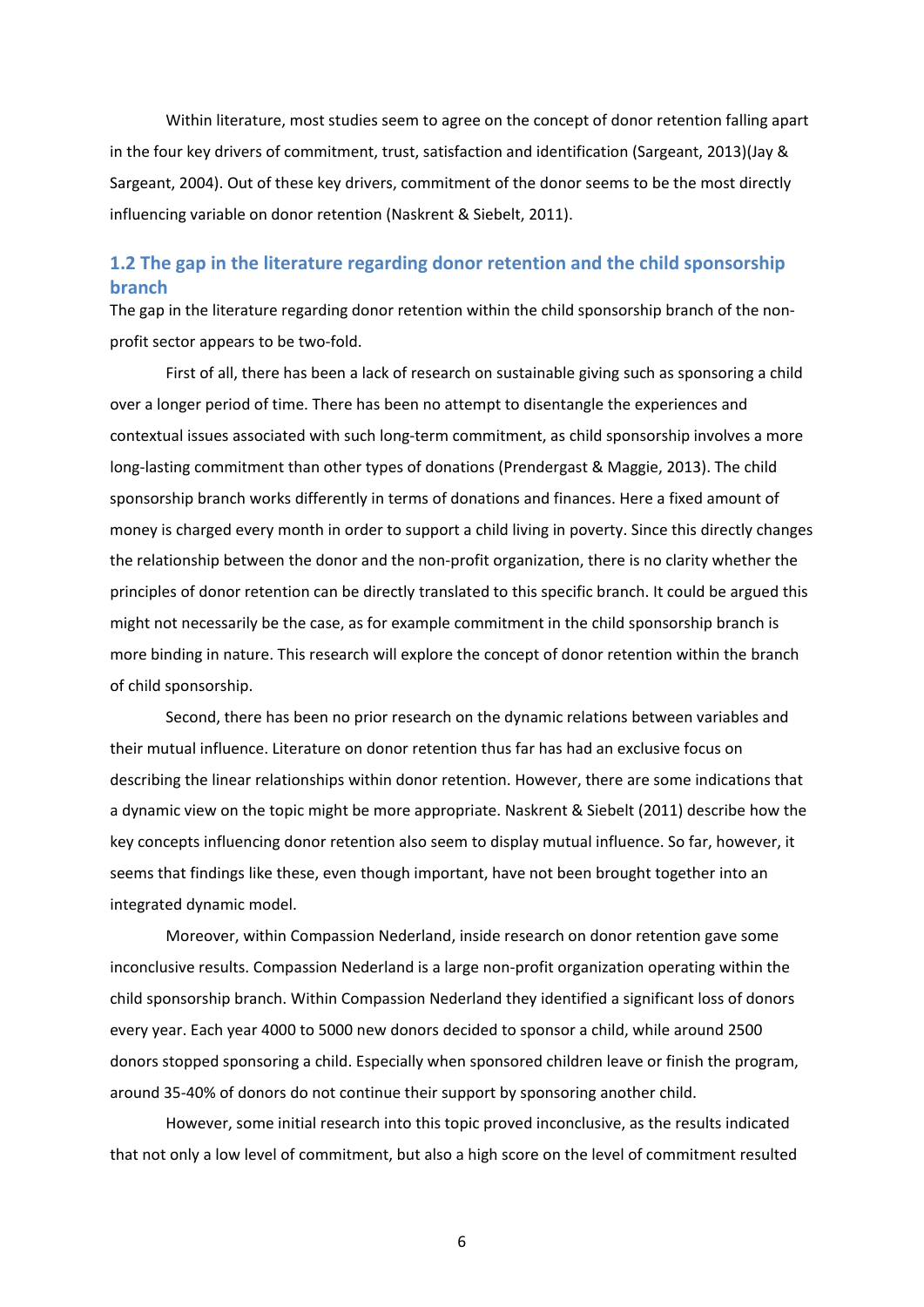in more exits of donors. Their finding on commitment is not in line with available literature on the topic and seems to suggest a more dynamic structure of donor retention than is available right now.

All of these facts together form the motivation to explore the workings of donor retention within the child sponsorship branch specifically, and to do so in a way that captured the dynamic structure of the key concepts.

# <span id="page-7-0"></span>**1.3 Research Problem**

The research problem concerns the lack of knowledge on the dynamic relations of donor retention within the child sponsorship branch of the non-profit sector.

The objective of this research is therefore to understand the dynamic relations between key variables within the child sponsorship branch on the topic of donor retention in order to extend or confirm the current literature on the topic of donor retention and to find policy implications for the child sponsorship branch of the non-profit sector.

In order achieve this objective, the following main research question will be answered:

*Which key variables, dynamic relations, and corresponding policy implications can be identified within the topic of donor retention within the child sponsorship branch of the non-profit sector?*

In order to answer the main research question, the following sub questions will be answered:

- 1. What are the key variables that determine donor retention within the child sponsorship branch of the non-profit sector?
- 2. Which dynamic relations can be identified for the key variables of donor retention within the child sponsorship branch of the non-profit sector?
- 3. What are the policy implications of the identified factors and dynamic relations within donor retention within the child sponsorship branch of the non-profit sector?

# <span id="page-7-1"></span>**1.4 Theoretical and practical relevance**

This research will contribute to the understanding of donor retention within non-profit organizations by exploring the topic of donor retention within the branch of child sponsorship. It will either reconfirm the current principles of donor retention within non-profit organizations in general or discover some exceptions to the general rule for the specific branch of child sponsorship.

Furthermore, the research will try to understand the dynamic relations between the key variables for the topic of donor retention within the child sponsorship branch of the non-profit sector, which might lead to future research suggestions. These two aspects together form the theoretical relevance. The practical relevance of the research is formed by the possible implications of the findings for the business operations of non-profit organizations within the child sponsorship branch, specifically Compassion Nederland, who might choose to use these implications in order to improve their donor retention.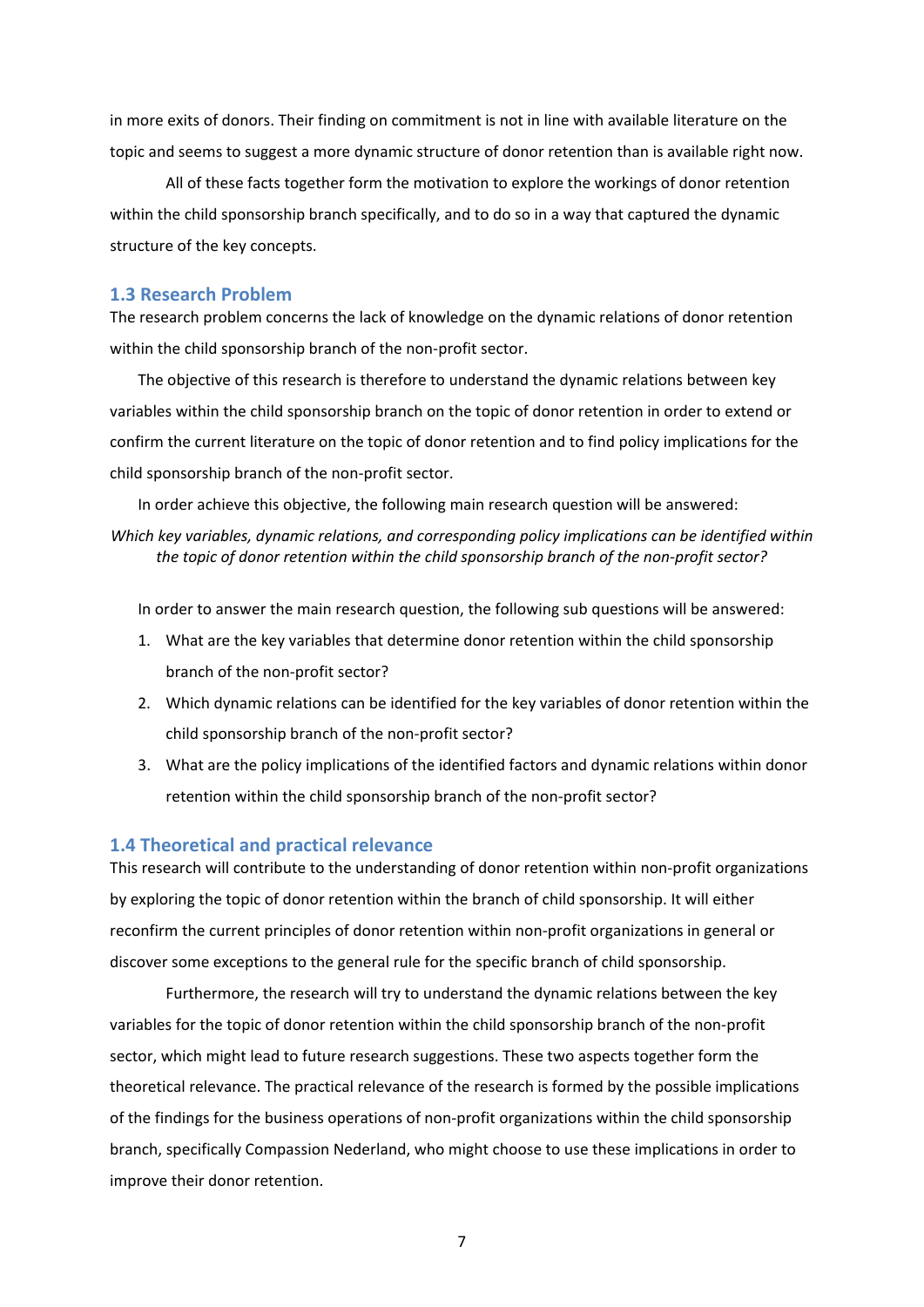# <span id="page-8-0"></span>**1.5 Outline of the thesis**

In the next chapter, the theoretical background of donor retention will be presented. Chapter two will end with a theoretical model of the general workings of donor retention within the non-profit sector. After this, the methodology used, namely Group Model Building and data analysis, will be explained in chapter three. This will be followed by the analysis of the gathered data in chapter four, ending with a comparison between the theoretical model and the model resulting from the group model building sessions. In chapter five the discussion and conclusion will be presented. Lastly, the practical implications and recommendations will be discussed in chapter six.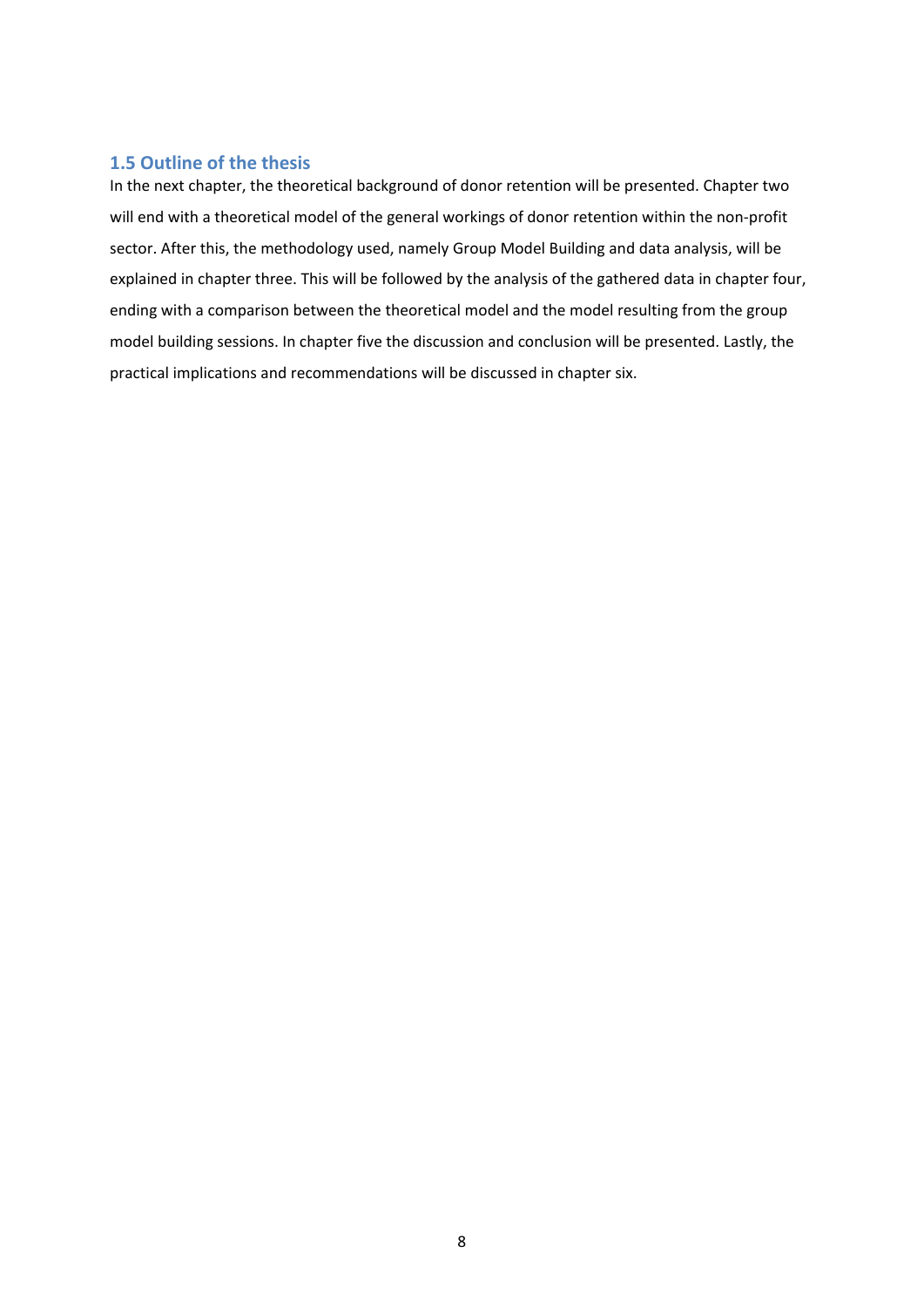# <span id="page-9-0"></span>**2. Theoretical background**

# <span id="page-9-1"></span>**2.1 Introduction**

This chapter will start with a theoretical definition of the term donor retention. It will then go over some statistics of donor retention within non-profit organizations. Furthermore, the workings of donor retention within non-profit organizations will be explored. Although consensus on key variables can be observed from literature, it is clear that research is still exclusively focused on causal relationships, instead of adopting a system dynamics approach. For this reason, a theoretical model of the dynamic relations of the key drivers of donor retention has been constructed by the author and will be presented at the end of the chapter. This theoretical model will be based on the findings of the literature review.

# <span id="page-9-2"></span>**2.2 Introducing and defining donor retention**

Even though quite a lot has been written about the subject of donor retention, actual definitions of the term are sparse. Maybe this is because the term seems self-explanatory. As Wymer simply states, (Wymer,2010, p.1); 'If a donor stops giving, she is not counted as a retained donor'. In a more recent article, however, a definition of the subject can be found. According to Xiao and Yue (2021, p.1) donor retention can be defined as "the problem of keeping attracted donors interested and engaged so that they can continue to make donations year after year".

Wymer (2010) does give some criticism on the usefulness of donor retention as a measurement concept. He points out that it is way too crude a measure to determine the quality of a relationship. Instead, he proposes to use the measure of donor loyalty, as it gives a more adequate assessment of the relationship between donor and non-profit organization.

Within this research, however, the actual retention of the donor is the central problem variable. Considering this, donor retention within this research has been defined as 'the problem of keeping child sponsors at Compassion Nederland interested and engaged so that they can continue to be a child sponsor year after year'.

Now that the definition for donor retention has been given, more exploration will be done of the workings and driving factors of donor retention according to literature.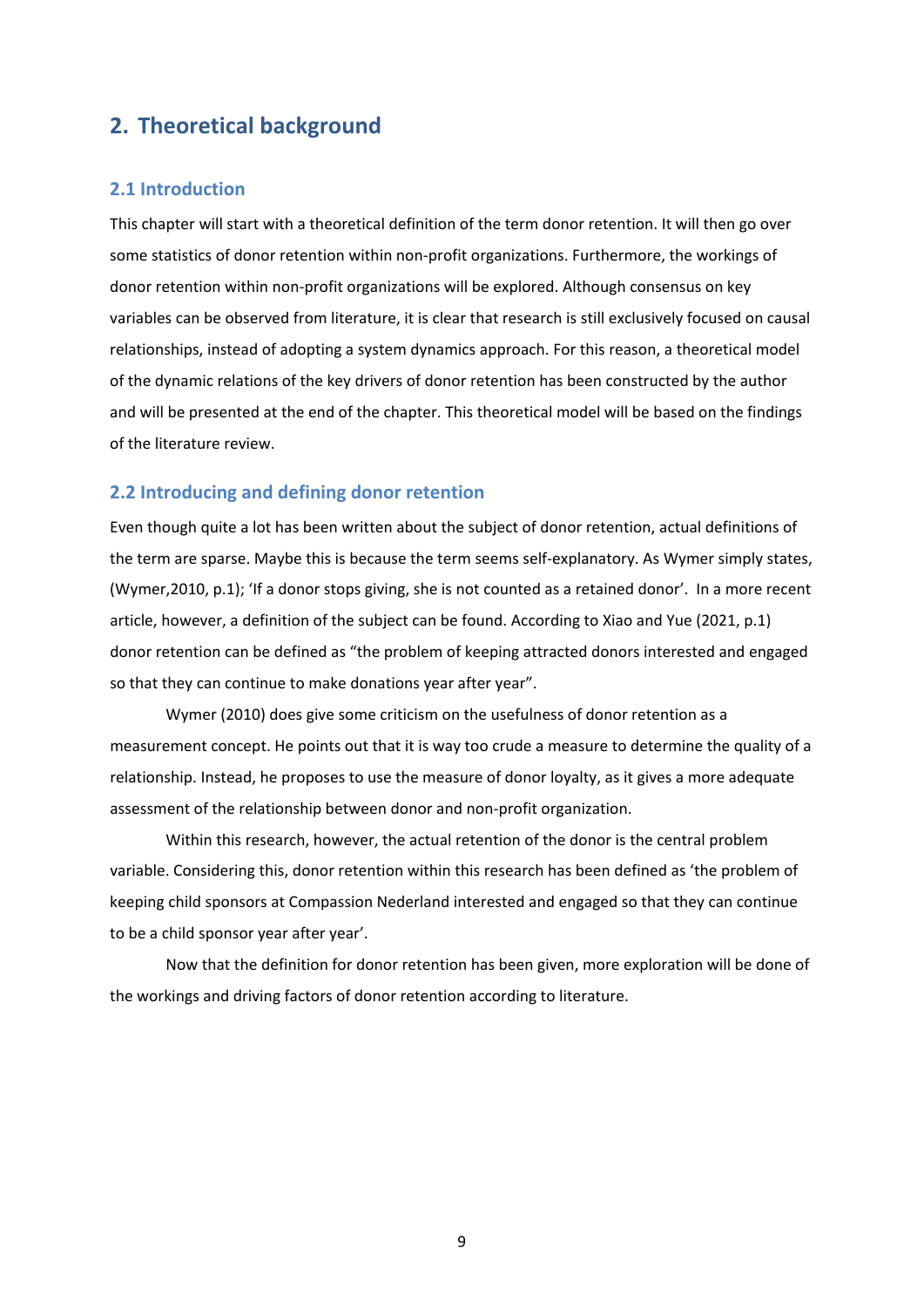# <span id="page-10-0"></span>**2.3 Statistics of Donor Retention**

Before diving into the workings of donor retention, a look will be taken at the statistics of donor retention first. It is important to mention that the statistics described in this paragraph come from research in the general field of non-profit organizations and are not of Compassion Nederland itself. The analysis of donor lapse within Compassion itself will be addressed later in the thesis.

Within the non-profit sector in general, a typical organization will lose between 40 and 50 percent of new donors in the first year. In sequential years, non-profit organizations will lose around 30 percent of the remaining donors each year (Sargeant, 2001a).

The first and foremost reason given by donors for their lapse (54 percent) seems to be that they can no longer afford to offer their support. Coming in as the second main reason (36%), donors opt to transfer their support to a different charitable organization, followed by death or relocation (16%) and a lack of acknowledgement (13%) (Sargeant, 2001a).

Nathan and Hallam (2009) found that donors drop their least favorite non-profit organization first. Furthermore, they found that donors who sponsored a child in a developing country said that that those would be the last to go—because of the child, not the charity.

Nathan and Hallam (2009) also emphasize that in many cases, donors were already dissatisfied one way or another, and financial circumstances are the last straw causing them to lapse.

The origin of this dissatisfaction should be of great concern to non-profit organization and leads us into the following section, where the drivers and dynamic workings of donor retention are explored.

# <span id="page-10-1"></span>**2.4 Understanding donor retention**

In this section, donor retention will be explored in its workings. Research on donor loyalty finds its roots in the for-profit sector, where research on customer loyalty had already been done. Marketing literature regards commitment, trust, satisfaction and identification to be the primary drivers (Sargeant, 2013). The first stepping stone for this can be traced back to 1994, when Morgan and Hunt (1994) established the commitment-trust theory. They stated that successful relationship marketing requires commitment and trust. These concepts were found to be the key mediating variables in the model, with trust leading to relationship commitment, which in turn decreased the customers' propensity to leave (Morgan & Hunt, 1994).

Even though the model was established in a commercial context, according to Arnett et al. (2003), in which Hunt was also one of the authors, relationship marketing is a viable strategy in the context of non-profit marketing. The importance of the concepts of trust and commitment in the non-profit-donor relationship has been proven many times since (Sargeant & Lee, 2002) (Sargeant &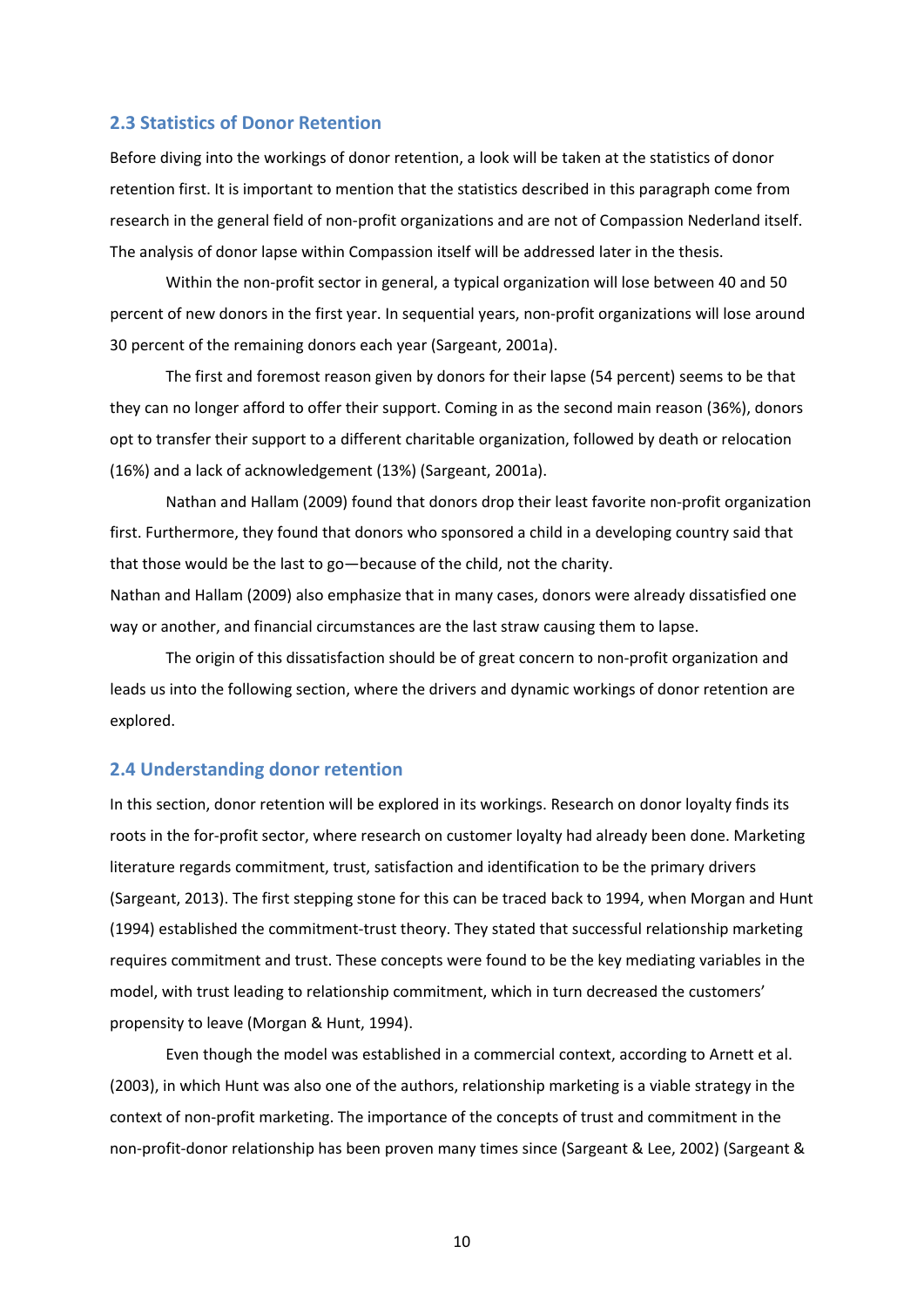Lee, 2004) (Sargeant, Ford & West, 2005) (Wymer, 2010) (Naskrent& Siebelt, 2011) (Prendergast & Maggie, 2013).

The other two key drivers mentioned, satisfaction and identification, have also made their way into the literature on donor retention within non-profit organizations, although less explicitly than trust and commitment. Satisfaction is the more pronounced of the two, often being mentioned by name and explicitly taken up as a variable, for example in the articles of Naskrent and Siebelt (2011), Sargeant & Lee (2002) and Sargeant (2013). The key driver of Identification seems to be less present among the literature, although some articles exist on the subject and its influence seems considerable, as we will see later on.

The key drivers of commitment, trust, satisfaction and identification seem to be the foundation of donor retention in literature and will therefore be adhered to as the building blocks for donor retention in this thesis. For the purpose of understanding the workings of and interaction between these four key drivers, each of the drivers and their workings will now be explored.

#### <span id="page-11-0"></span>**2.4.1 The first key driver of donor retention: Commitment**

As one of the key driving factors, commitment will now be explored. Morgan and Hunt originally defined relationship commitment as (Morgan& Hunt, 1994, p.23): *"an exchange partner believing that an ongoing relationship with another is so important as to warrant maximum efforts at maintaining it; that is, the committed party believes the relationship is worth working on to ensure that it endures indefinitely"*. The concept of commitment describes the sense of 'stickiness' between customer and brand, where there is a desire to maintain a relationship or a pledge between the two parties (Jay & Sargeant, 2004).

With regards to its influence on donor retention, most authors seem to confirm Morgan and Hunt's original construct, where trust leads to commitment, which in turn directly influences donor retention (Fullerton, 2003) (Sargeant & Lee, 2004) (Jay & Sargeant, 2004) (Sargeant, Ford & West, 2005) (Wymer, 2010) (Sargeant, 2013).

Sargeant and Woodliffe's (2005) work states commitment in the context of charity giving is stimulated by the development of shared values and personal link to the non-profit organization, the service quality, trust of the donor and perceived risk to the beneficiaries. The personal link is defined as the manner in which the donor him or herself has firsthand experienced the sufferings of the beneficiary group. The perceived risk to the beneficiaries is the perceived negative consequences for the beneficiaries if the donor would withdraw their support.

Interestingly, in Sargeant and Woodliffe (2005)'s paper a distinction is made between active and passive commitment. Active commitment is when donors have genuine passion for the nonprofit organization and the work they are trying to do. Passive commitment is where donors donate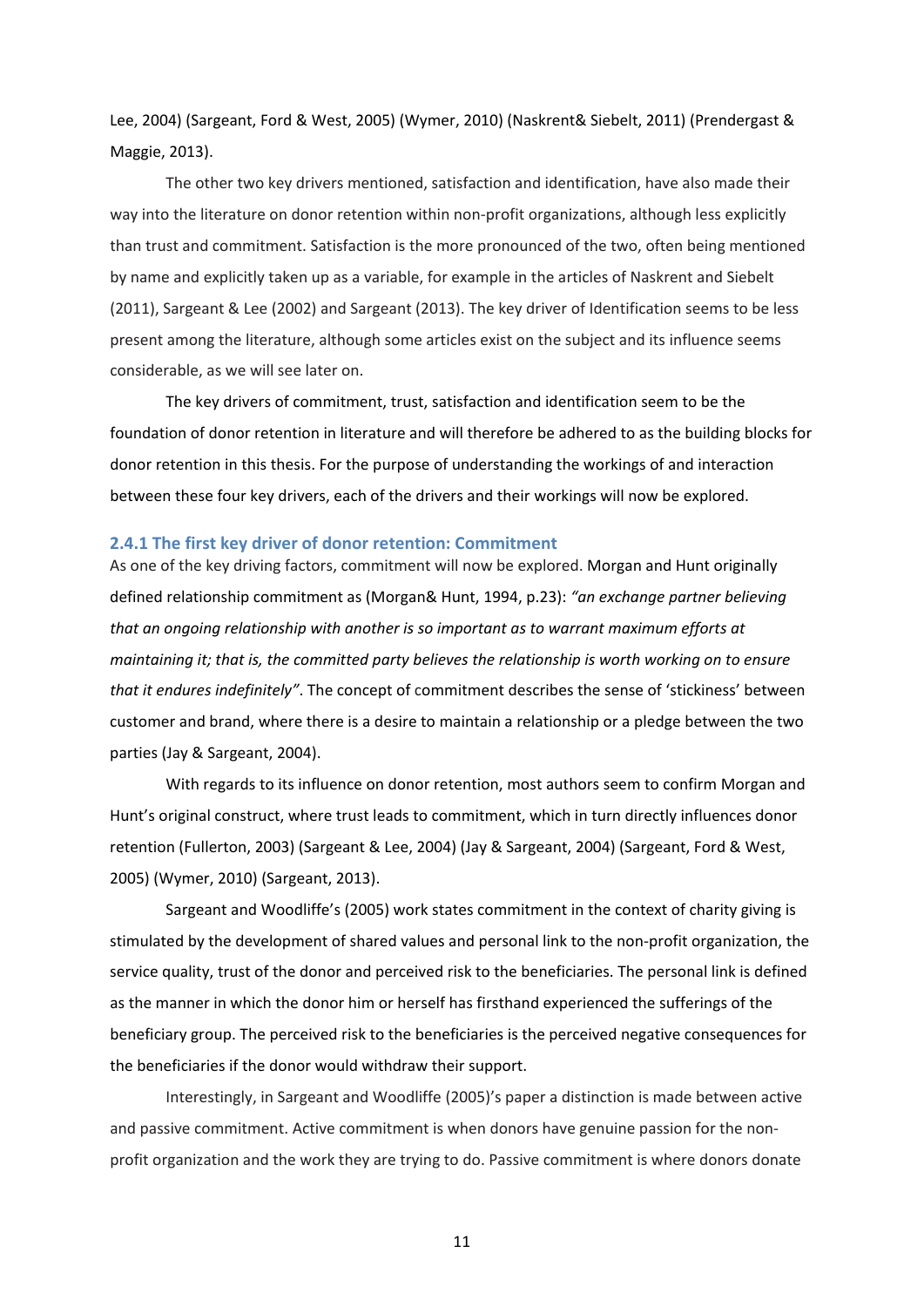because it seemed to right thing to do, they hadn't gotten around to cancelling or even forgot that they were donating in the first place. It is a dangerous kind of commitment in a sense, for these types of donors seem to review their support only when reminded that their support is continuing. As a consequence, charities report a significant number of regular givers lapse immediately following a communication (Sargeant and Woodliffe, 2005). The reality of this lapsing behavior is confirmed by papers like Bittshi et al (2020), who found an immediate increase in opt-outs among high-paying members (top quartile) directly following a private recognition letter, which unintentionally served as a reminder of their option of terminating the membership (Bittschi et al, 2020).

Concluding one could say that the key driver commitment directly influences donor retention, while trust, shared values and personal link to the non-profit organization, the service quality and perceived risk to the beneficiaries are the inputs for commitment. This is displayed in figure 1 below.



Figure 1: Commitment modelled

# <span id="page-12-0"></span>**2.4.2 The second key driver of donor retention: Trust**

Where commitment seems, among other inputs, to be driven by trust, the concept of trust in itself can also be further taken apart. The concept of trust describes the believe of the customer that their needs will be fulfilled (Jay & Sargeant, 2004). Morgan and Hunt conceptualized trust as existing when one party has confidence in a partner's reliability and integrity (Morgan & Hunt, 1994).

The construct of trust within the context of donor retention within non-profit organizations is one of the better explored areas in the literature. However, it is also quite a scattered one. Different articles display different inputs for trust, and even the exact workings between trust and the other key variables of commitment, satisfaction and identification don't seem fully agreed upon. However, as already mentioned, most authors seem to agree on Morgan and Hunt's original construct, where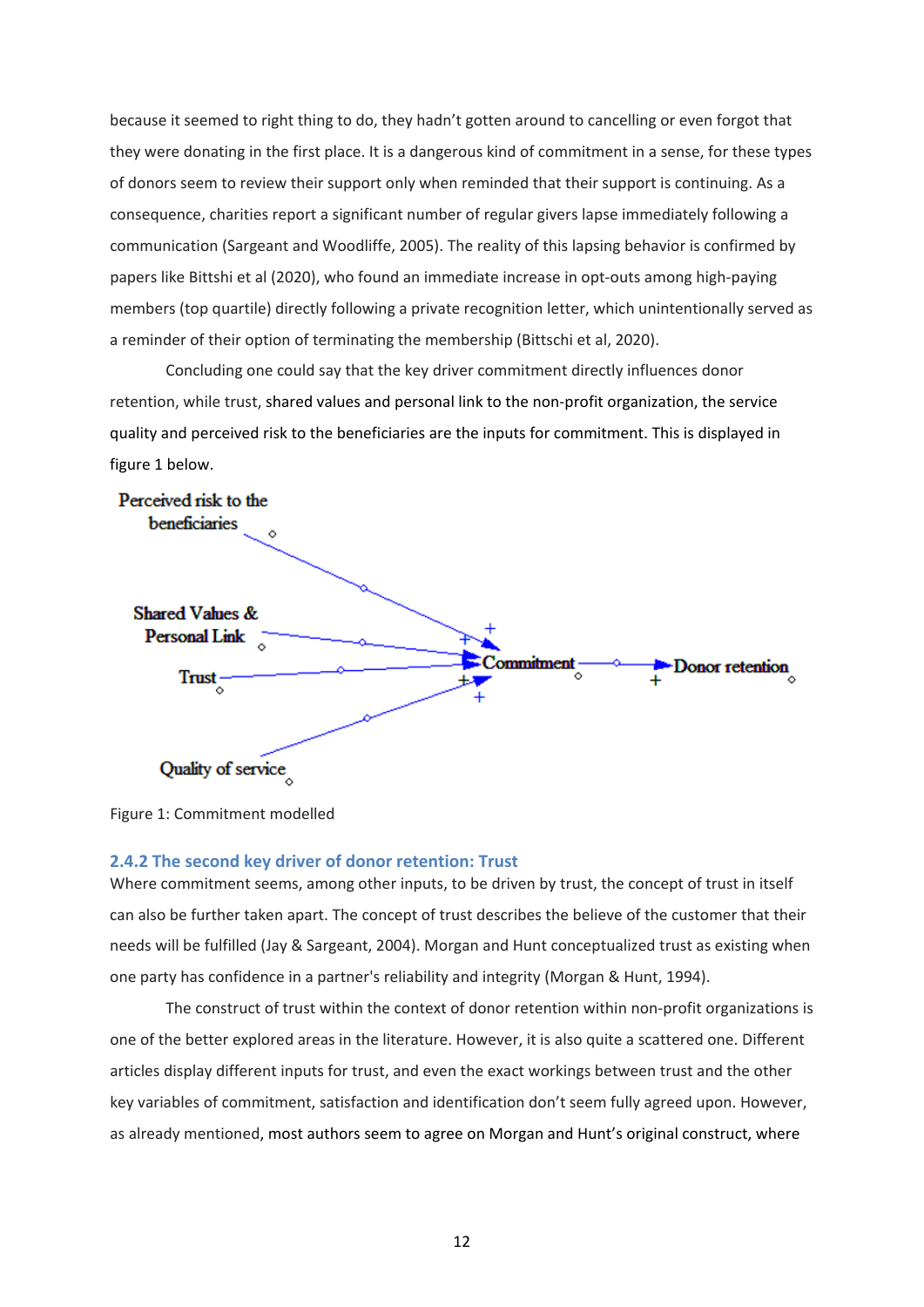trust leads to commitment (Fullerton, 2003) (Sargeant & Lee, 2004) (Jay & Sargeant, 2004) (Sargeant, Ford & West, 2005) (Wymer, 2010) (Sargeant, 2013).

Furthermore, though different authors use many different inputs for the topic of trust, some key inputs can be distinguished when comparing different articles. These are what the author has chosen to call the concepts of 'quality of service' and 'perceived role competence'. These will now be explained further.

The first concept, quality of service, deserves both an explanation on its content and its importance. As for its content, service quality would seem to include feedback on contributions, as well as the quality of communication itself (Sargeant, 2001a) (Sargeant, 2001b) (Shabbir et al, 2007) (Merchant et al, 2010) (Nathan and Hallam, 2009) (Wymer, 2010) (Prendergast & Maggie, 2013). Responsiveness would seem part of quality of service, but has surprisingly enough no significant influence on the trust in a non-profit organization (Sargeant, Ford & West, 2005).

The importance of quality of service has to do with the nature of the exchange between a non-profit organization and its donors. The non-profit sector is in some way very distinctive from the commercial sector, where the agency role played by charities creates a unique relationship between a charity and its donors. Donors often receive nothing tangible from the organization in return for their gift. Instead, they are essentially purchasing an impact on a beneficiary group, one that they may have no means to measure themselves (Sargeant & Lee, 2002).

This is where trust comes into play, where, in line with Morgan and Hunt's (1994) definition of trust, donors have to be confident the non-profit organization will act on their behalf with reliability and integrity. This is why many articles in the field stress the importance of both informing the donor on what the non-profit organization is doing and also giving specific feedback on how the donor's contributions are spent (Naskrent & Siebelt, 2011) (Jameson, 2017).

Information about the effects of the charitable donations makes the donors part of the success and communicates that it could not exist without their valuable support (Naskrent & Siebelt, 2011). The importance of the communication and feedback is so important, Sargeant (2013) found that "perceptions of the quality of service offered to donors are the single biggest driver of loyalty in the fundraising context." (Sargeant, 2013, p. 14). Prendergast & Maggie (2013) also found communication to be vitally important for trust.

Concluding, many authors seem to agree that trust is based on the perceived benefits to beneficiaries and the way this is communicated to donors (summarized as feedback on contributions), along with the overall quality of communication the non-profit organization provides (Sargeant, 2001b) (Sargeant, Ford & West, 2004) (Naskrent & Siebelt, 2011) (Sargeant, 2013) (Jameson, 2017) (Prendergast & Maggie, 2013), which in this thesis fall under the concept of 'quality of service'.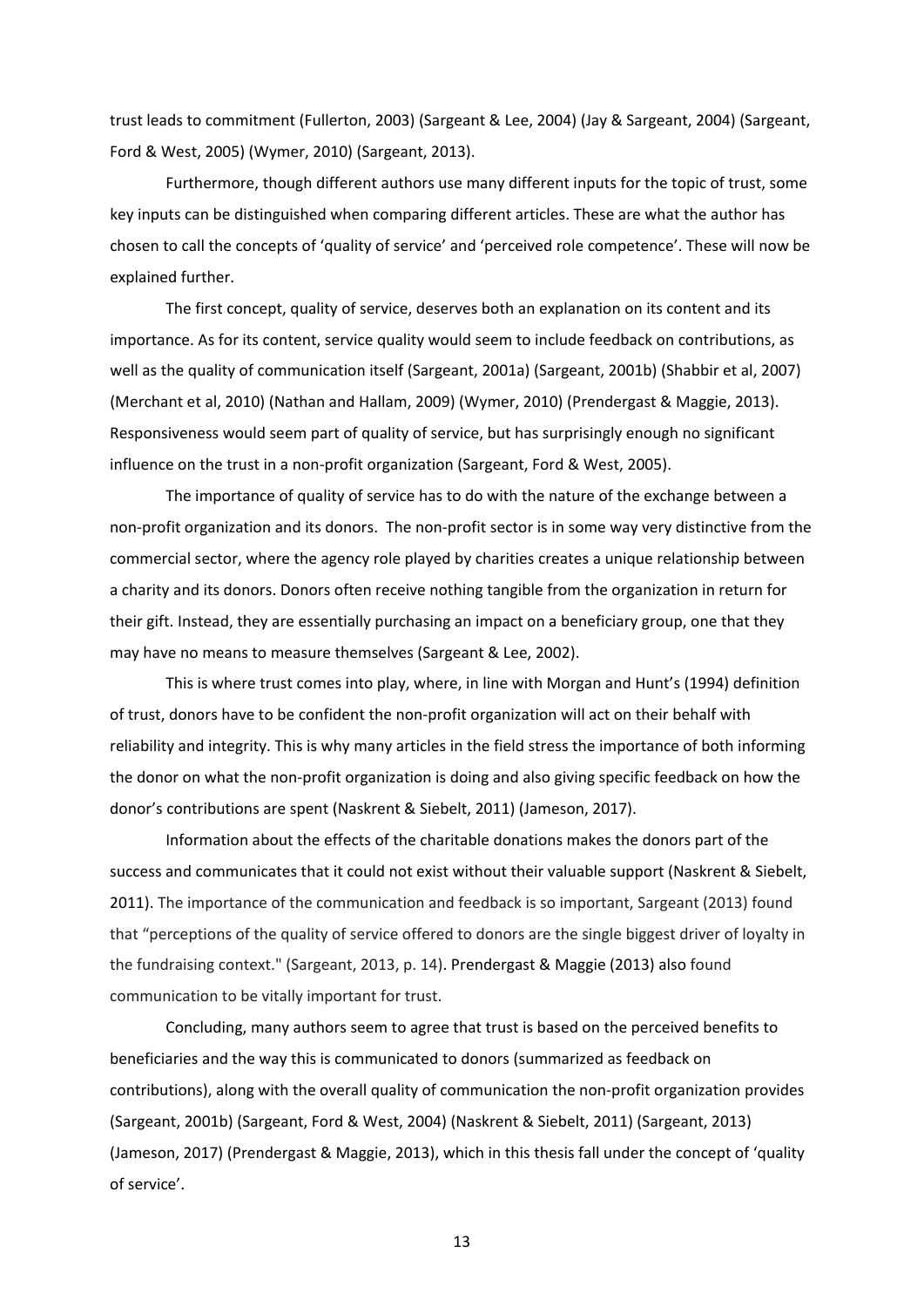This ties into the second concept that seems to be important for trust in a non-profit organization, and that is the perceived role competence, as mentioned by Sargeant and Lee (2002). Jay and Sargeant (2004) mention the importance of role competence for trust, along with delivering a good quality of service, adherence to a desired set of principles and demonstrating good judgement (Jay & Sargeant, 2004). Sargeant, Ford and West (2005) found that the performance of the non-profit organization was also crucial for trust. Other articles refer to accountability, where donors are looking for a guarantee that their donations are making a difference and are administered efficiently and effectively (Prendergast & Maggie, 2013) or transparency in fiscal numbers (Bekkers, 2003). For the purpose of simplification all variables mentioned will be part of the overarching concept 'perceived role competence' in this thesis.

Concluding, one might say that trust is an indirect key driver of donor retention, with commitment serving as an intermediary. It is mainly achieved through quality of service and perceived role competency. This part is modelled below in figure 2.



Figure 2: Trust modelled

# <span id="page-14-0"></span>**2.4.3 The third key driver of donor retention: Satisfaction**

Now that the key drivers of commitment and trust have been defined, the third key driver of satisfaction can be explored. Satisfaction can be defined as a comparison between expectations and the evaluation of the delivered service quality (Jay & Sargeant, 2004) and is often seen as a direct input for donor retention (Sargeant, 2013) (Jay & Sargeant, 2004) (Schroeder, 2019). Sargeant (2001b) points out that the perception of communications and satisfaction with feedback received is linked to the overall longevity of the relationship with the organization. Furthermore, satisfaction is also hypothesized to contribute to trust if the donor is afforded to make a comparison between expectations and performance (Sargeant & Lee, 2002).

Naskrent and Siebelt's (2011) view seems to differ, however, as their results seem to indicate that the effect of satisfaction is not a direct link to donor retention, and instead an indirect link though the variable of commitment.

For this thesis, the view of the majority of the literature will be adhered to and a direct connection between satisfaction and donor retention will be maintained. As Sargeant (2013) pointed out, some donors will consciously evaluate the service provided by a non-profit organization and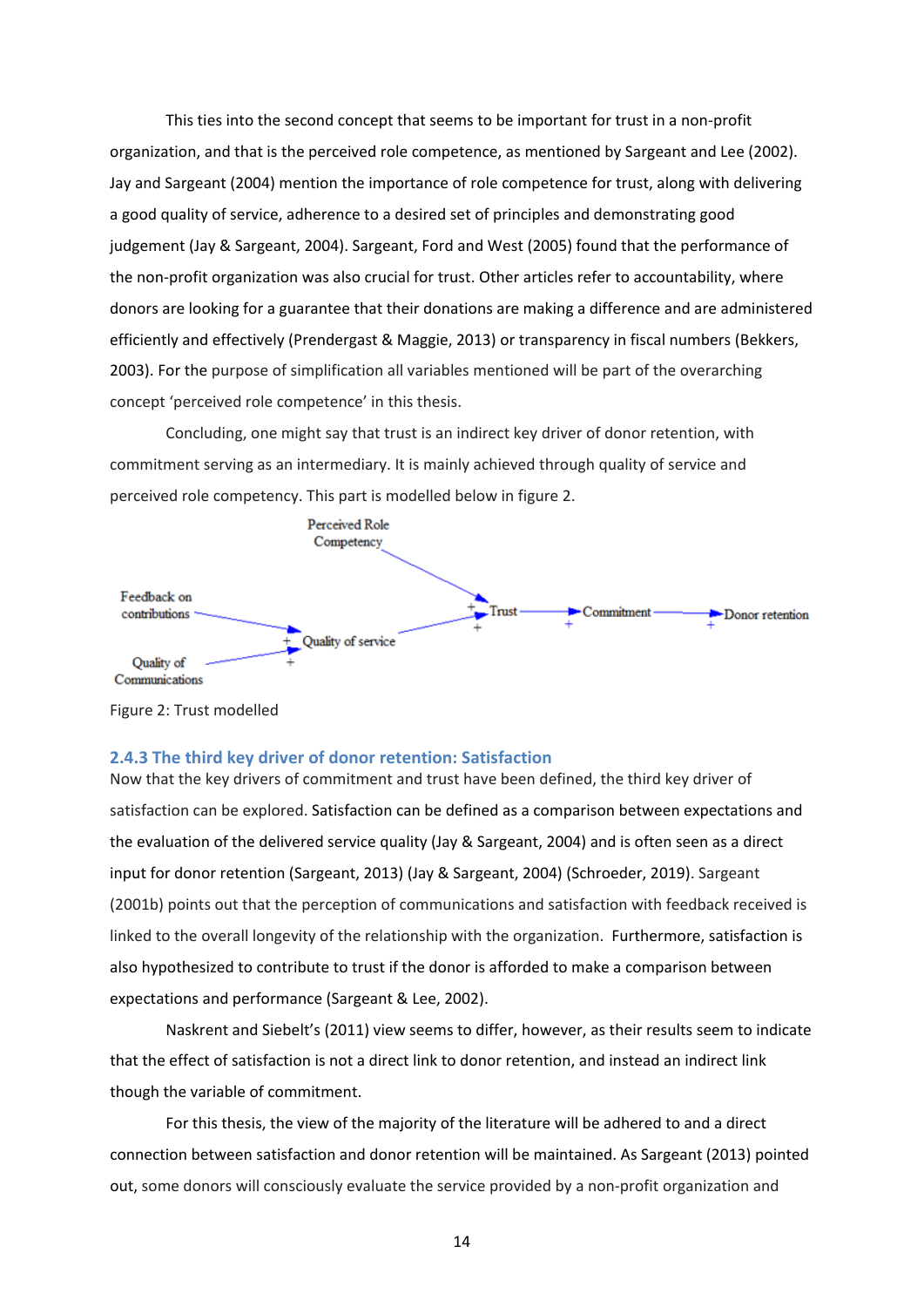compare it to what could be achieved "in return" for their donation elsewhere. This reasoning makes a direct connection logical to adhere to. The additional relations, those between Satisfaction and Trust, and Satisfaction and Commitment, seem to be logical as well and will also be taken into account.

Furthermore, it is important to note that the unique nature of the exchange between a nonprofit organization and its donors has an effect on the way donor satisfaction can be attained. Unlike customers in a commercial context, donors are ill equipped to evaluate their satisfaction, as the nonprofit organization acts as an agency between donor and beneficiary (Sargeant & Lee, 2002). Due to the non-profit organization acting as an agency, feedback on contributions and quality of communication seem to come into play again, very akin to the workings of trust. This is because donors receive an immaterial gratification when they get to know how their contribution helped the recipient (Naskrent & Siebelt, 2011).

The inputs for satisfaction do seem to differ slightly from trust, however. Where trust is also driven by 'perceived role competence', satisfaction seems to be less focused on the 'perceived role competence', and instead focusses more on 'acknowledgement of contributions.

The effect of acknowledgement, however, is moderated by how frequently the donor gives to the non-profit organization. It will specifically help strengthen the non-profit organization's relationship with less frequent donors and acknowledgements sent by non-profit organizations will enhance the positive emotions experienced and reduces negative emotions (Merchant, Ford, Sargeant, 2010). As already mentioned within the key driver of commitment, however, it might not always be beneficial to send acknowledgements, as lapsing behavior directly following a communication is regularly seen among the more frequent and passive donors (Sargeant and Woodliffe, 2005).

Concluding, one might say that the key driver satisfaction has a direct influence on donor retention, and could be hypothesized to have an indirect effect on donor retention through trust and commitment as well. The inputs for satisfaction are unique due to the non-profit organization acting as an agency, and include a donor's expectations, as well as the delivered acknowledgement and quality of service, which includes quality of communication and feedback on contributions. The acknowledgement side should be handled carefully, as it might induce lapsing behavior amongst more passive and frequent givers. These variables are modelled in figure 3 below.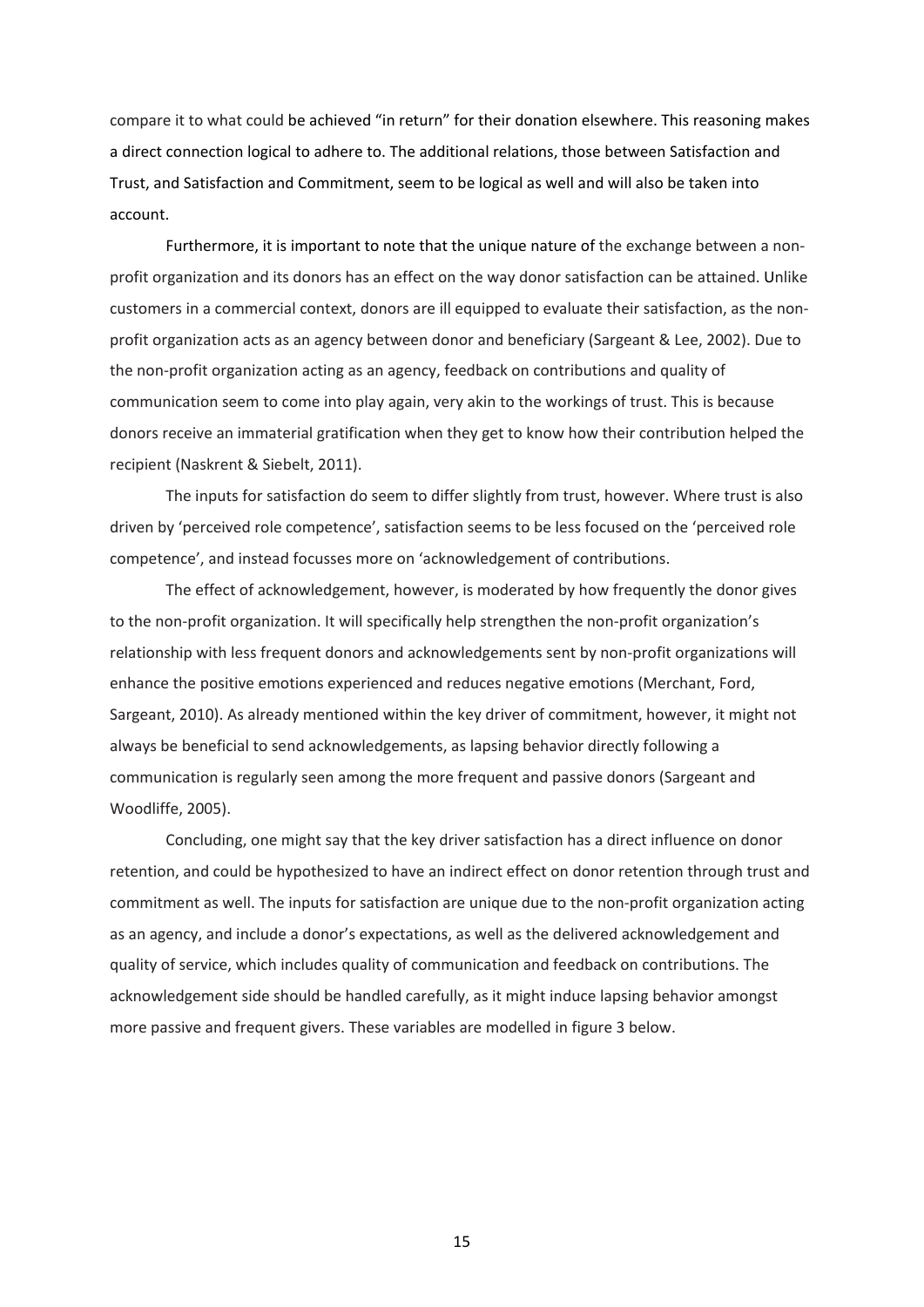

Figure 3: Satisfaction Modelled

#### <span id="page-16-0"></span>**2.4.4 The fourth key driver of donor retention: Identification**

As the fourth and last of the key drivers, donor retention also seems to be related to the degree in which the donor can identify themselves with the non-profit organization's identity (Ramanath, 2016). Although mentioned less often in literature than the other key variables, its importance is still considerable, as Arnett et al (2003) emphasize the importance that identity salience has in promoting long-term relationships and marketing success for non-profit organizations. Such a focus is especially in today's competitive environment (Arnett et al, 2003) (Weerawardena et al., 2009), as the second main reason donors lapse seems to be direct competition (Sargeant, 2001a).

This seems to be backed up by Fullerton (2003), who finds that commitment through shared values and identification is more robust than commitment through switching costs and dependence, which is in line with the existence of personal link to the non-profit organization and the importance of shared values with the non-profit organization that Sargeant and Woodliffe (2005) and Arnett et al (2004) found. Arnett et al (2004) also underline the importance of identity salience within non-profit relationships with their donors for this reason. They state that people want to act in alignment to their identity and values and organizations should focus on their organization-related identity.

Believes are also of influence and appear to create a segment of donors. Those individuals who often attend or are involved in religious activities place high salience on religious identity and are often more generous and frequent givers to religious organizations (Ramanath, 2016). This is confirmed by Ranganathan and Henley (2007), who found that religiosity is an important causal variable for a donor's attitude towards helping others.

Furthermore, the religiosity appears significantly related to lapsing behavior. Those with a strong religious conviction were less likely to exhibit discrimination in their giving behavior as they feel the need to spread their support around a wider pool of charities (Sargeant, 2001b).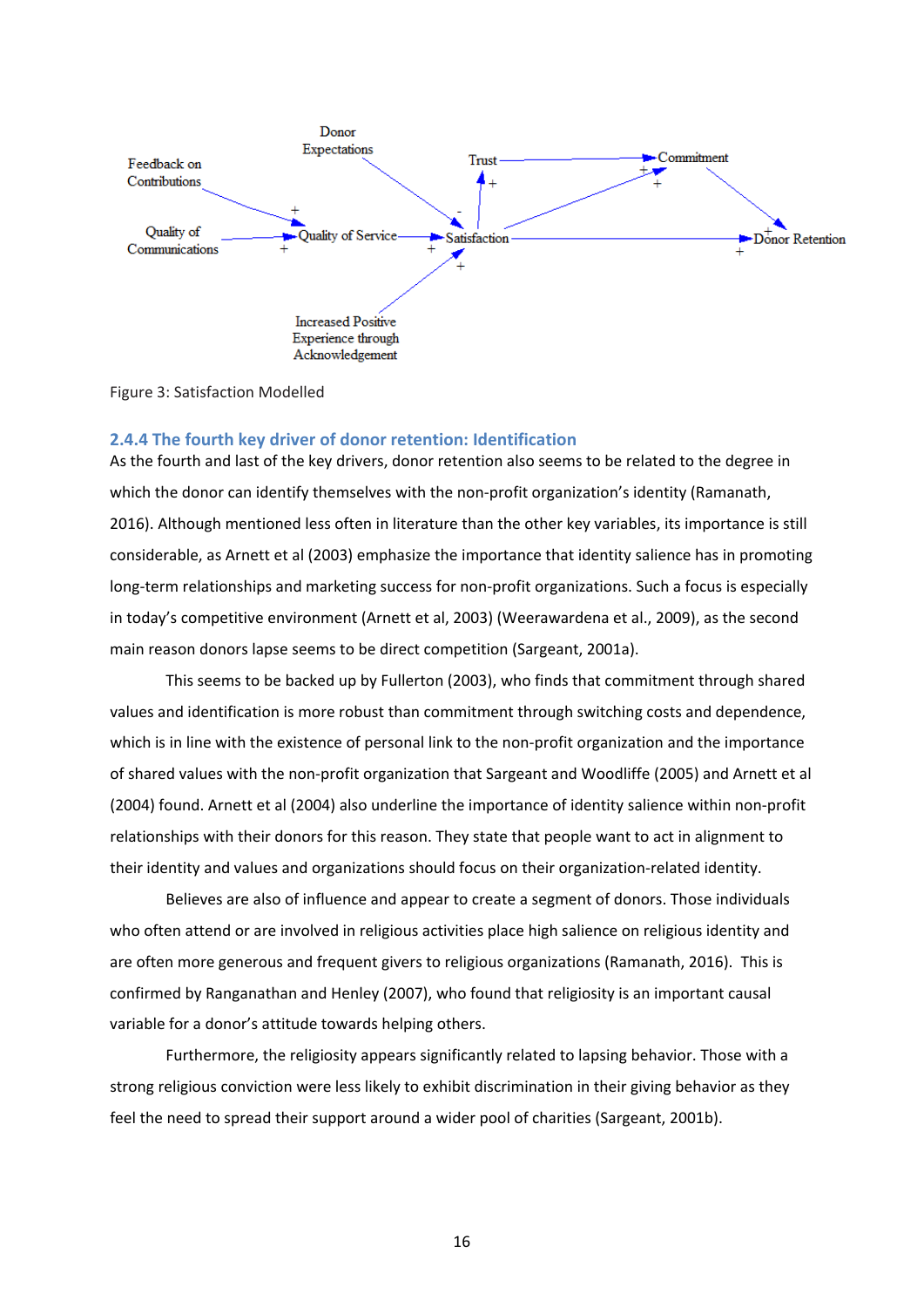Concluding, one might say that identification influences donor retention and is influenced by both the identity salience of the non-profit organization and the alignment of values and believes of the donor with the non-profit organization, as modelled below in figure 4.



Figure 4: Identification Modelled

#### <span id="page-17-0"></span>**2.4.5 A further consideration on the topic of donor retention; personas and segmentation**

A resurfacing theme during the exploration of the literature that is not included within the four key drivers has to do with personas and segmentation. Johnson et al (2006) underline the importance of managing the relationship between donor and non-profit organization in order to improve loyalty intentions of donors. Arnett et all (2004) emphasize the importance of viewing the exchange relationship as revolving around individuals, as donor's individual believes and values are important in the eventual outcome on their donor retention. Furthermore, (Sargeant and Lee, 2002) adds that an important aspect of trust within the non-profit-donor relationship are the donors' attitude towards the organization due to personality. Prendergast & Maggie (2013) add that the type of motivation that drives the donor influences their satisfaction with their experience. Jay and Sargeant (2004) even claim that both satisfaction and trust are influenced by the attitude and expectations of the donor. This leads the author to conclude that aside from the four key drivers and their inputs, the persona of the donor matters greatly as well, influencing a multitude of factors. Although it might be difficult to model, it should be taken into consideration when constructing the theoretical model, for example through emphasizing the overall influence of a donor's persona and introducing the need for segmentation in logical places of the model.

For example, segmentation could be important in the matter of acknowledgement. As discussed, blindly sending acknowledgement to the entire donor base might give a backlash, as acknowledgement is mainly useful for less frequent donors, but makes for an increase in lapsing behavior in more frequent but passive donors (Sargeant and Woodliffe, 2005). Furthermore, segmentation might be important when choosing a target audience. Some non-profit organizations might choose to target a certain segment of the market aligned with their own identity, as recommended by Arnett et all (2004), strengthening the identification key driver.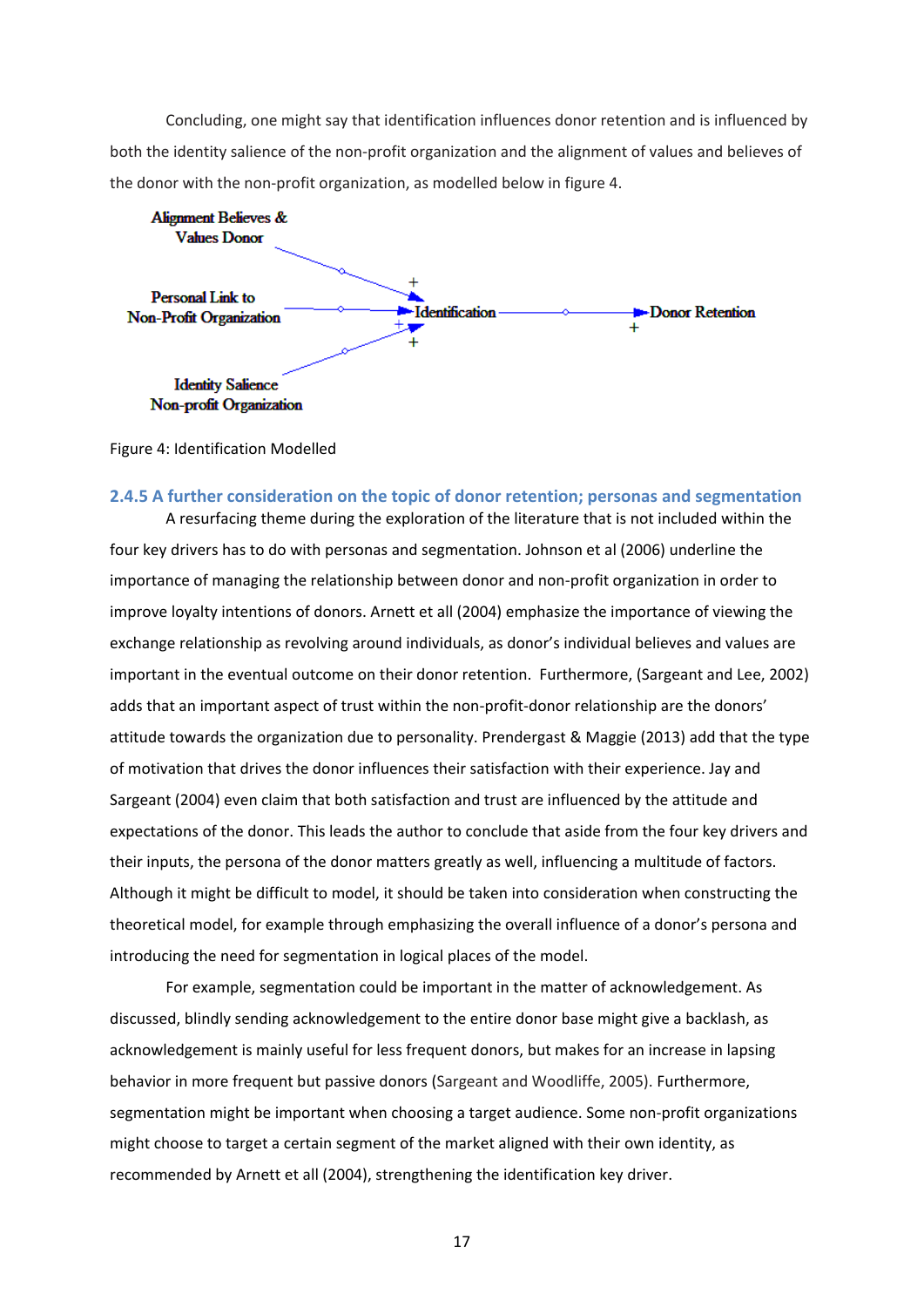# <span id="page-18-0"></span>**2.5 Theoretical model**

A theoretical model was constructed by the author, based on the above theoretical framework of donor retention and some basic elements of how organizations operate.

# <span id="page-18-1"></span>**2.5.1 Some comments on the construction of the theoretical model**

First, some comments on the construction of the model. What will surely jump out is the addition of two stocks, namely the workings of both the donor base, which is influenced by the variable of 'Donor Retention', and the money on the bank of the non-profit organization. These two stocks allow for the dynamic workings and feedback loops of the system to be identified.

Furthermore, In the theoretical model the detailed version of quality of service has been simplified. The inputs of 'Feedback on Contributions' and 'Quality of Communications' have been left out for simplification purposes. However, quality of service still consists out of these two inputs. The same thing was done to 'Identification'. The key driver still consists of the personal donor's personal link to the non-profit organization, the identity salience of the non-profit organization and its alignment with a donor's values and believes. However, since this detailed presentation added nothing to the model, it was simplified to just 'Identification'.

Lastly, where 'Shared Values and Personal Link' was an earlier input for 'Commitment', 'Shared Values and Personal Link' has now been merged with 'Identification', since the concept of the two is quite similar. With that being said, the theoretical model can be shown below in figure 5.



Figure 5: The Theoretical Model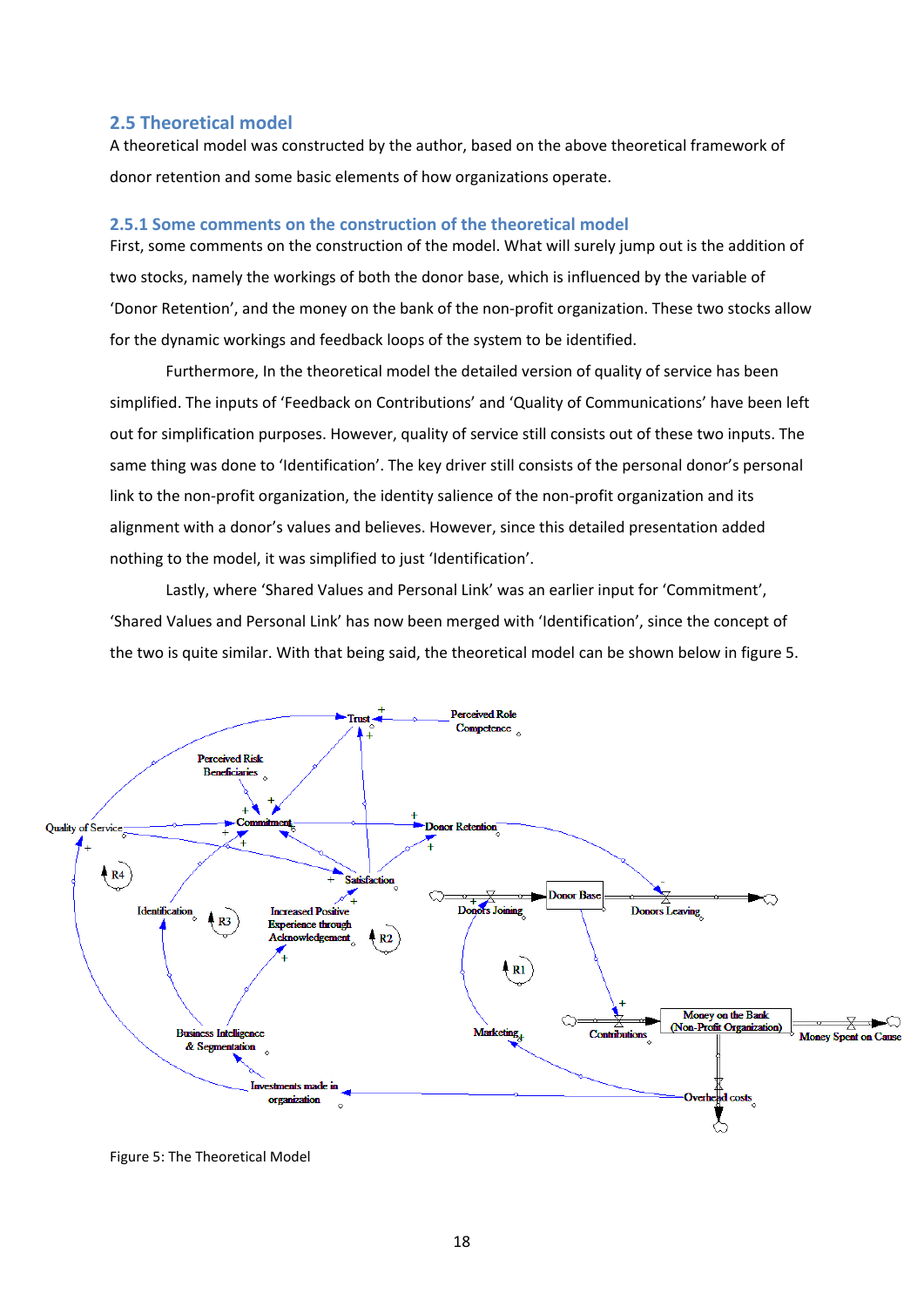#### <span id="page-19-0"></span>**2.5.2 Explanation of the theoretical model**

Now the workings of the theoretical model will be explained through the identified feedback loops.

First of all, a simple reinforcing feedback loop can be identified (R1). Its workings are based on investments in marketing, which increases the number of new donors, which increases the donor base. An increased donor base makes for more income through contributions, which allows for more money to be invested in marketing.

The feedback loops R2 to R4 are all related to investments into the organization, aimed at improving the experience of donors attracted, instead of the acquisition itself. Feedback loops R2 and R3 both have to do with Business Intelligence and Segmentation. Segmentation in feedback loop R2 allows for better management of acknowledgement. A proper segmentation for the sending of acknowledgements might increase positive emotions among less frequent givers, while minimizing donor lapse within the frequent but passive part of the donor base. This would improve donor retention, leading to even more funds available for Business Intelligence and Segmentation efforts.

Feedback loop R3 also goes through Business Intelligence and Segmentation, but now it helps in reaching the right target audience and communicating in the right manner with the current donor base as to strengthen the personal link and identification with the identity of the non-profit organization. The strengthening of this key driver will improve donor retention, also leading to even more funds available for Business Intelligence and Segmentation efforts.

Lastly, Feedback loop R4 goes through the improvement of the service quality offered by the non-profit organization. In reality service quality is connected to several paths to increase donor retention, which would translate to several different feedback loops. However, for matters of simplification one feedback loop was drawn. But it should be noted that the improvement of service quality increases donor retention through both trust and satisfaction, as well as though commitment and is therefore a very crucial variable influencing donor retention. Of course, an improvement of donor retention through service quality would lead to less donors leaving, which would result in an increase of funds, making even more funds available for the improvement of service quality.

All in all, it seems clear that even though marketing seems like a quick way to increase the donor base, three other, though slower, feedback loops have been identified that have an influence on donor retention and could be utilized to maximize the number of donors and contributions and therefore the impact the non-profit organization can make.

The function of this model will be to serve as a comparison model for the one that will emerge from the data of the research later on, which will be specified for the child sponsorship branch of the non-profit sector. That way, differences and similarities between the agreed upon workings of donor retention within current literature and the model resulting from the research can be more easily observed.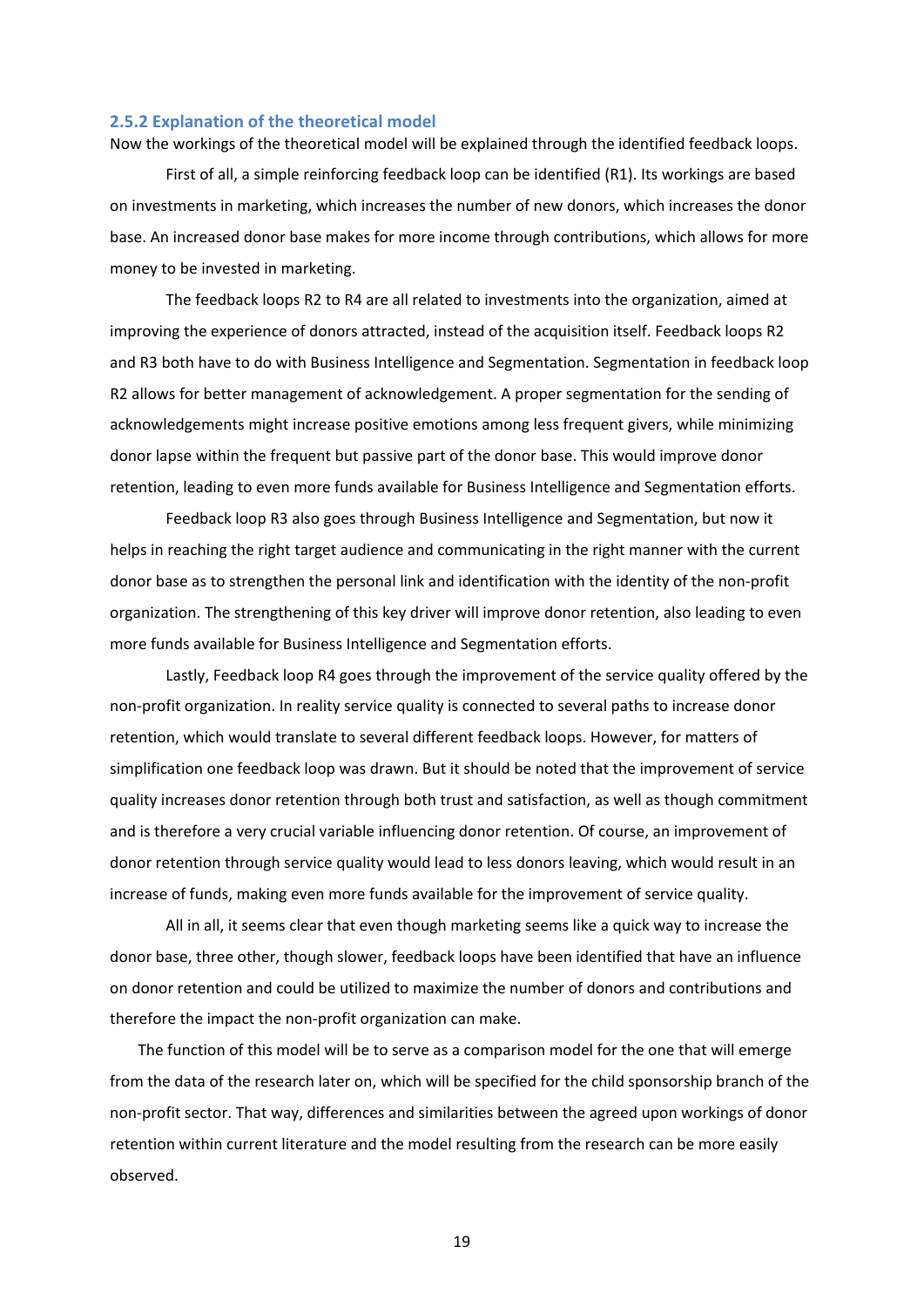# <span id="page-20-0"></span>**3. Methodology**

For this research a deductive case study approach will be used for the case study of Compassion Nederland. It will consist of conducting Group Model Building Sessions and data analysis, of which the methods will be explained later in this chapter. The data resulting from these methods will be compared to the current state of literature on donor retention as described in chapter 2.

The choice for conducting a case study is suitable, because it can test and further develop the current knowledge on a subject. Case studies are excellent for critically reviewing and perhaps even refining literature, due to the insight one can gain by delving deep into a specific case (Blijenbergh, 2016). This case study will help research whether the theoretical model coming from current literature can be directly applied to the child sponsorship branch of the non-profit sector, or if it needs to be refined and adjusted for this specific branch.

The case study will be conducted for the non-profit organization Compassion Nederland. Compassion Nederland is a Christian non-profit organization based in Apeldoorn, the Netherlands. It is part of the child sponsorship branch and thus specializes in freeing children from poverty in third world countries. Compassion Nederland does this by creating a personal connection between a donor and their sponsored child, allowing correspondence and updates on the child. Compassion Nederland is part of Compassion International, which is currently providing for over two million children around the world (Compassion, 2020).

In this research, the case study will be conducted through group model building and data analysis. In this chapter will be explained what group model building is and how data was collected from the data sources. Lastly, the research ethics adhered to will be mentioned.

# <span id="page-20-1"></span>**3.1 Group model building**

Before explaining the exact methods of data collection, a short introduction will be given on Group Model Building and its broader context of System Dynamics.

System Dynamics was developed in the second half of the 1950s by Jay W. Forrester. According to him, System Dynamics is a theory of the structure and behavior of complex systems (Vennix, 1996). System Dynamics uses maps and models with computer simulation in order to uncover and understand system behavior (Richardson, 2011).

These dynamic models help us greatly in complex situations. The human mind is capable of dealing with simple models. However, if the scale gets bigger and the conditions and correlations more numerous, the human mind is no longer capable of prediction of the outcomes. A computer model can help gain insight in the workings of a complex situation. Though the model building process is inherently still a subjective process, models are a great tool to assess and analyze situations (Andersen & Richardson, 1997).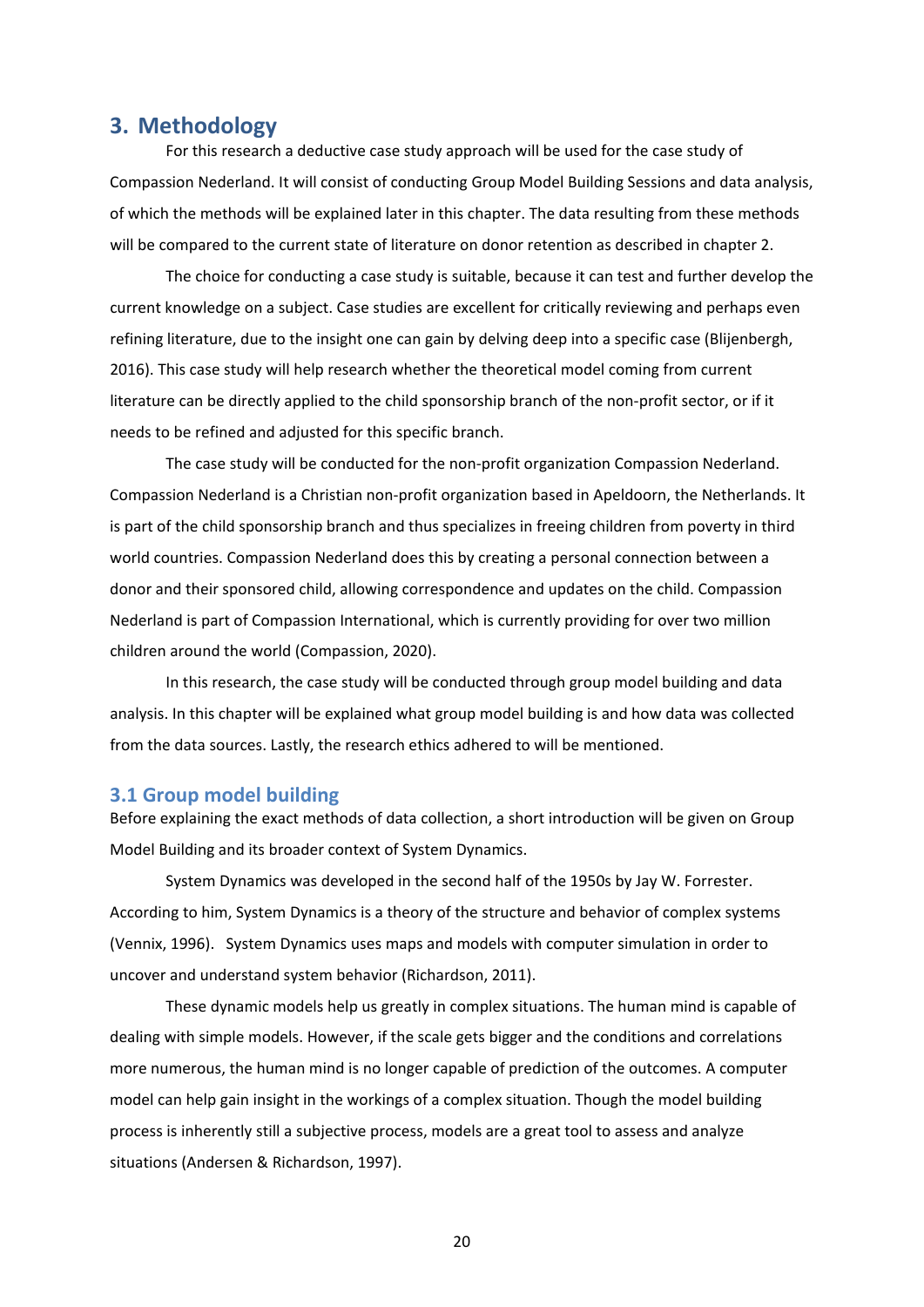Group model building is part of the field of System Dynamics and refers to a process of building dynamic models together with decision makers, experts and other stakeholders (Rouwette, 2016).

Vennix (1996) gives a guideline one might consider when deciding whether to opt for a Group Model Building approach. This guide line that the problem needs to be dynamically complex, which excludes 'static' problems, like identifying a situation in one point of time. One might check this by deciding whether a reference mode of behavior can be drawn from the problem variable. As donor retention and its workings are central within this research, this criterion of dynamic complexity seems to be met, since donor retention could be displayed over time and the researcher is interested in the dynamic relations between the key variables influencing donor retention.

# <span id="page-21-0"></span>**3.2 Data collection**

<span id="page-21-1"></span>In this section the design of the data collection methods will be explained.

#### **3.2.1 Group Model building**

Six group model building sessions were held with key employees from Compassion Nederland present. When designing group model building sessions, there are a few choices one has to make. These choices are whether to apply quantitative or qualitative System Dynamics, whether to make use of a preliminary model and which participants to invite for the sessions. A preliminary is a model constructed based on interviews or document studies beforehand (Vennix, 1996)

Each of these questions will now first be addressed, followed by additional information on the design of the sessions.

# **3.2.1.1 Qualitative or Quantitative design**

In his book, Vennix (1996) points out that many system dynamicists argue that only full-blown quantified models deserve the title of 'system dynamics model'. However, he argues that it isn't always necessary to achieve a quantitative model. In contrary, from the point of view of problem solving, it seems foolish to limit yourself so. Adapting such a restriction on models severely underestimates the strength of building conceptual, qualitative models (Vennix, 1996).

The question on whether to apply a quantitative or qualitative approach rests on three criteria (Vennix, 1996): First, the level of system understanding required, as the process of quantifying can add another layer of understanding. The second criterion is the time and resources available. A quantified model requires significantly more time and resource investment than a qualitative model. The third criterion is whether quantification can even be accomplished. Not all problems or models lend themselves to be quantified within reasonable effort (Vennix, 1996).

For this research, a qualitative approach has been chosen. The reasons for this are not only the time and resources available, but also the nature of the problem of donor retention. From the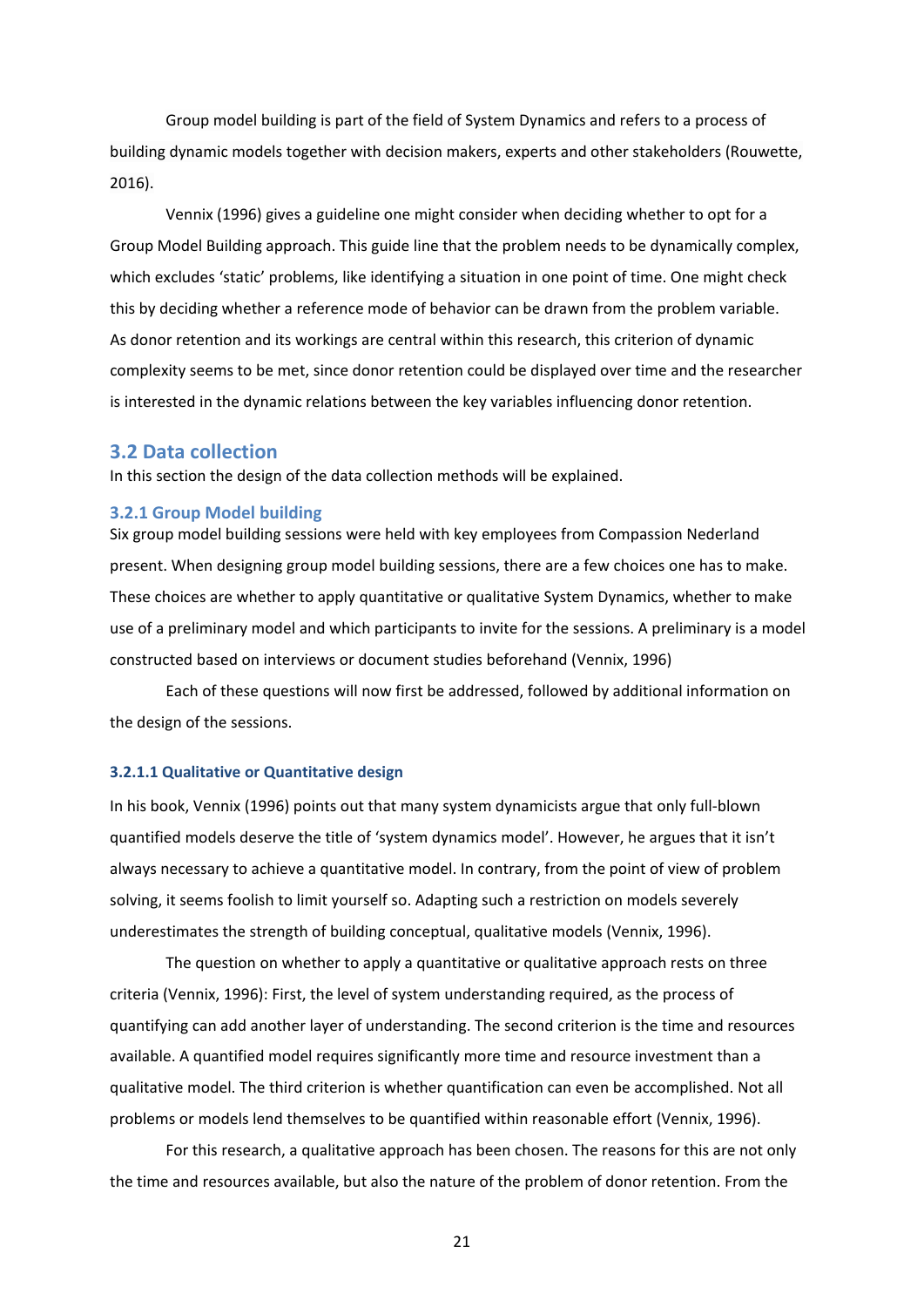theoretical model in the literature review it can be observed that key drivers of donor retention of non-profit organizations are quite 'soft' and abstract. They will therefore not be easily translated into a quantified whole. It is not unreasonable to assume that variables surrounding donor retention in the child sponsorship branch of the non-profit sector will be at least somewhat similar to the theoretical model and therefore difficult to quantify as well.

#### **3.2.1.2 Preliminary model**

For this research, the choice was made to not make use of a preliminary model. Instead, the participants were involved in the entire process of constructing the model.

Working without a preliminary model has both its advantages and drawbacks. The most important advantage, especially for this thesis, is its time effectiveness (Vennix, 1996). The researcher doesn't have to include an initial period of research for constructing the preliminary model. As the research period only consisted of three months in total, the addition of this period would have made the research less feasible.

An important note to make here is that the theoretical model was not used in constructing a preliminary model, instead it was withheld entirely from the participants throughout the entire process. This is to ensure that the theoretical model did not warp the results. Starting with the theoretical model might have undermined any similarities found between the theoretical and constructed model when comparing the two.

Two drawbacks of working without a preliminary model are that (1) it is considered to be more difficult and therefore requires more skill and (2) it asks for a greater time investment from participants (Vennix, 1996). The support of an additional facilitator was added in order to ensure the facilitation process going as smooth as possible. Furthermore, there was room for a total of eight sessions, so time investment of the participants was less of an issue than the time horizon of the research. However, time invested by participants is still valuable and should not be taken lightly. Therefore, the remaining time needed with the participants to conduct the research was weighed in between sessions, and the research ended up taking up six of the available eight sessions.

# **3.2.1.3 Participants**

To ensure a broad view from employees working throughout the entire organization, employees from different departments of Compassion Nederland were invited to the sessions. The participants that joined the sessions originated from the departments IT, Finance, Data Analytics/Insights, SET (the Sponsor & Engagement Team), SAT (the Sponsor Administration Team) and general management.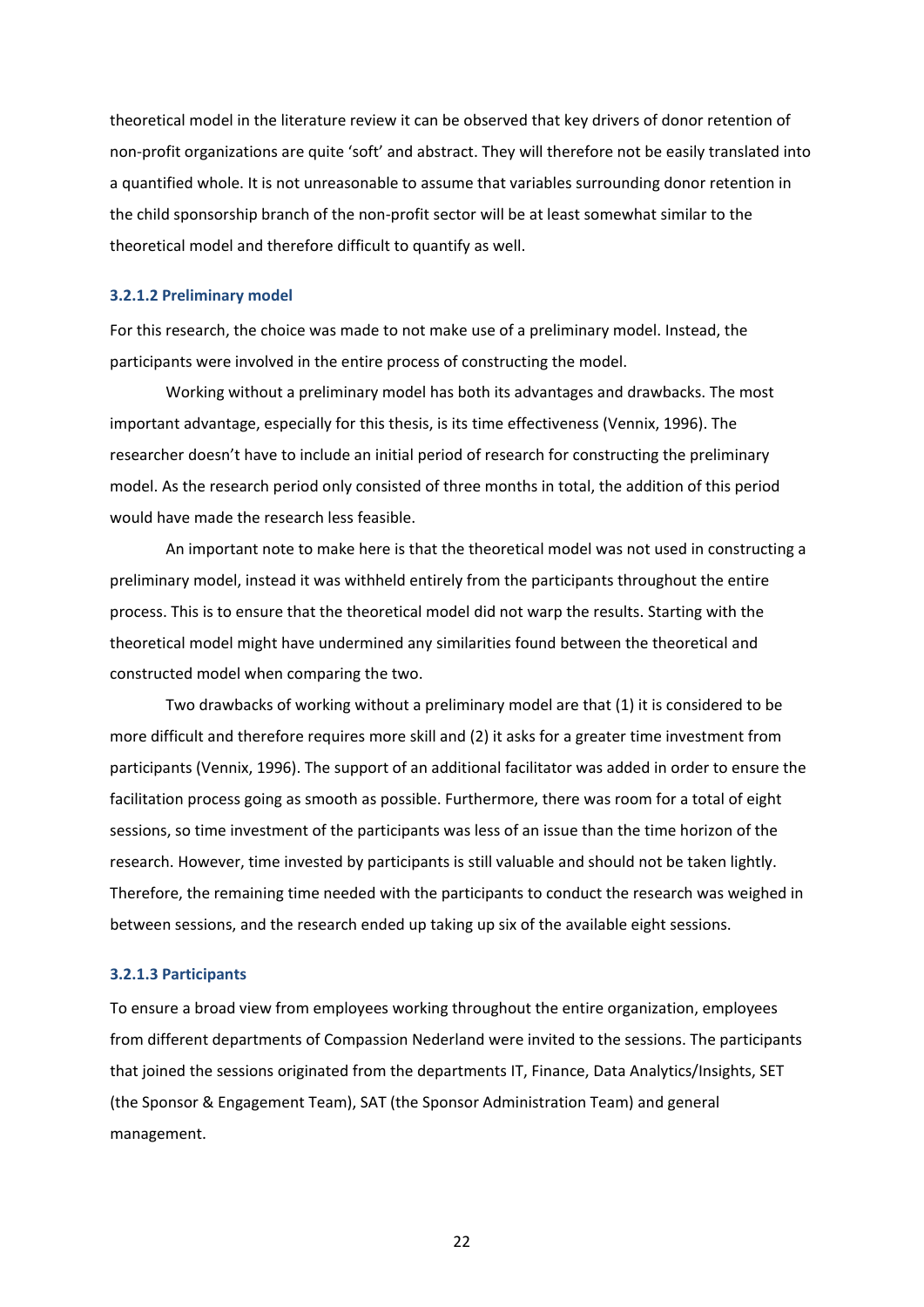# **3.2.1.4 Design of the sessions**

For the sessions, established group model building scripts were used. Some of the selected exercises are Graphs over Time, Variable Elicitation and Nominal Group Technique (Scriptapedia, 2020).

| <b>Session number</b> | <b>Script used</b>                                      |
|-----------------------|---------------------------------------------------------|
| Session 1 (2 hours)   | Graphs over Time script                                 |
| Session 2 (1.5 hours) | Variable Elicitation script                             |
| Session 3 (1.5 hours) | <b>Connection Circles script</b>                        |
| Session 4 (1.5 hours) | Initiating and Elaborating a Causal Loop Diagram part 1 |
| Session 5 (1.5 hours) | Initiating and Elaborating a Causal Loop Diagram part 2 |
| Session 6 (2 hours)   | <b>Policy Development</b>                               |

The following scripts and sessions were conducted and, with permission, recorded:

# <span id="page-23-0"></span>**3.2.2 Data collection on reasons for lapse within Compassion Nederland**

In order to gain insight in the donor's reasons for lapse within Compassion Nederland, data was collected from the systems of Compassion Nederland. This was done by reading through all cases of donors terminating their sponsoring in the period of January 1st 2021 to the end of May 2021. Compassion Nederland already keeps track of the reasons for lapse. This is done by employees, who choose a reason for lapse from a list when processing a sponsor termination case.

However, these reasons are quite generic and also thought to not be fully accurate. By reading each case the chance of inaccuracy is minimized, while a full impression for reasons of lapse is gained by the researcher. For each case, the researcher noted the reason and special remarks, like mistakes in communication, as well as the number of years the donor had been committed as a child sponsor to Compassion Nederland (if there were two or more sponsored children, the time between the start of the first sponsoring and the end of the last would be taken). As the researcher had to do this by hand, the number of years the donor had been sponsoring a child was counted by subtracting the starting year from the number of 2021. This means that if a donor started in the year of 2000 and left Compassion Nederland in 2021, 21 years of sponsoring were noted, disregarding the specific months of either the starting or ending date.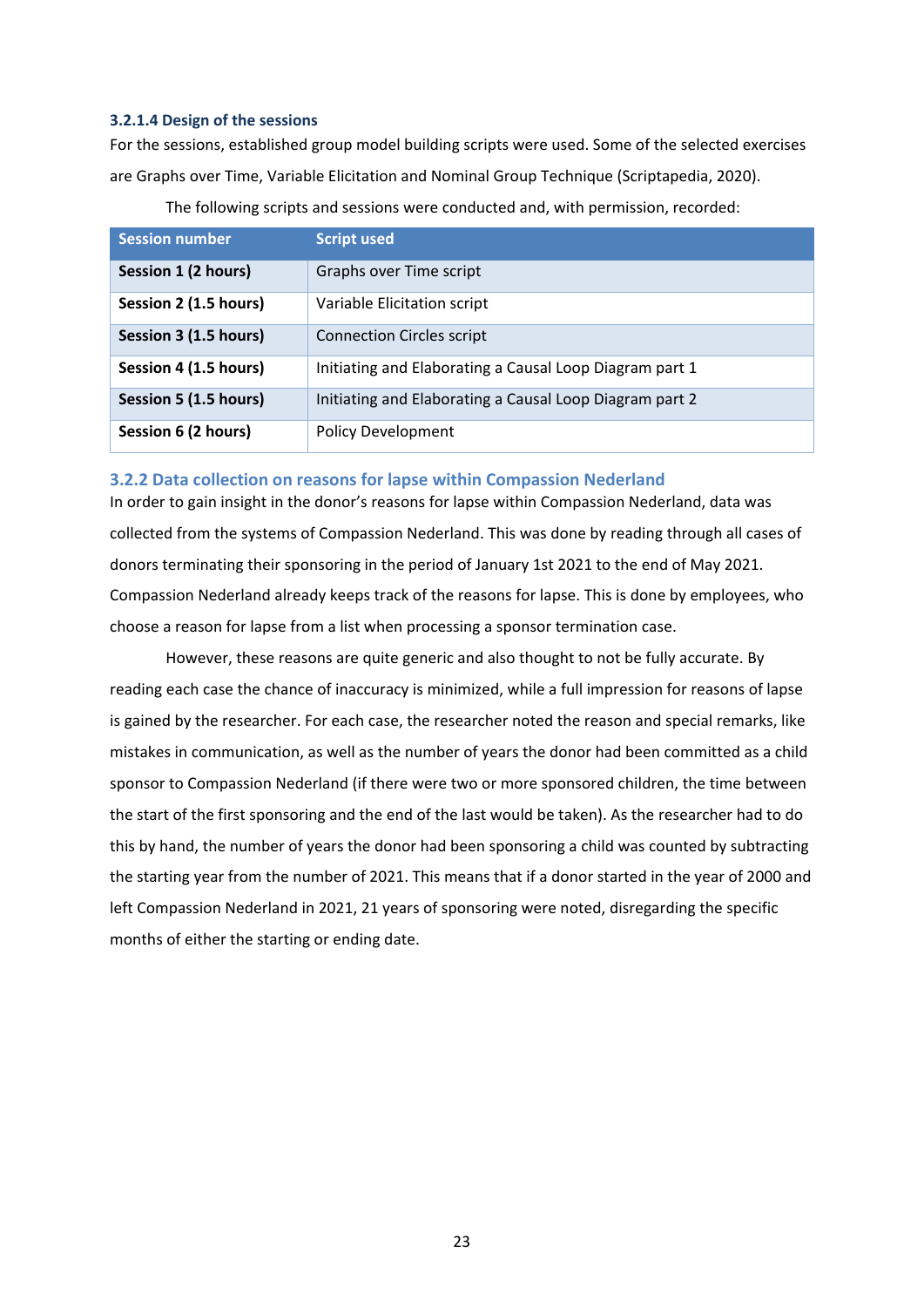# <span id="page-24-0"></span>**3.3 Research ethics**

Another important issue are the research ethics. Here the question is asked whether the research is socially acceptable. The research needs to safeguard the interests of the participants. There should be no harm done, the participants should participate voluntarily and the methods should be suitable (Denscombe, 2020). To establish all this, a set of rules has been formed for this research:

- 1. Information that is deemed sensitive or confidential is kept confidential;
- 2. When conducting the data collection, donor privacy will be respected. This means no personal data will be revealed in the thesis. Furthermore, during the data collection process within the systems of Compassion Nederland, the researcher will attempt to breach privacy as little as possible. This means viewing and collecting only the information deemed necessary to be informed about the reasons for lapse, any possible communication mistakes and/or abnormalities in procedure and years of sponsorship;
- 3. Due to the nature of the group model building method, total anonymity cannot be attained within the group model building sessions, since participants will be joining the sessions together. However, participants and their contributions will not be documented by name or function title, as some function titles might still give away identities;
- 4. Recordings of the group model building sessions have been made. Before recording, however, consent was asked of all participants. Luckily, all participants agreed to this. Otherwise, notes would have been taken.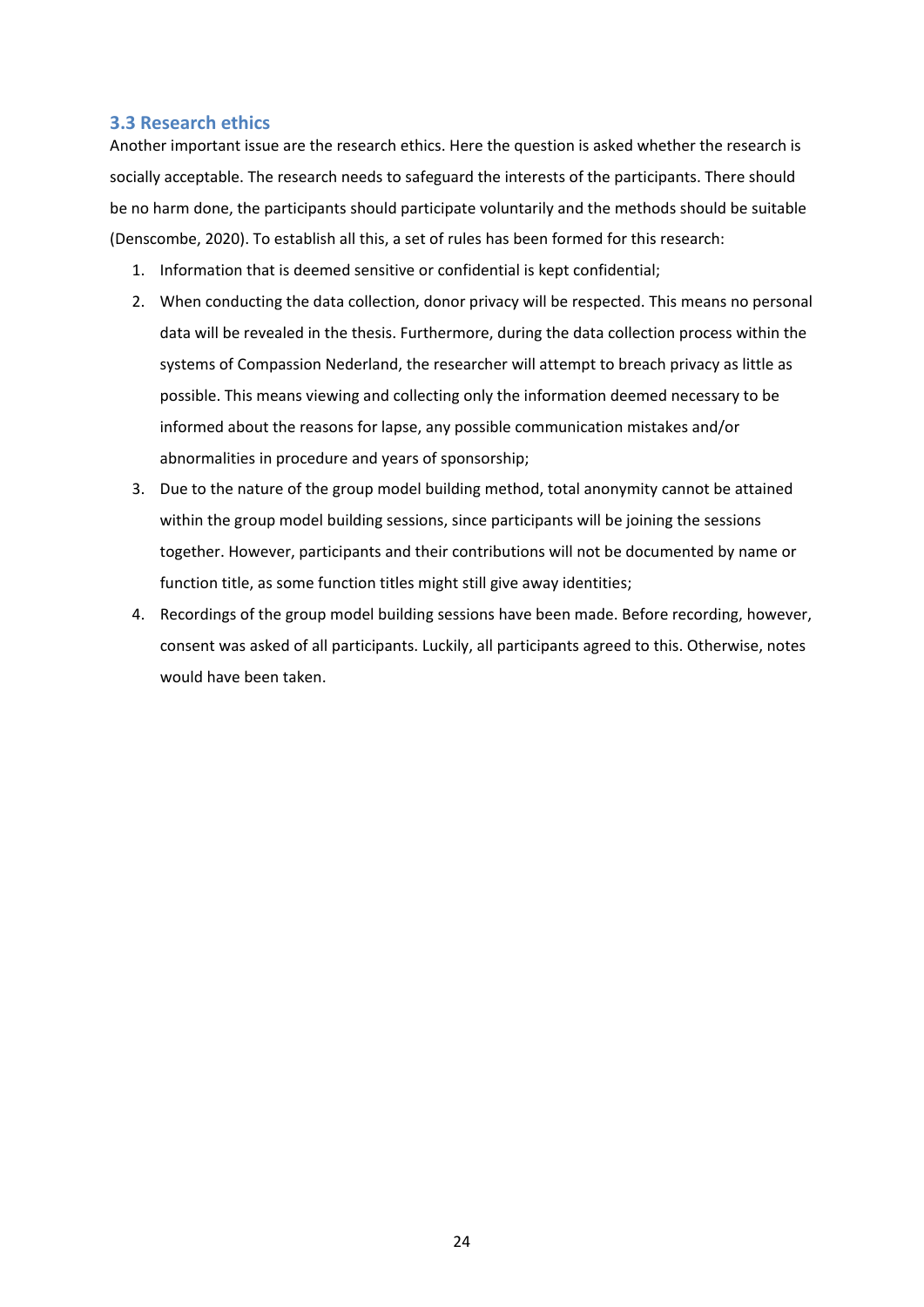# <span id="page-25-0"></span>**4. Data Analysis**

In this chapter the analysis of the gathered data will be presented. First, the model resulting from the group model building sessions will be explained, followed by the results from the data analysis. Then, the model will be compared to the theoretical model from chapter two, discussing the similarities and differences.

# <span id="page-25-1"></span>**4.1 Group Model Building**

The primary result of the group model building sessions was the constructed model from the group. This model serves as direct input for the data analysis.

The model that resulted from the group model building sessions will be called 'the GMB model' from now on and will presented in parts. First the feedback loops that are present in the GMB model will be explained. Then, as a summary, the whole model will be presented.

In important note to make is that 'donor retention' as a variable was not included explicitly in the GMB model. Rather, variables reducing the flow of donors leaving the organization represented the workings of donor retention. This is illustrated by the example of figure 6 below, where an increase of 'the Competitive Position of Compassion Nederland' will lead to a decrease the amount of 'Donors Leaving'.



Figure 6: Donor Retention within the GMB Model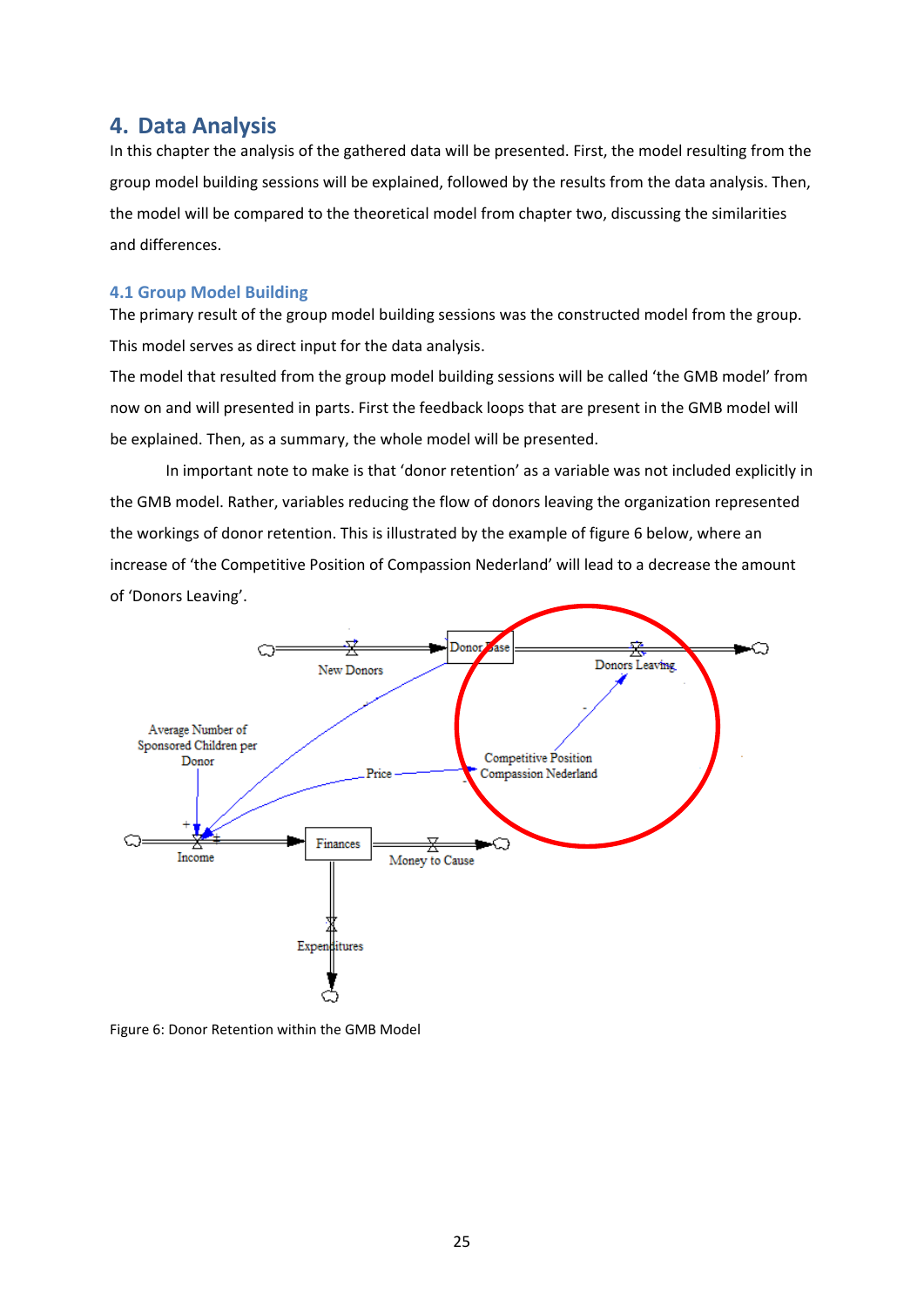Furthermore, two important concepts to explain are the reinforcing feedback loop and the balancing feedback loop. A reinforcing feedback loop is a mechanism where the rise of one variable influences the structure in such a way that the system makes the variable increase even more. A common example of such a mechanic is making (successful) investments, where an increase of money leads to an increase of gained money on interest, which in turn leads to an even greater amount of money and so on. Note that a reinforcing loop can reinforce both a negative influence and a positive influence.

A balancing feedback loop is a mechanism where the rise of one variable influences the structure in such a way that the system makes the variable decrease again. A common example of this is a species in its natural habitat, where an increase of the species leads to overfeeding, which increases starvation, which decreases the population again, and so forth.

The feedback loops present in the GMB model will now be explained and are the following:

- 1. Quality of Communication (reinforcing);
- 2. Donor Specific Communication (reinforcing);
- 3. Staff Motivation (reinforcing);
- 4. Commitment through Correspondence with Sponsored Child (reinforcing);
- 5. Commitment through the Communication of Impact (reinforcing);
- 6. Growth through Word of Mouth (reinforcing);
- 7. Growth and Capacity (balancing);
- 8. Increased Probability of Errors through Donor Specific Communication (balancing).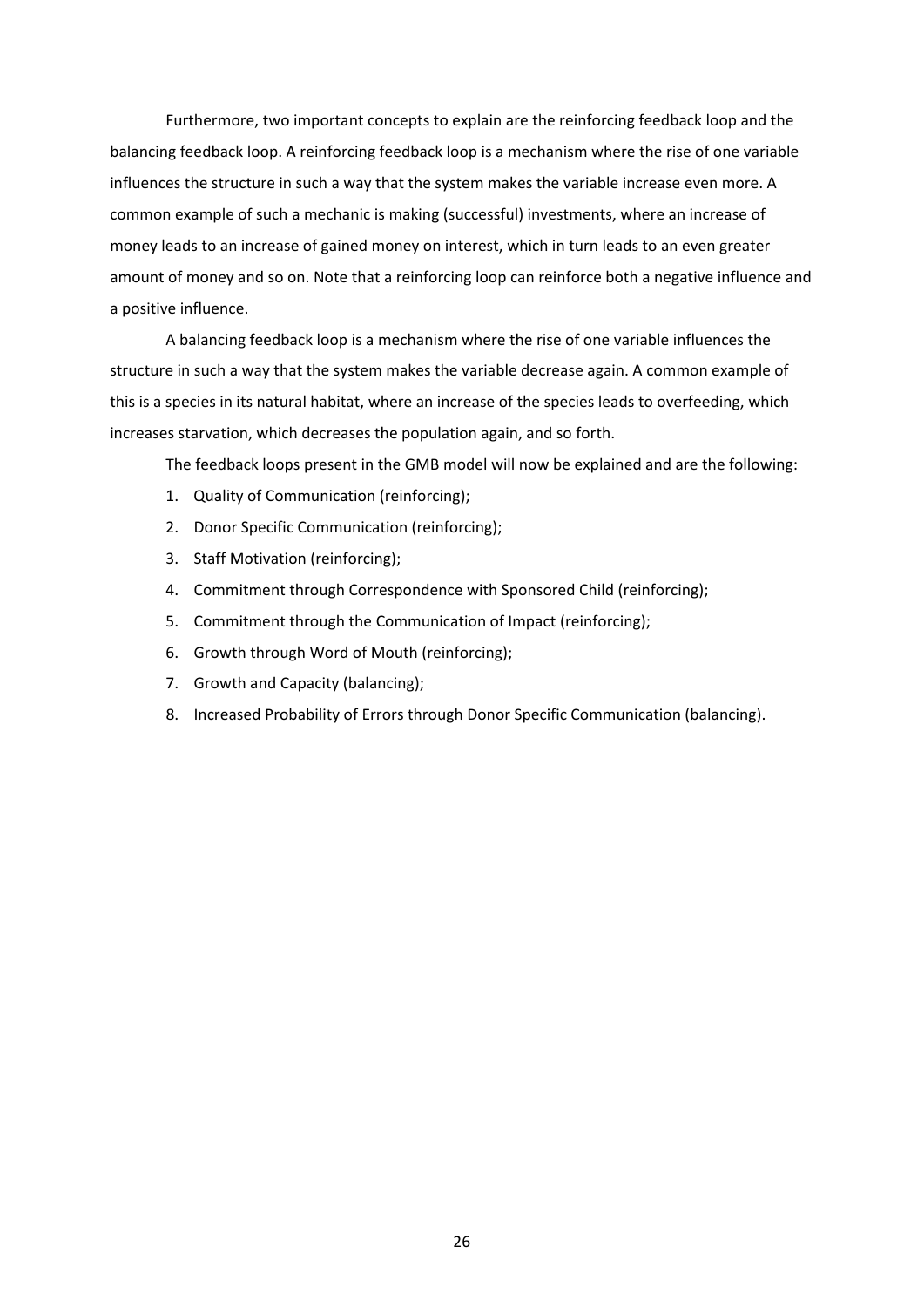# <span id="page-27-0"></span>**4.1.1 Feedback Loop 1: Quality of Communication**

The reinforcing feedback loop of quality of communication can be started at the investments made in the organization; when either investments are made in the training of staff of process optimization, the quality of data entry increases. The quality of data entry has to do with the mastery of the administrative system, which allows the organization to keep track of the information and history of the donor. As a consequence of this, the quality of communication with donors is increased, which increases their experience at touchpoints. Touchpoints are moments in time where the donor comes into contact with Compassion, whether this is through logging into their account, receiving an email or when reaching out to customer service. Notice the input of persona's that is included within the feedback loop, as the persona of the donor will have an effect on the way the donor perceives the moment of contact and will influence his or her experience. Despite this influence, however, the experience will be better as the objective quality of the information increases.

This positive effect on the experience will influence trust, satisfaction and commitment of the donor, which all have a positive effect on donor retention (they decrease the amount of leaving donors in the model). When less donors leave, some of the additional income can be invested again in training of staff or process optimization, making the loop complete.



Figure 7: Quality of Communication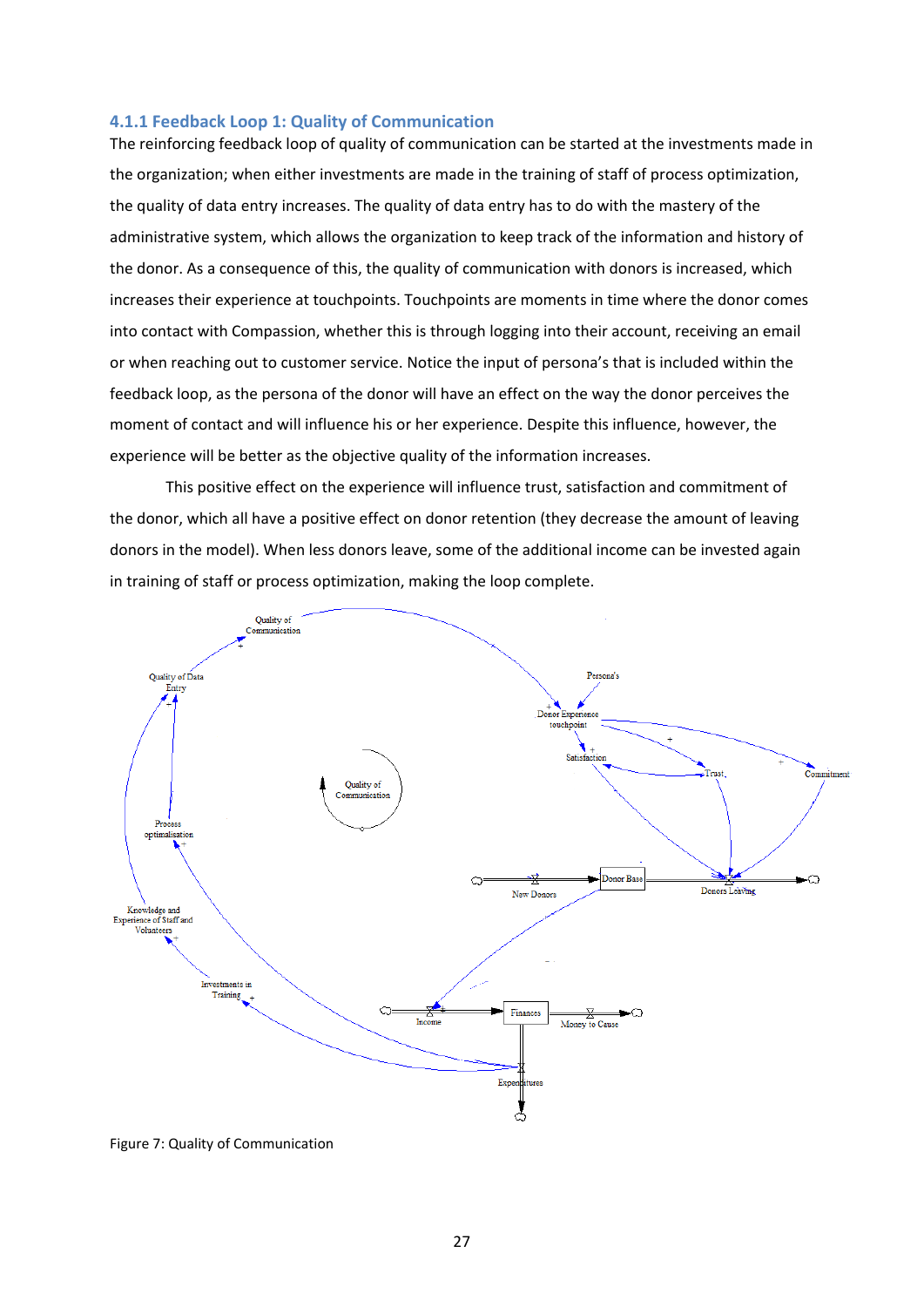# <span id="page-28-0"></span>**4.1.2 Feedback Loop 2: Donor Specific Communication**

The reinforcing feedback loop of donor specific communication can be reached through investments in training of staff, available FTE of staff and process optimization. This all allows for more time and capacity to personalize the communication that is sent to donors. This means that instead of receiving generalized communications, donors' experiences are more aligned according to their persona and support history with Compassion. When this happens, Donor Experience is positively influenced. Through the consequently increased variables of satisfaction, trust and commitment, donors are less inclined to leave. This has a positive effect on the donor base and therefore the received income of the organization, leaving room for further investments in training, FTE's and process optimization.



Figure 8: Donor Specific Communication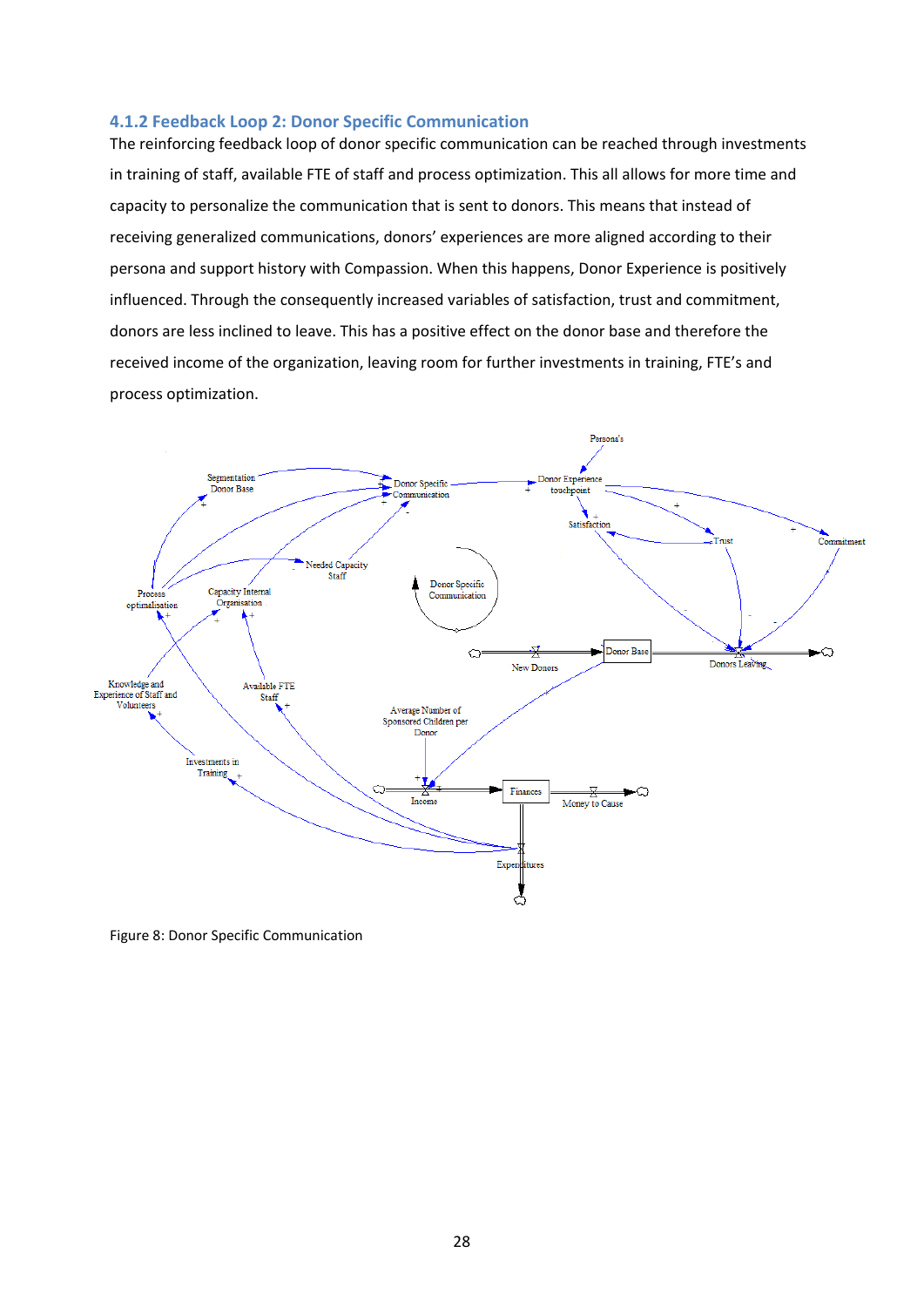# <span id="page-29-0"></span>**4.1.3 Feedback Loop 3: Staff Motivation**

The reinforcing feedback loop of staff motivation concerns the effect of donors leaving on staff. Not only can a high number of sponsors leaving be discouraging to staff members, often the contact with a donor about their departure aren't experienced as friendly or positive in general. If staff is less motivated, it is difficult to maintain the attitude and energy required to put effort into donor specific communication. If donor specific communication can succeed however, donor experience increases. Through the positive effect this has on donor retention through the variables of satisfaction, trust and commitment, less donors will leave. This will have a positive effect on the motivation of staff, which will have a positive effect on donor specific communication again.



<span id="page-29-1"></span>Figure 9: Staff Motivation

# **4.1.4 Feedback Loop 4: Commitment through Correspondence with Sponsored Child**

The commitment through correspondence with sponsored child is quite easy to explain, as it only contains two variables. When sponsoring a child, the donor can write letters to the sponsored child and will receive letters back. The frequency and content of the letters together form the correspondence here. A good correspondence will increase a donor's commitment to the sponsored child, making the donor more inclined to invest in the correspondence, and so forth.

In the final session it was noted that the correspondence would be considered an input for other variables in the model as well, not only the commitment to the child of the donor. What has become apparent from the sessions, however, is that the correspondence itself is quite difficult to

regulate for the organization, since it heavily depends on actions taken by both the donor and the sponsored child. For this reason, and matters of time constrained, the matter of correspondence was not delved into much deeper than the primary workings shown here.<br>Figure 10: Commitment through



Correspondence with Sponsored Child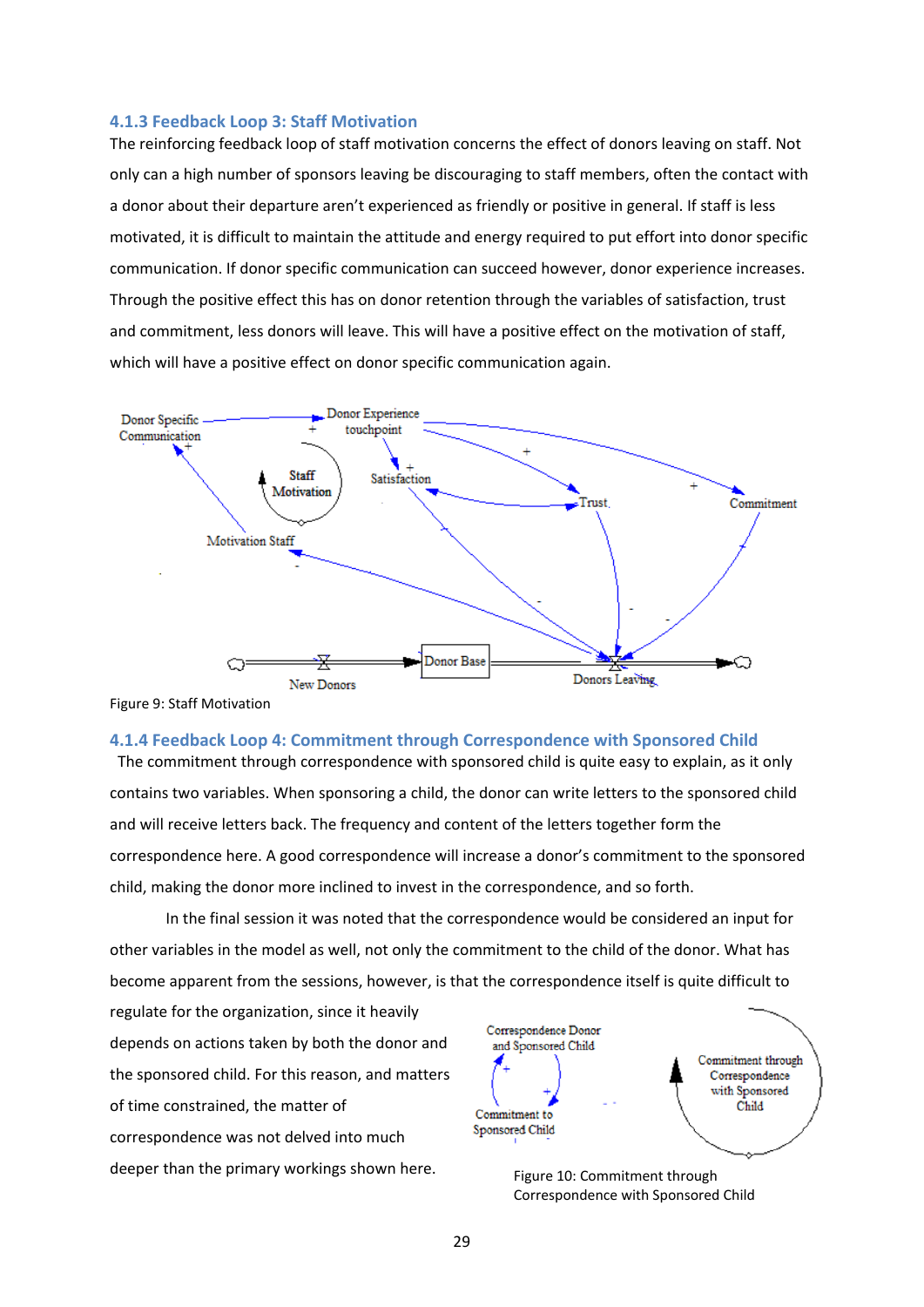# <span id="page-30-0"></span>**4.1.5 Feedback Loop 5: Commitment through the Communication of Impact**

The fifth reinforcing feedback loop that can be identified is driven by the communication of impact in the field to donors. Note that the communication here concerns the general impact in the field, not specific information on the sponsored child. The communication about the impact can positively influence trust, the commitment to both Compassion Nederland and its mission and commitment to the sponsored child itself. The increased trust and commitment to Compassion Nederland and its Mission are accomplished though the sense of demonstrated impact that Compassion Nederland is making. The relation to commitment to the sponsored child can be explained by the time horizon Compassion Nederland works in. Supporting a child is an extraordinarily long-term investment and it can take many years before the fruits of the sponsorship can be seen. Success stories and communication about the impact in the field can remind the donor of what can be achieved on the long term and therefore strengthen his commitment to his or her sponsored child as well. The increase of commitment has a positive effect on donor retention, which in turn has a positive effect on the impact Compassion Nederland can make in the field through the increased income. Then this can be communicated back to the donors again.



Figure 11: Commitment through the Communication of Impact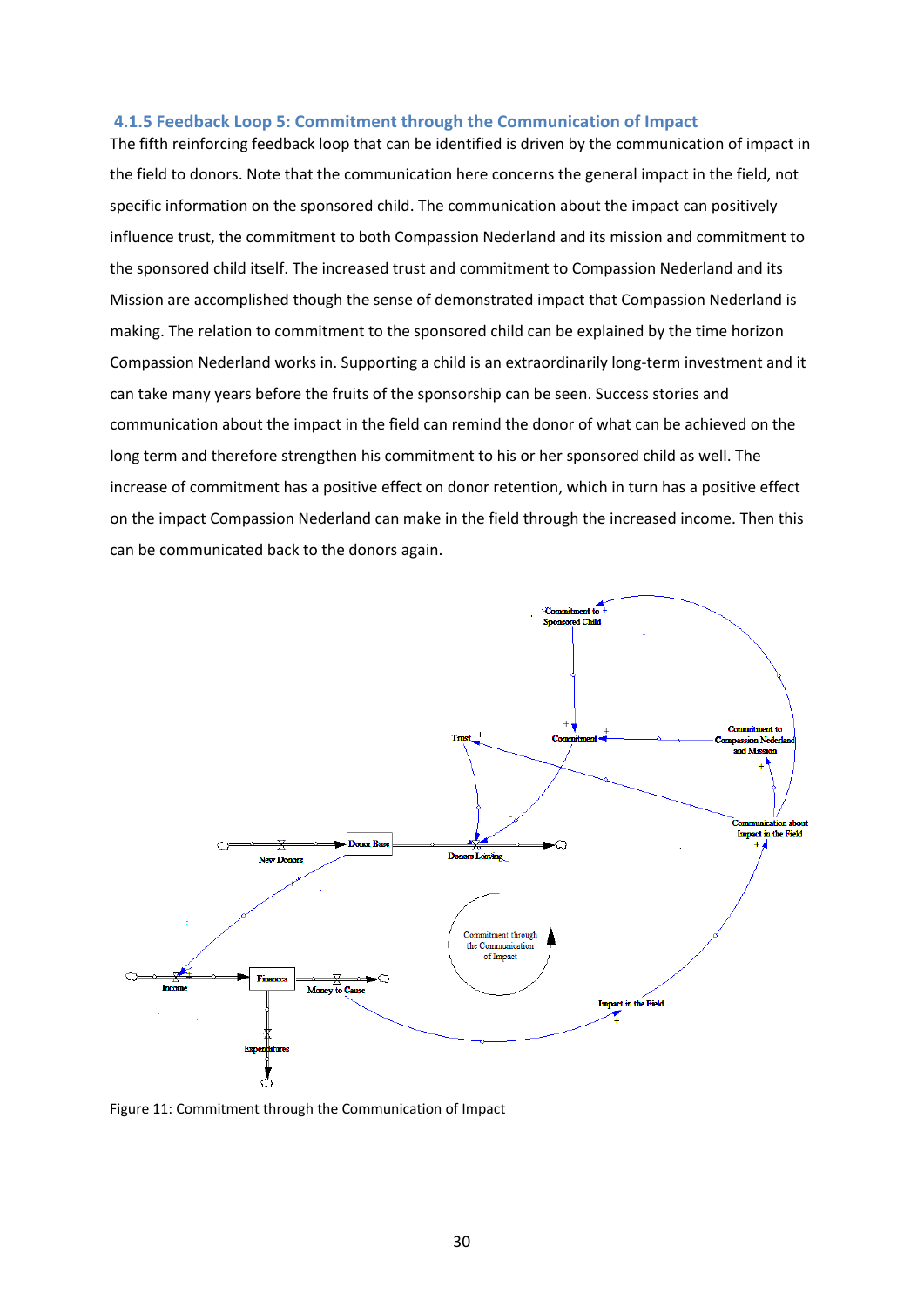# <span id="page-31-0"></span>**4.1.6 Feedback Loop 6: Growth Through Word of Mouth**

The last of the reinforcing feedback loops is growth through word of mouth. Its workings are quite similar to that of donor specific communication. Instead of the donor experience improving donor retention, however, this effect goes through the satisfaction of the donor. Donors that are more satisfied have a higher net promotor score. This is basically word of mouth, or how likely a donor is to recommend Compassion to a friend or family member. The increased NPS will lead to new donors, which will increase the donor base and the income Compassion Nederland generates. A part of this increase can then be used to invest in donor specific communication again.



Figure 12: Growth Through Word of Mouth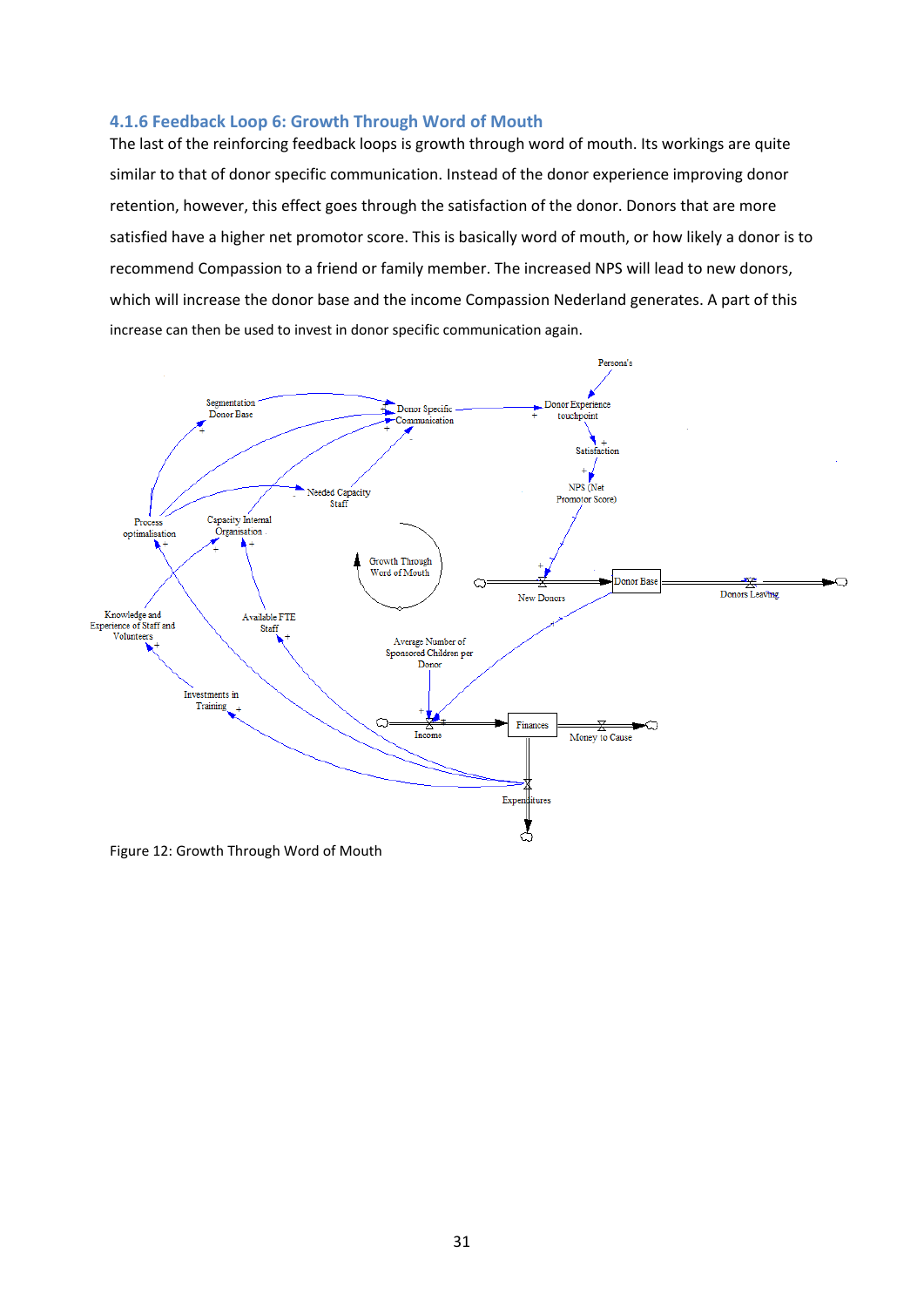# <span id="page-32-0"></span>**4.1.7 Feedback Loop 7: Growth and Capacity**

Growth and capacity is *the first of two balancing feedback loops*. Compassion Nederland can't keep on growing infinitely with the same capacity of staff. So as the donor base grows, more staff is needed in order to keep the level of donor specific communication from suffering. It should be noted that an increase in donor retention will lessen the load and actually reduce the needed capacity. However, even if no donor would leave, an increasing donor base would still require more and more staff capacity.



Figure 13: Growth and Capacity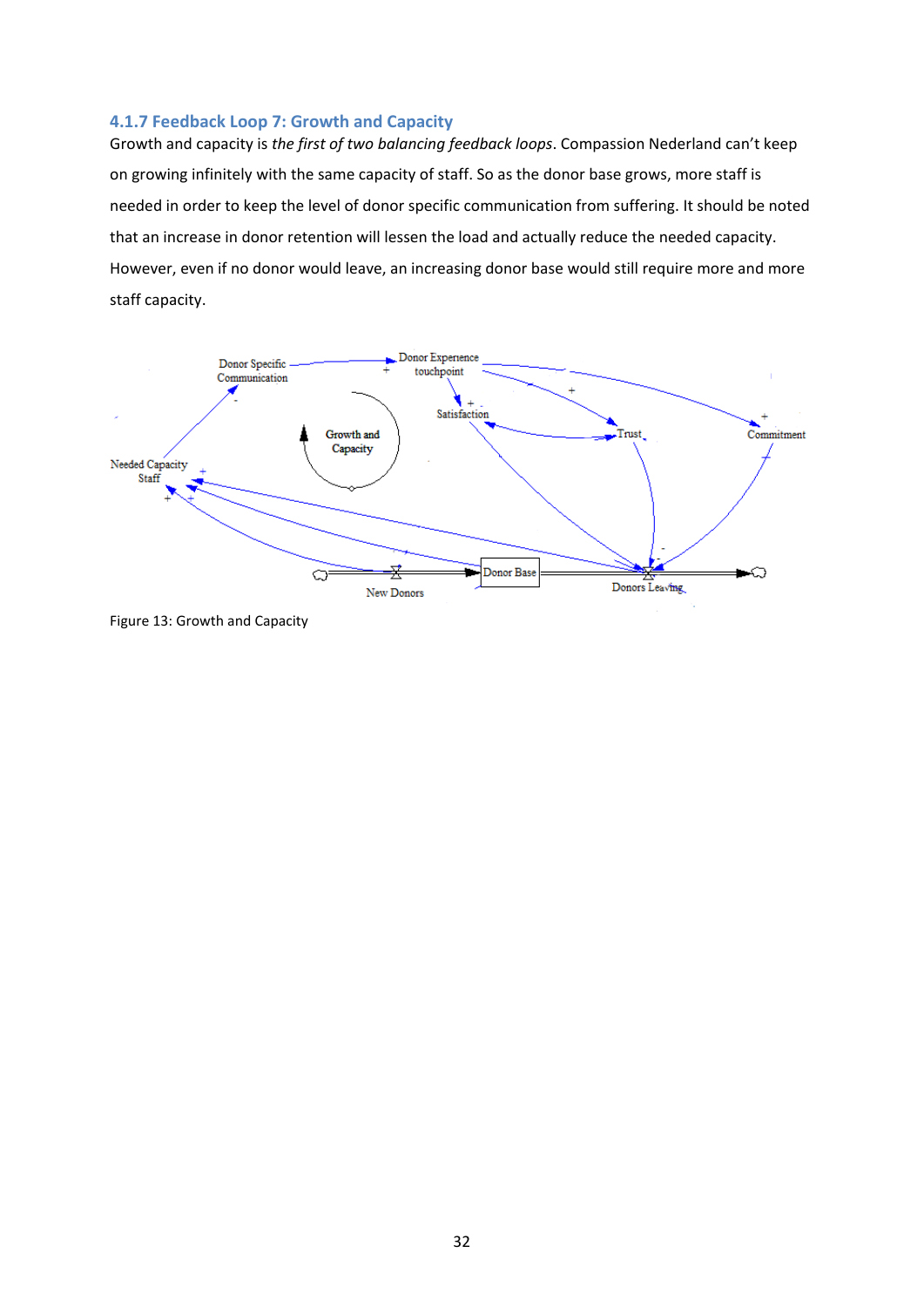# <span id="page-33-0"></span>**4.1.8 Feedback Loop 8: Increased Probability of Errors through Donor Specific Communication**

The last loop and the second balancing feedback loop has to do with the trade-off between donor specific communication and the objective quality of the communication. When the communication towards donors starts to get more and more personalized and tailored, based on their records, the possibility of communication errors increases as well. Think of the difference between a general thank-you note and one that mentions the number of years you have been lending your support. In the more tailored one the possibility of errors is created. As mentioned in the sessions by the stakeholders, mistakes in communication are quite costly as donors experience this in a very negative way. This will then influence satisfaction, trust and commitment in a negative way, also negatively influencing donor retention. If more donors leave, less investments will be made in donor specific communications, limiting its development.



Figure 14: Increased Probability of Errors through Donor Specific Communication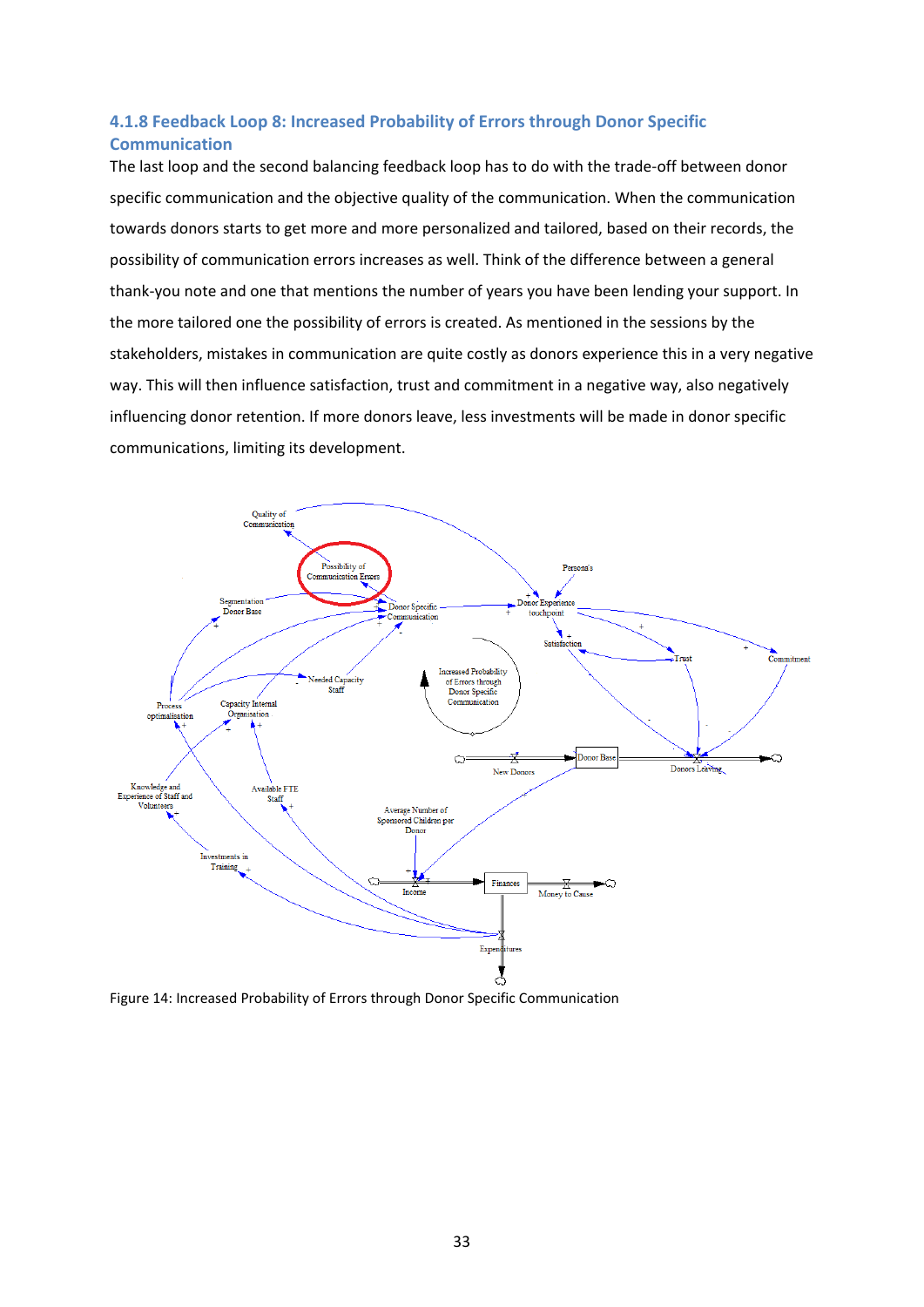#### <span id="page-34-0"></span>**4.1.9 The Full Model**

Now that all mechanisms have been explained, the full GMB model can be shown. Before this is done, however, five important variables from the model will be explained further.

#### **1) Commitment to Sponsored Child;**

Commitment to sponsored child is a very special variable, since it seems specific for the child sponsorship branch. Commitment seems to be fed by both the commitment to the organization and its mission and commitment to the sponsored child, instead of only depending on the commitment to the organization itself.

#### **2) Number of Decision Moments;**

One thing that was mentioned during the sessions is the number of decision moments for the donor. A decision moment is a moment where the donor is reminded of his or her support through communication moments or when they have to make a conscious decision to continue their support.

The nature of child sponsorship seems to be so that decision moments cannot be averted. As opposed to a non-profit organization that can choose to let the support 'silently continue', the support and journey of sponsoring a child does not allow for this. The journey includes both frequent communication with the donor and moments where active choice from the donor is required, like the ending of a tax agreement or the exit of a sponsored child, which is the next important variable.

#### **3) Exit Sponsored Child;**

As already mentioned, the exit of a sponsored child is when the child leaves the project. This can be for different kinds of reasons, like the child's family moving out of the area, leaving the child no longer able to receive support, or the child graduating the program. It is important to note that the exit of a sponsored child is a very special occasion. Not only does it 'drop' the commitment level to the current sponsored child, it also negatively effects sponsor experience, as donors often find it hard to have to say goodbye to the child. While these negative effects are happening, the sponsor is faced with a decision moment whether to stop their support or to start supporting another child.

When the commitment is exclusively driven by the commitment on the sponsored child and not necessarily to Compassion Nederland itself, an exit of the sponsored child will have an adverse effect on donor retention. An exit is when the sponsored child leaves the project. The donor will then have to make a choice between continuing their support to a new child or quitting all together. When commitment is solely dependent on the commitment to the sponsored child for a donor, the chance they will stop sponsoring is increased compared to those with a more balanced commitment.

Furthermore, during the sessions it became clear that the way exits are handled is important. Currently Compassion Nederland immediately assigns a new child to a donor when an exit occurs. While a large portion of donors will accept this, some don't take it so well and will leave the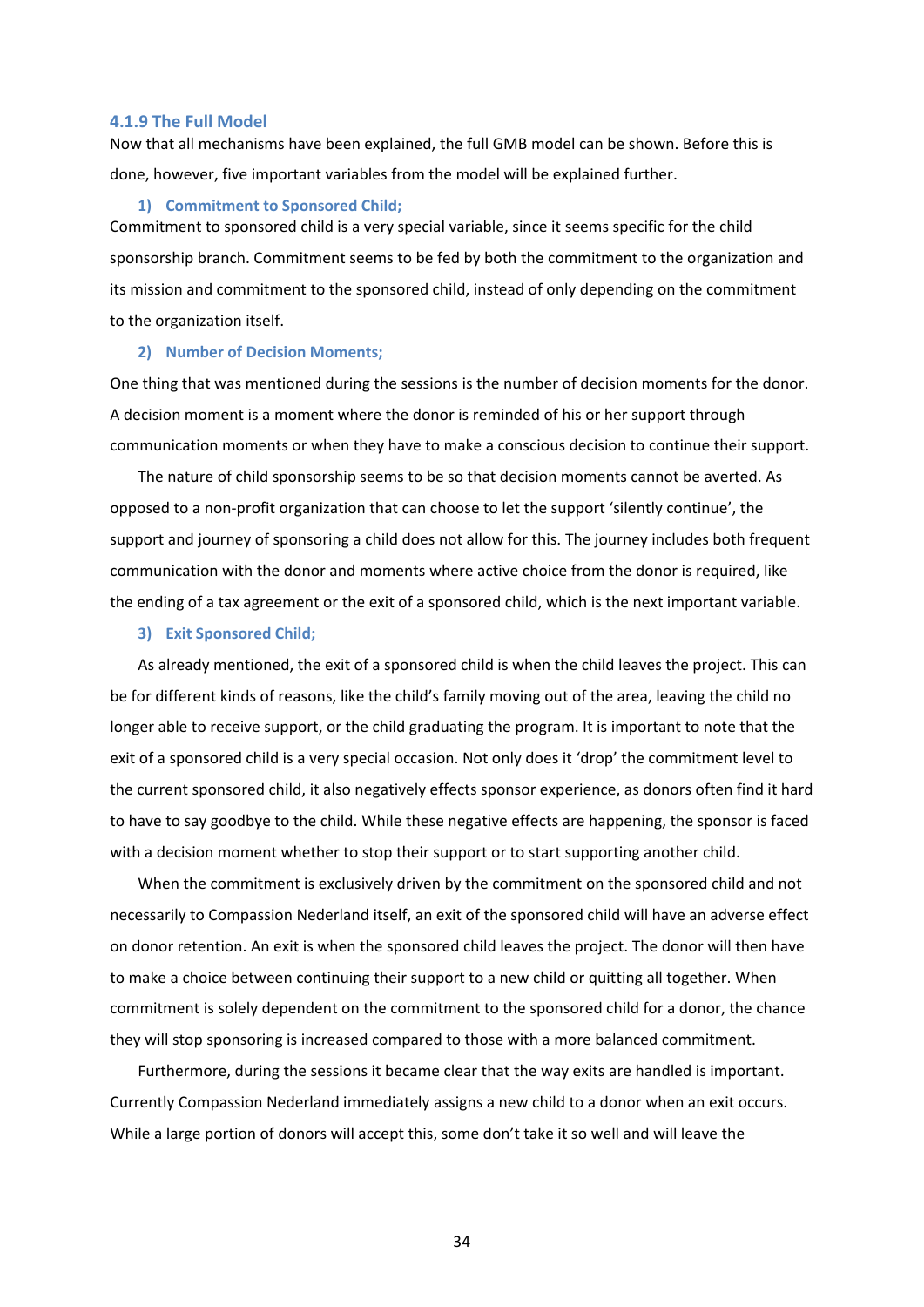organization as a response. Due to all these factors, currently an average of 35 to 40% of donors of Compassion Nederland lapse after experiencing an exit.

# **4) Availability of Information from the Field**

'Availability of Information from the Field' is an input for both 'Communication about Sponsored Child' and 'Donor Specific Communication'. 'Donor Specific Communication is enabled by availability of information from the field, as Compassion Nederland is dependent on this information to provide quality of service to donors, especially in case of an exit of a sponsored child. Communication about the well-being and progress of the sponsored child also increases commitment to the sponsored child.

# **5) Persona's**

Another point that was mentioned and stressed throughout the sessions is the influence of personas. Right now, persona of the donor is modelled as an input for 'donor experience touchpoints'. Although difficult to model, it could be said that the persona of a donor influences the workings of the entire GMB model. This because a donor's attitude, preferences and perception of things may change the influence and impact of different relations within the model. Furthermore, where identification makes no direct appearance in the GMB model, it was mentioned when discussing personas in the context of identification with the mission. Religion was also thought to be a part of this. However, as the participants explicitly chose not to model this, the eventual GMB model does not include the variable of identification explicitly.

An important note to make here is that even though the variables 'Process Optimalization' and 'Segmentation Donor Base' were inputs from the participants, the link between the two was not added to the GMB model during the sessions. However, as the last 45 minutes of the last session were spent by the participants discussing and agreeing on the importance of investing in tools and processes in order to improve segmentation, the researcher added this link to the model. This way the model represents the content of the sessions more fully than to not include this link.

# **6) Visit Field or Running Muskathlon**

This variable was considered important for the specific workings of commitment for Compassion Nederland, as they provide field visits and organize special fund-raising runs (Muskathlons). However, this variable is extremely specific for Compassion Nederland, as not all child sponsorship non-profit organizations will organize these.

Now these important variables have been explained, the final model is shown on the next page in figure 15.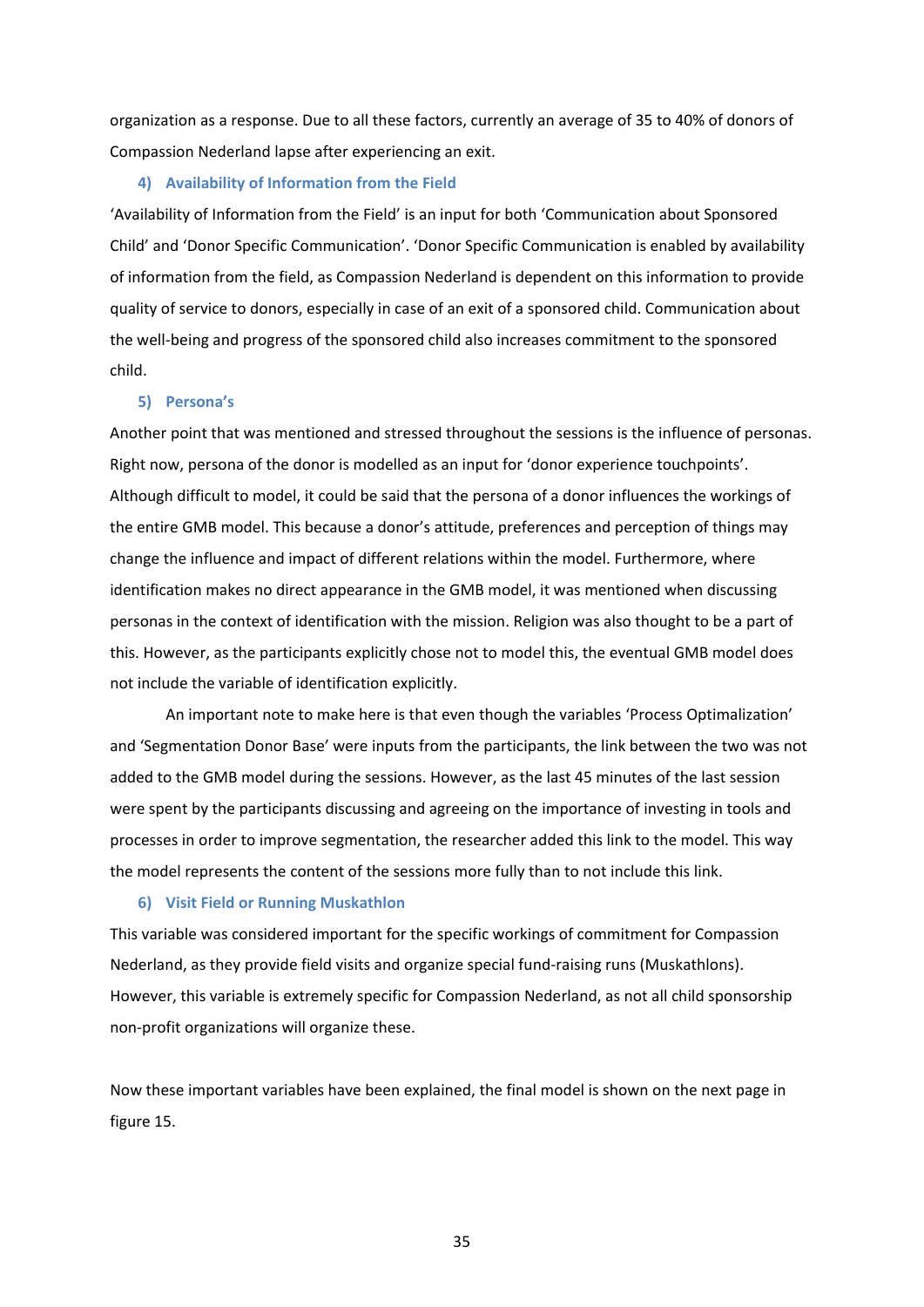

Figure 15: The full Model as Constructed in the Group Model Building Sessions

# <span id="page-36-0"></span>**4.2 Data analysis on reasons for lapse within Compassion Nederland**

This section covers the data analysis on reasons for lapse of Compassion Nederland. On average, each donor that left Compassion Nederland during the first five months of 2021 had been sponsoring the organization for around 9 years. When shown in a graph, the distribution is as follows:



*Figure 16: distribution of years sponsored by lapsed donors*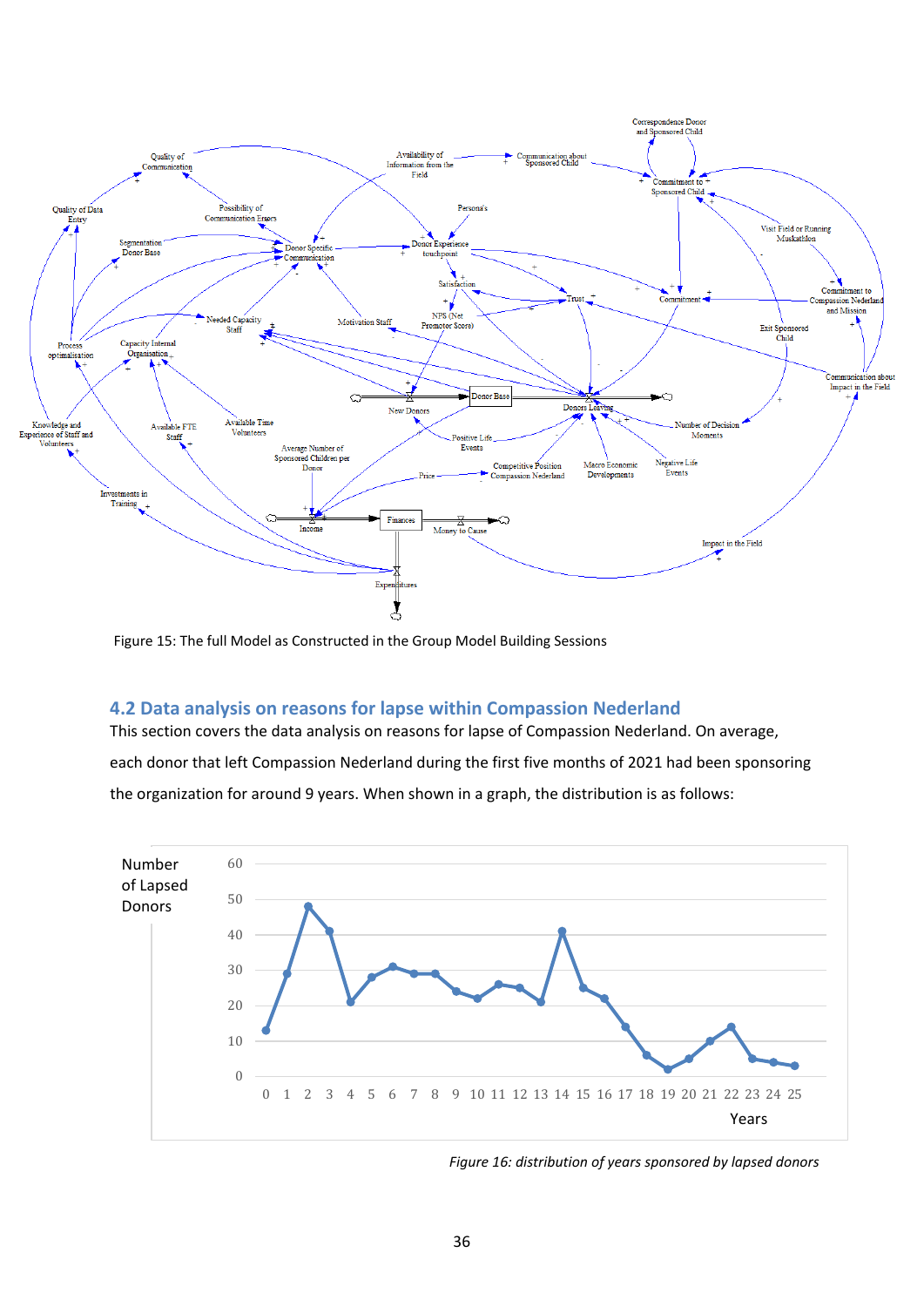Then the collected data on reasons for lapse were translated into more generic reasons for purposes of analysis. The reasons for lapse that were analyzed are summarized in the pie chart below.



Figure 17: Reasons for Lapse Compassion Nederland

=The first thing that jumps into view is the striking division of the reasons for lapse in three parts –The first and biggest portion are sponsors leaving as a consequence of an exit of a child, which accounts for 36% of lapses. 34% of donors lapse due to financial reasons. The third part exists out of the remaining reasons for lapse.

Interestingly, 13 cancels (which accounts for 2.4% of total lapses) were done because donors felt like the sponsoring went on for too long and the Sponsored Child was growing too old for further support. They often felt either profoundly dissatisfied or like 'their work was already finished'. These donors were counted in with the 'Dissatisfied' category.

The categories of dissatisfaction, feeling less engagement and preference of other organizations together formed a percentage of 16% of the total of reasons given for lapse.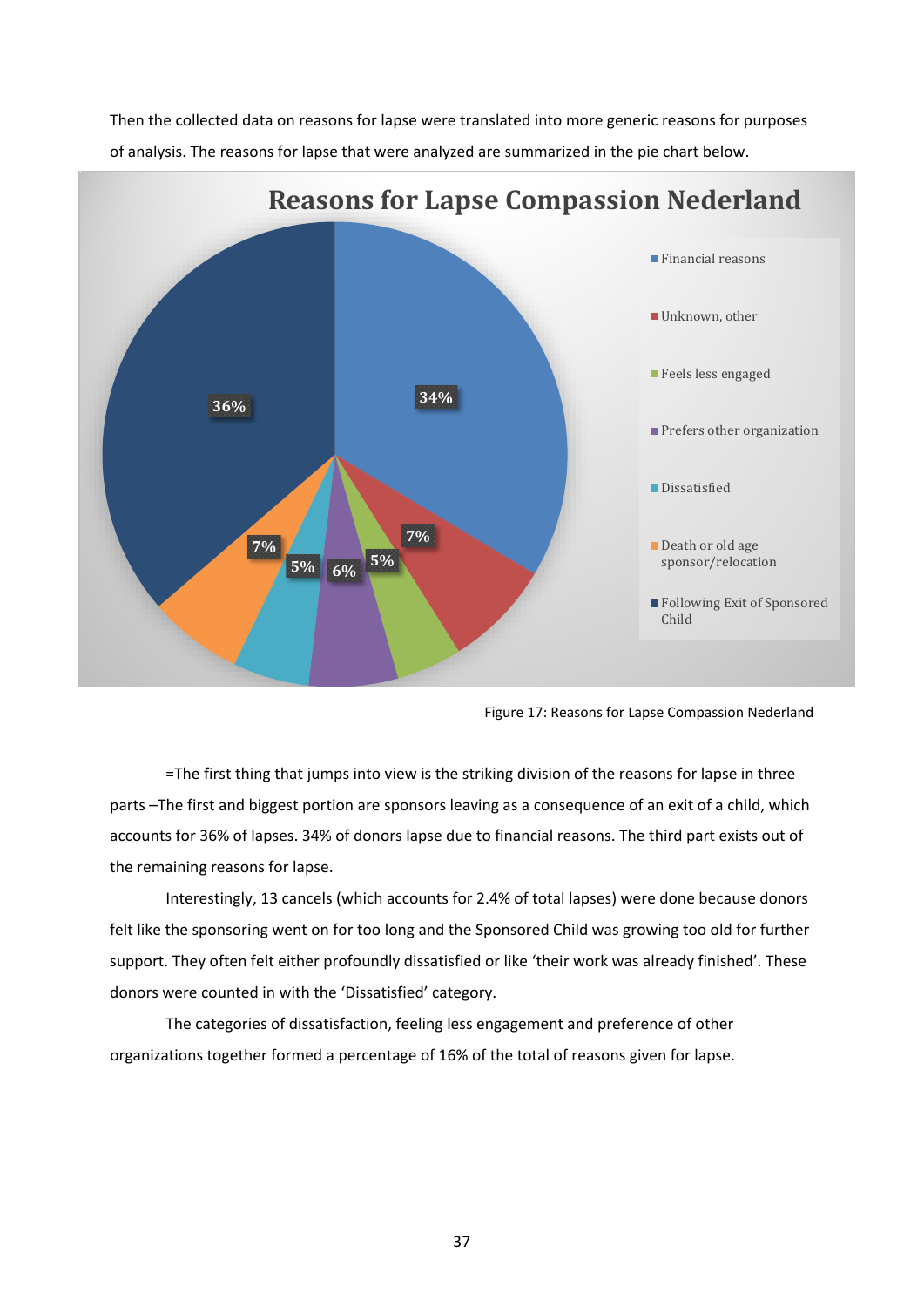# <span id="page-38-0"></span>**4.3 Comparison Theoretical Model and GMB Model**

In this paragraph, the model from the GMB sessions will be compared to the theoretical model from chapter two. Although similarities can be observed between the models, some differences are also present. First, the similarities and differences in the variables of the two models will be explained, followed by the similarities and differences between the dynamic workings of the models.

# <span id="page-38-1"></span>**4.3.1 Similarities and Differences in Variables**

The comparison of the variables between the models will start by identifying the similarities. Some of the similarities are immediately obvious. For example, the key drivers of Commitment, Trust and Satisfaction from the theoretical model make a direct appearance in the GMB model.

The last key driver from the theoretical model, Identification, is harder to find, but implicitly present, mainly through the variable of 'Persona'. The participants of the sessions acknowledged that individuals experience things differently, mentioning the influence of identification with Compassion Nederland's mission and values, as well as its religious identity.

Another similarity is the importance of quality of service in both models. The GMB model has not modelled this in the exact wording, but it is present in its workings through variables such as 'Quality of Communication', 'Donor Specific Communication' and the 'Experience Donor Touchpoint'.

Aside from the similarities some differences can also be identified. First of all, an important difference from the theoretical model is the addition of two vital variables, namely the 'Commitment to the Sponsored Child' and 'Availability of Information from the Field'.

Commitment to the sponsored child is an extra dimension to the key driver of commitment, instead of it just being the commitment to the organization and its mission, as is the case in regular non-profit organizations. Although this variable is different from the theoretical model of donor retention within regular non-profit organizations, its finding does align with literature. As Nathan and Hallam (2009) already found, donors drop their least favorite non-profit organizations first, and without exception drop their commitment to sponsored children in developing countries last. The finding of the variable of 'Commitment to Sponsored Child' as an additional input for commitment seems like an extension of this earlier finding. It might explain the high average of 9 years of past support that each donor gave that left Compassion Nederland in the period of January-May 2021.

The linkage of a donor to a specific sponsored child does not only bring benefit to the organization, however. The nature of the child sponsorship seems to be so that decision moments cannot be averted. A decision moment was defined in the session as a moment where the donor is reminded of his or her support through communication moments or when they have to make a conscious decision to continue their support, at which point a certain percentage seems to lapse. This is in line with Sargant and Woodliffe's (2005) notion of passive donors, who found that passive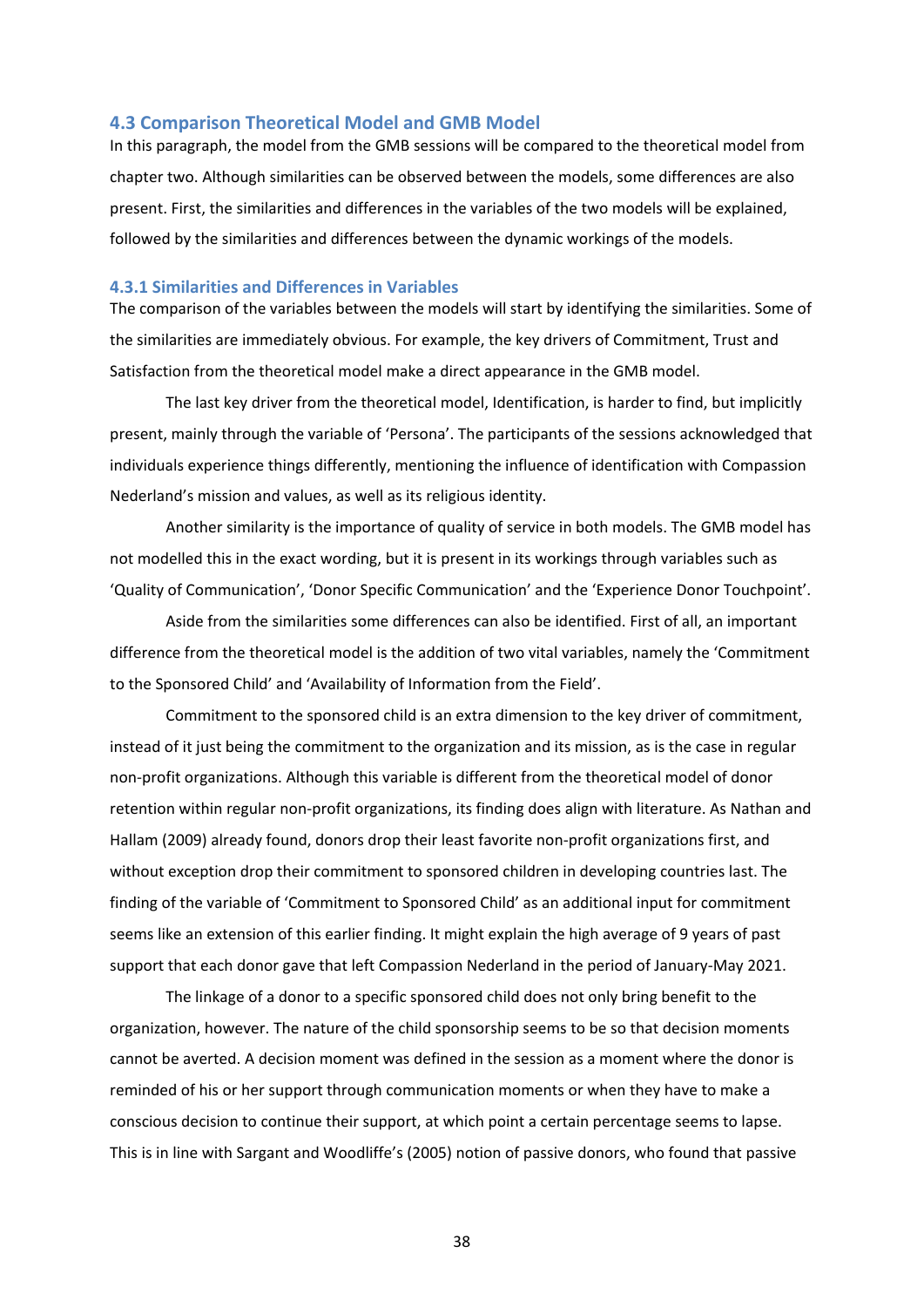donors seem to review their support when reminded that it is still ongoing, and communications that remind the donor of the ongoing support might stimulate donor lapse.

A special kind of decision moment is an exit, where a sponsored child leaves the project. For this reason, 'Exits' were added separately to the mode. The exit drops the commitment to the current sponsored child and usually creates a negative experience for the sponsor, as they are suddenly forced to say goodbye to their sponsored child. On top of this, the donor has to decide whether to continue their support to a new sponsored child. An exit therefore creates a vulnerable and difficult point in time and are a direct stimulant of donor lapse.

The linkage between a donor and sponsored child also creates an obligation for the organization to provide the donor with specific information on the sponsored child. Correspondence between donor and sponsored child might increase a donor's commitment, but letting the responsibility of keeping a donor committed rest on the shoulders of a sponsored child, who could still be very young, is at best unreliable. This is where the importance of the variable 'Availability of Information from the Field' comes in. Although the variable is not included in a feedback loop, it is noteworthy to mention the limiting or enabling effect the variable 'Available Information from the Field' has on the entire GMB model through its influence on 'Donor Specific Communication' and its indirect influence on 'Commitment to the Sponsored Child'.

#### <span id="page-39-0"></span>**4.3.2 Similarities and Differences in Dynamic Workings**

This paragraph will compare the workings of the theoretical model and the GMB model. It will focus on comparing the workings of the key drivers and identified feedback loops in both models.

First of all, despite the key drivers of donor retention being present in the GMB model, their workings are different from the interconnectedness and influence of the key drivers of donor retention of the theoretical model. The key drivers in the GMB model seem to be more independent and their interconnectedness is less sophisticated than is displayed in the theoretical model. However, as there was an unfinished discussion and disagreement between the participants on the exact workings of the key drivers, the researcher will not generalize this difference in working to theory regarding donor retention within the branch of child sponsorship.

Furthermore, the majority of the reinforcing feedback loops identified in the theoretical model, which go through 'Business Intelligence & Segmentation' and through 'Quality of Service', can also be found in the GMB model. For example, the feedback loops 'Quality of Communication', 'Donor Specific Communication' and 'Commitment through the Communication of Impact'. The reinforcing feedback loop from the theoretical model that goes through 'Marketing' does not make an appearance in the GMB model. However, as the participants were told to focus on donor retention and not donor acquisition this difference would make sense.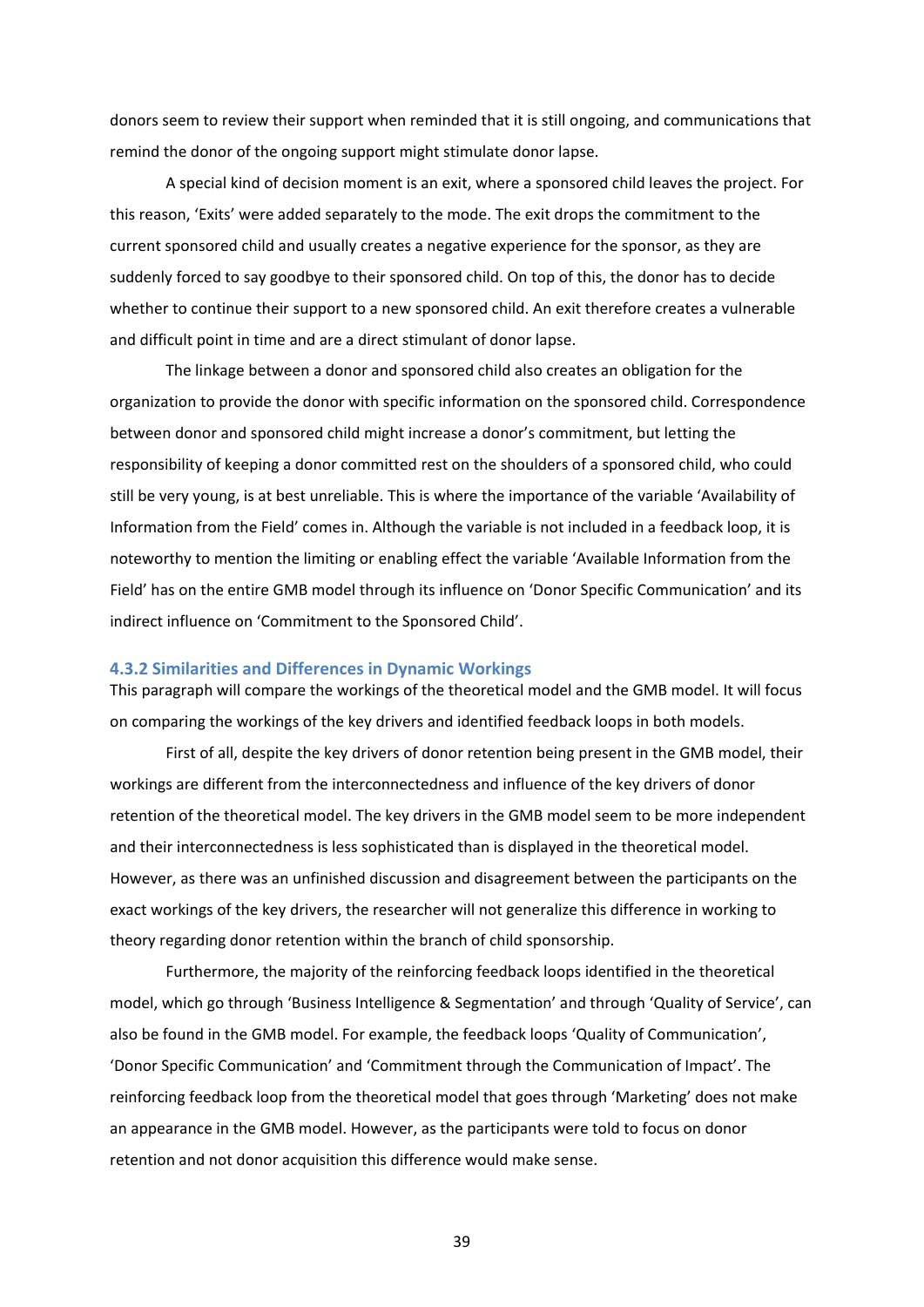Further differences in the dynamic workings were the feedback loops in the GMB model such as 'Growth through Word of Mouth', 'Staff Motivation' and 'Growth and Capacity'. However, these seem to be the result of a difference in abstraction level. The theoretical model is very high in abstraction, while the GMB model includes variables such as the likelihood a donor would recommend the non-profit organization (modelled as NPS, Net Promotor Score) or the available FTE's and volunteers the non-profit organization has to work with. Regular non-profit organizations will also have to hire staff or attract volunteers will similarly also have a reputation amongst their donors. The differences are therefore not true differences in the dynamic workings of the model, rather differences in abstraction level.

The balancing feedback loop of 'Increased Probability of Errors through Donor Specific Communication' that can be found in the GMB model is an interesting one. On the one hand it points out a valid problem with more personalized communications – the chance of errors increases as the communications become more personal and targeted. On the other hand, is it a feedback loop that assumes that the communication will be done by employees. This is where the implementation of automated systems could shine and, if done well, mitigate the risk of errors in communication.

Moreover, there are the additional feedback loop called 'Commitment through Correspondence with Sponsored Child' and 'Commitment through the Communication of Impact', which also works through the variable of Commitment to the Sponsored Child. As the Commitment to the Sponsored Child is a variable found to be important to the child sponsoring branch of nonprofit organizations specifically, these feedback loops are specific to the branch as well.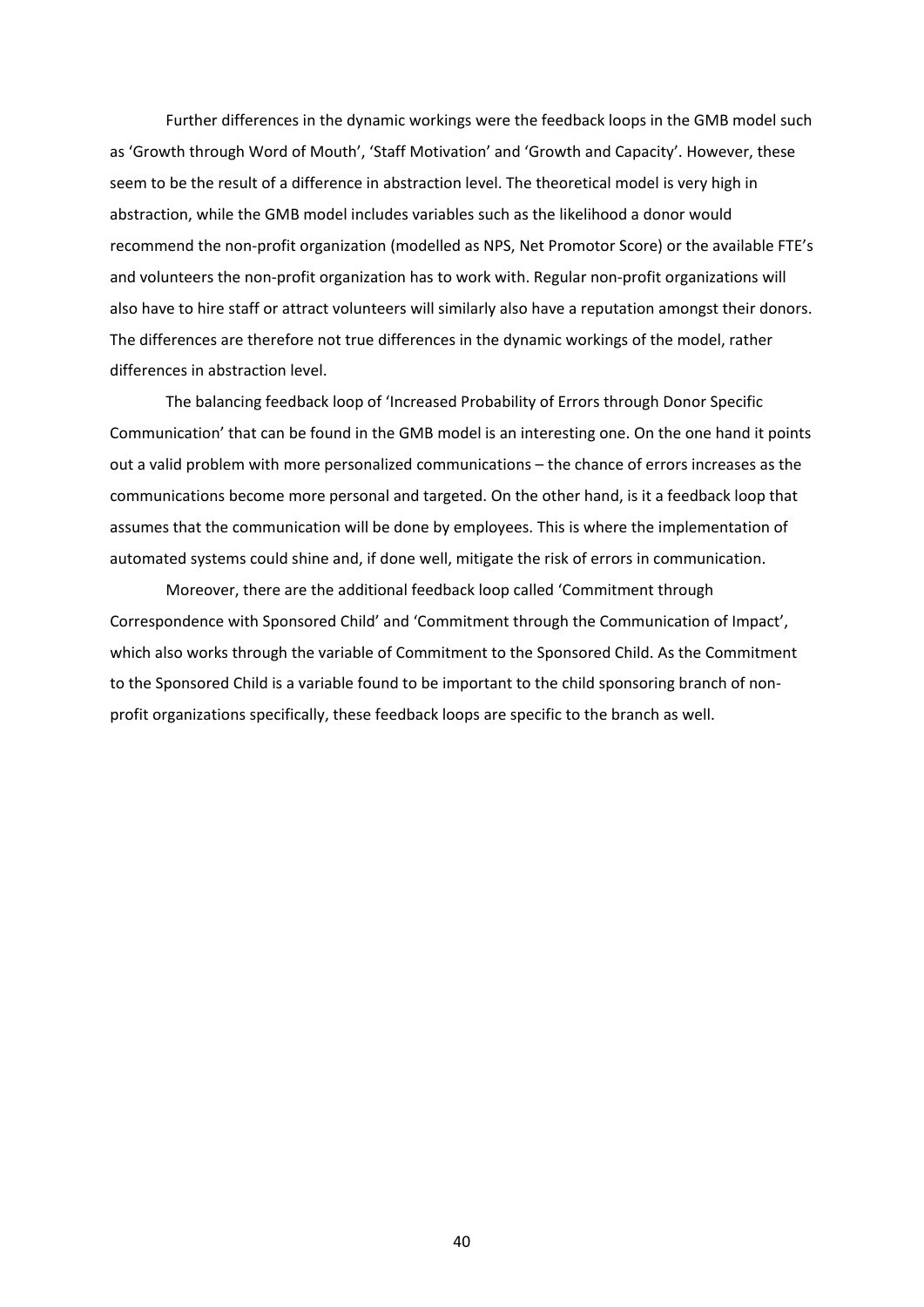# <span id="page-41-0"></span>**5. Conclusions and Discussion**

# <span id="page-41-1"></span>**5.1 Conclusions**

In this paragraph, the research question will be answered by answering the sub questions. The research question of this research is as follows:

*Which key variables, dynamic relations, and corresponding policy implications can be identified within the topic of donor retention within the child sponsorship branch of the non-profit sector?*

This question will now be answered by answering the following sub questions:

# **What are the key variables that determine donor retention within the child sponsorship branch of the non-profit sector?**

To answer this sub question, the theoretical model of donor retention for the non-profit sector in general was compared to the GMB model. The key variables of Commitment, Trust, Satisfaction, Identification, Quality of Service are key variables that the child sponsorship branch shares with the non-profit sector in general. Furthermore, the key variables of 'Commitment to the Sponsored Child' and 'Availability of Information from the Field' were found to be specific additions to the branch of child sponsorship non-profit organizations.

# **Which dynamic relations can be identified for the key variables of donor retention within the child sponsorship branch of the non-profit sector?**

Increased donor retention through reinforcing feedback loops through the variables of 'Quality of Service' and 'Business Intelligence & Segmentation' are feedback loops that the child sponsorship branch shares with the non-profit sector in general. Furthermore, the reinforcing feedback loops 'Commitment through Correspondence with Sponsored Child' seems to be specific to the branch of child sponsorship, as well as 'Commitment through the Communication of Impact' in its working through the variable 'Commitment to the Sponsored Child'.

The addition of the dimension of 'Commitment to the Sponsored Child' to Commitment seems to be a huge advantage for the child sponsorship branch of the non-profit sector. This is reflected in the high average of 9 years of past support that each donor gave that left Compassion Nederland in the period of January-May 2021.

However, donor retention through commitment to sponsored child creates an obligation to provide the donor with specific information on the well-being and progress on the child, which is where the variable of 'Availability of Information from the Field' plays a central role within the model. The link between a donor and sponsored child also creates a vulnerable and difficult point in time when a sponsored child leaves the project, represented as the variable 'Exits'. For Compassion Nederland, an exit of a sponsored child is the number one reason for lapse.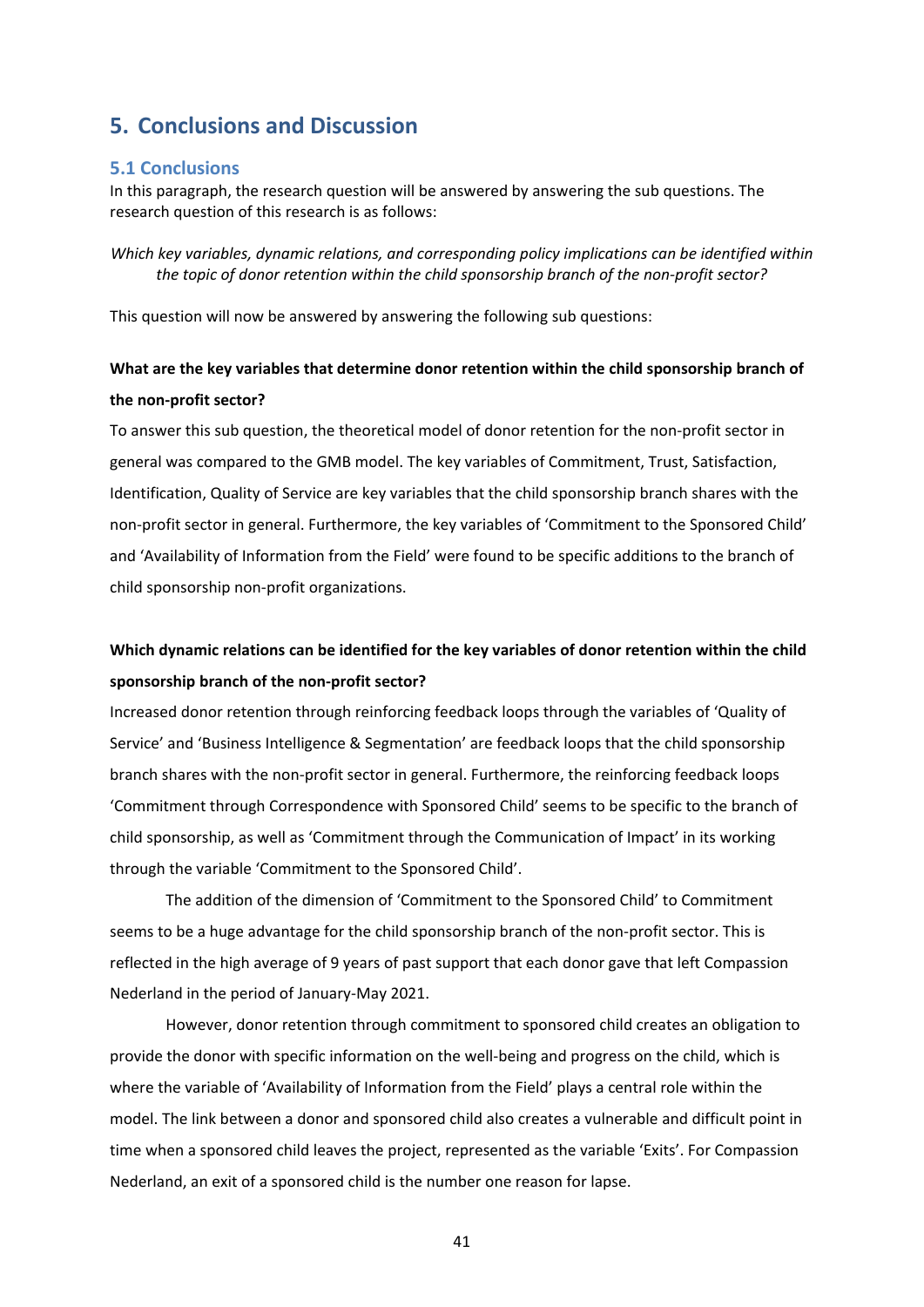# **What are the policy implications of the identified factors and dynamic relations within donor retention within the child sponsorship branch of the non-profit sector?**

From the comparison between the theoretical model and the GMB model, it became clear that the importance of the quality of service provided and the use of Business Intelligence and segmentation applies to the non-profit sector as a whole, as well as for the branch of child sponsorship. The first recommendation therefore is to invest in the quality of service and the use of Business Intelligence and segmentation tools. The Business Intelligence and segmentation tools can also help in determining the right content and frequency of communication for donors, as not to create any unnecessary decision moments, while still improving donor retention as much as possible.

Furthermore, as the key driver of commitment has an additional input within the child sponsorship branch, namely the commitment to the sponsored child. The additional commitment this brings is an advantage. However, it is important to consider its implications. First of all, nonprofit organizations within the child sponsorship branch would do well to ensure that information about the sponsored children's well-being and progress will be provided by the field and adequately communicated to donors.

Second and lastly, non-profit organizations within the child sponsorship branch should be careful about balancing both the commitment to the sponsored child and commitment to the non-profit organization. When the commitment to the sponsored child is high, but there is no commitment to the specific organization, the chances of donor lapse increase when the sponsored child leaves the project. Therefore, non-profit organizations within the child sponsorship branch would do well to try to achieve commitment of donors to the organization as well as to the sponsored child.

# <span id="page-42-0"></span>**5.2 Discussion**

In this paragraph the discussion on the research will take place. There are several noteworthy points to discuss.

First, there are a few methodological limitations to the research. First of all, the theoretical model that was constructed in chapter two was constructed by the researcher. Although based on literature, the process of distilling the vast amounts of information found in literature to a theoretical model involves some discernment from the researcher. Other researchers might disagree on the exact construction or workings of the model.

Moreover, the method of group model building that was used is subjective in nature, as it aims to capture the mental models of different participants, and might therefore not be deemed as reliable as other types of methods. However, the participants were purposely invited from throughout the organization, in order to prevent a one-sided view on the workings within the organization.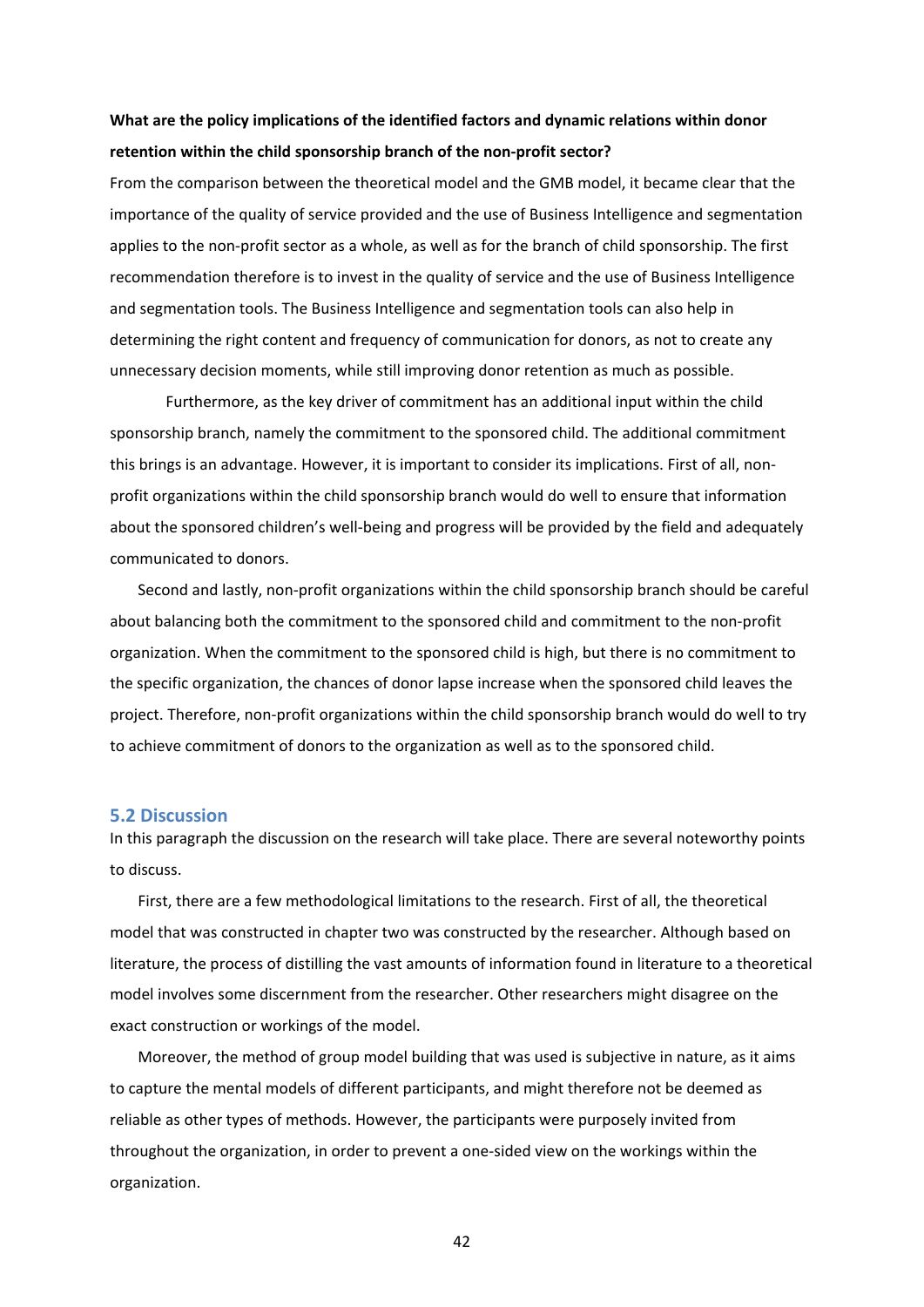Another disadvantage of the Group Model Building method is the difficulty of facilitating the process. With many participants, a lot of information is shared in a short amount of time, and each participant has his or her own personality that has an effect on the group dynamic. Even though the facilitator was joined by a co-facilitator during the sessions, both of the facilitators were quite inexperienced. Even though the GMB model resulting from the sessions gives valuable insights, it might have been lifted to a higher level by someone more experienced. A critique on the current model that can be made is that it contains several different levels of abstraction, and is therefore a bit unbalanced. It was also hard to balance between what was said and what was added and agreed upon within the model. For example, one participant brought up the importance of the service level of business partners of Compassion Nederland. As it wasn't added to the model and also didn't fit in with the explanation of the model and its workings, it was left out. However, this is an example of the researcher having to balance the many things that were said during the group model building sessions with finding the narrative of the eventual model, with the risk of leaving variables or notes that might have been of value. The methodology of the thesis would have been improved by not only adding another facilitator, but making sure that at least one of the facilitators was experienced in the method of Group Model Building.

Another thing that should be mentioned is that the recording from the first of the six group model building sessions that were held crashed when saving. This is why there is no transcript of that session. Fortunately, the content of the first session contained only an introduction to the project and a brainstorm-like exercise to get the participants familiar with thinking in the way of System Dynamics. The researcher also noticed that the ideas from the first sessions that were deemed important made their way back into later sessions. The actual input that was used for the thesis was done in the last five sessions, which were recorded successfully and transcribed.

Another limitation has to do with the external validity. Although Compassion Nederland is a large organization, certainly within its larger context of Compassion International, the research remains only a singular case study. However, the aim of the study is not to achieve statistical generalization, but analytical or theoretical generalization. The similarities and differences between the theoretical model and the model that was found through the research are valuable contributions as they contribute to the existing literature on the subject of donor retention.

This leads us to the theoretical implications of the research. The findings of this extend the current literature on donor retention by partly validating the workings of donor retention as described in literature for the specific branch of child sponsorship, as well as extending the literature by the findings of additional workings that are specific to the branch of child sponsorship. However, as this is a single case study, the results should be seen in the correct light of exploration of the topic of donor retention within the child sponsorship branch.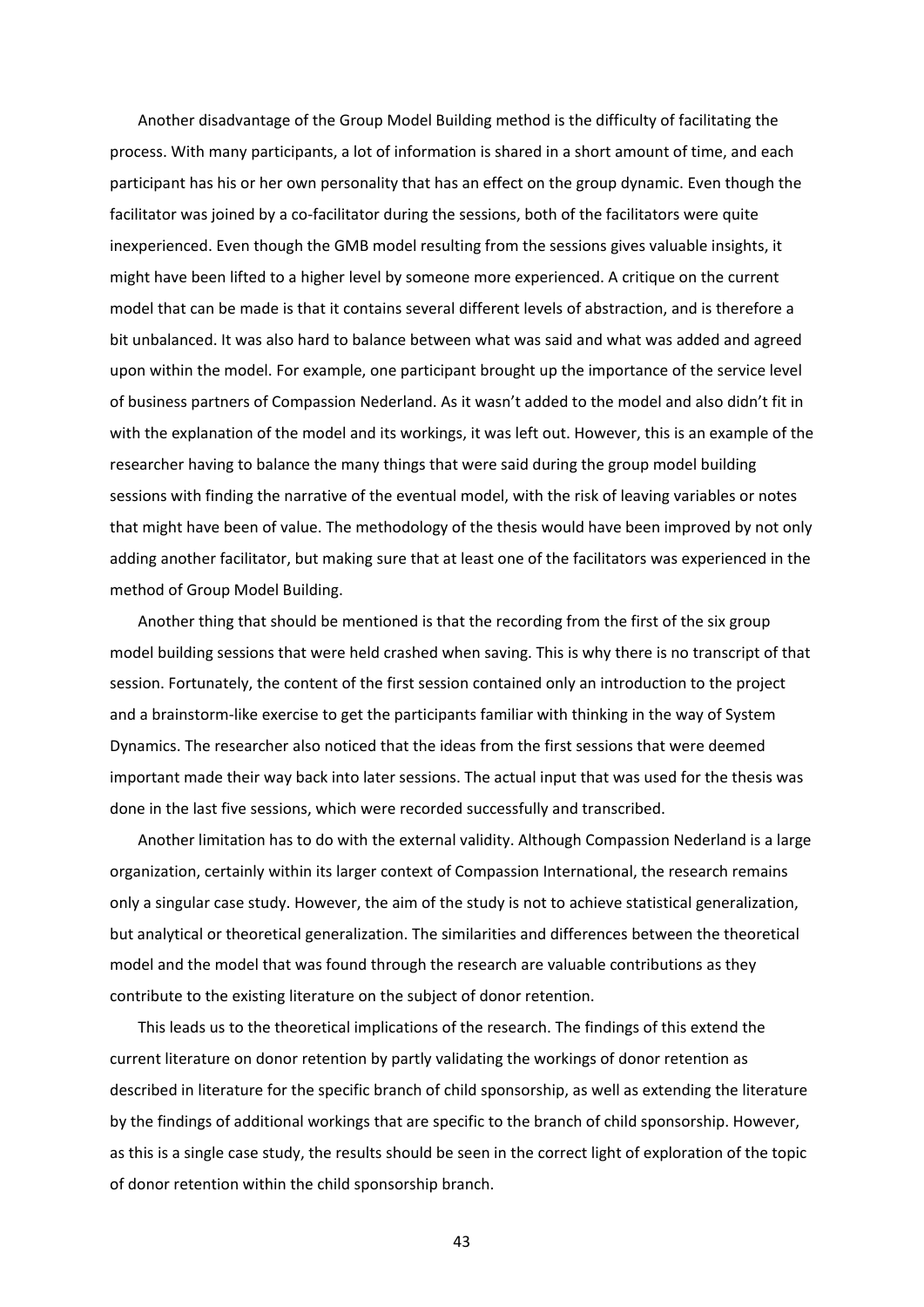This brings us to the last point to discuss, which is that the results from the research lead to several suggestions for future research. First of all, it would be very valuable if further research was done on the theoretical model proposed in chapter two in order to test it and assign relative weights to the relations and feedback loops present. This would provide the non-profit sector with a tested dynamic model of donor retention, where the importance and implications of the variables and feedback loops are represented even more clearly. The second suggestion for future research would be to deepen the knowledge of donor retention within the child sponsorship branch. This research provided clues for key variables specific for the branch, like 'Availability of Information from the Field' or 'Commitment to Sponsored Child'. It would be valuable to know the more intricate workings of these variables, important elements within these variables, and ways to influence them. The third and last suggestion for future research concerns the balance between the commitment to the sponsored child and the commitment to the non-profit organization. Information on how to achieve this balance and mitigate the risk of donor lapse after an exit would be very valuable information for non-profit organizations within the child sponsorship branch.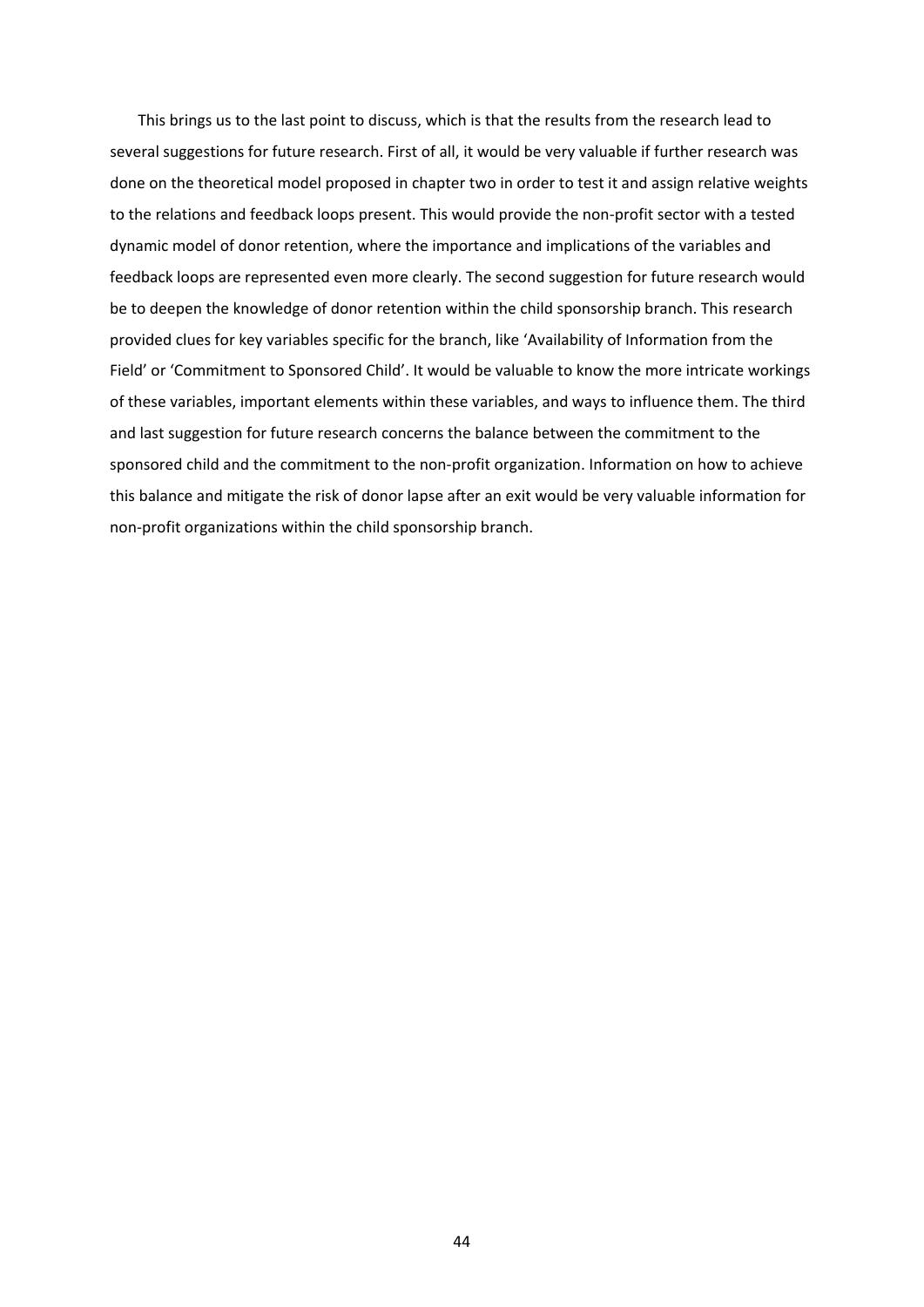# <span id="page-45-0"></span>**6. Practical implications and recommendations for Compassion Nederland**

As the last sub question of the research already discussed the implications of the findings for the non-profit branch of child sponsorship as a whole, this section will discuss the practical implications and recommendations for Compassion Nederland.

The first recommendation from the third sub question to invest in the quality of service and the use of Business Intelligence and segmentation tools also applies to Compassion Nederland. Avoiding unnecessary decision moments while still fostering donor retention is important and segmentation of the donor base can help with this. It would be good to know what kind and what frequency of communication would suit each segment of the donor base, in order to achieve the highest increase of donor retention.

Business Intelligence and segmentation might also help with reducing donor lapse after an exit of a sponsored child. As discussed earlier, Compassion Nederland now transfers the donor's support to a new sponsored child after an exit occurs. While a large part of donors accepts this, another part is dissatisfied with this approach and will leave Compassion Nederland. By applying segmentation and designing a custom approach for different segments of the donor base after an exit, the percentage of donor lapse after an exit might be decreased.

Another recommendation would be to invest in balancing the commitment to the sponsored child and to Compassion Nederland as an organization. Ideally, Compassion Nederland should aim to achieve a high commitment of donors to the organization as well as high commitment to the sponsored child. Increasing the commitment of the donor to Compassion Nederland could be done through increased communication about the impact Compassion Nederland is having in the world as an organization specifically. This could be aided again by Business Intelligence and segmentation, perhaps by providing information on the impact Compassion Nederland is having in the country of the sponsored child. Increased commitment to the sponsored child could be achieved through increasing the available information from the field and increase communication to donors on the well-being and progress of their sponsored child.

This brings us to the last recommendation, which concerns the available information from the field. Compassion Nederland is part of Compassion International and is therefore dependent on the international organization for the supply of this information. The recommendation for Compassion Nederland would therefore be to start a conversation on an international level about the kind of information that is needed from the field in order to increase donor retention, and how this information can be attained from the field.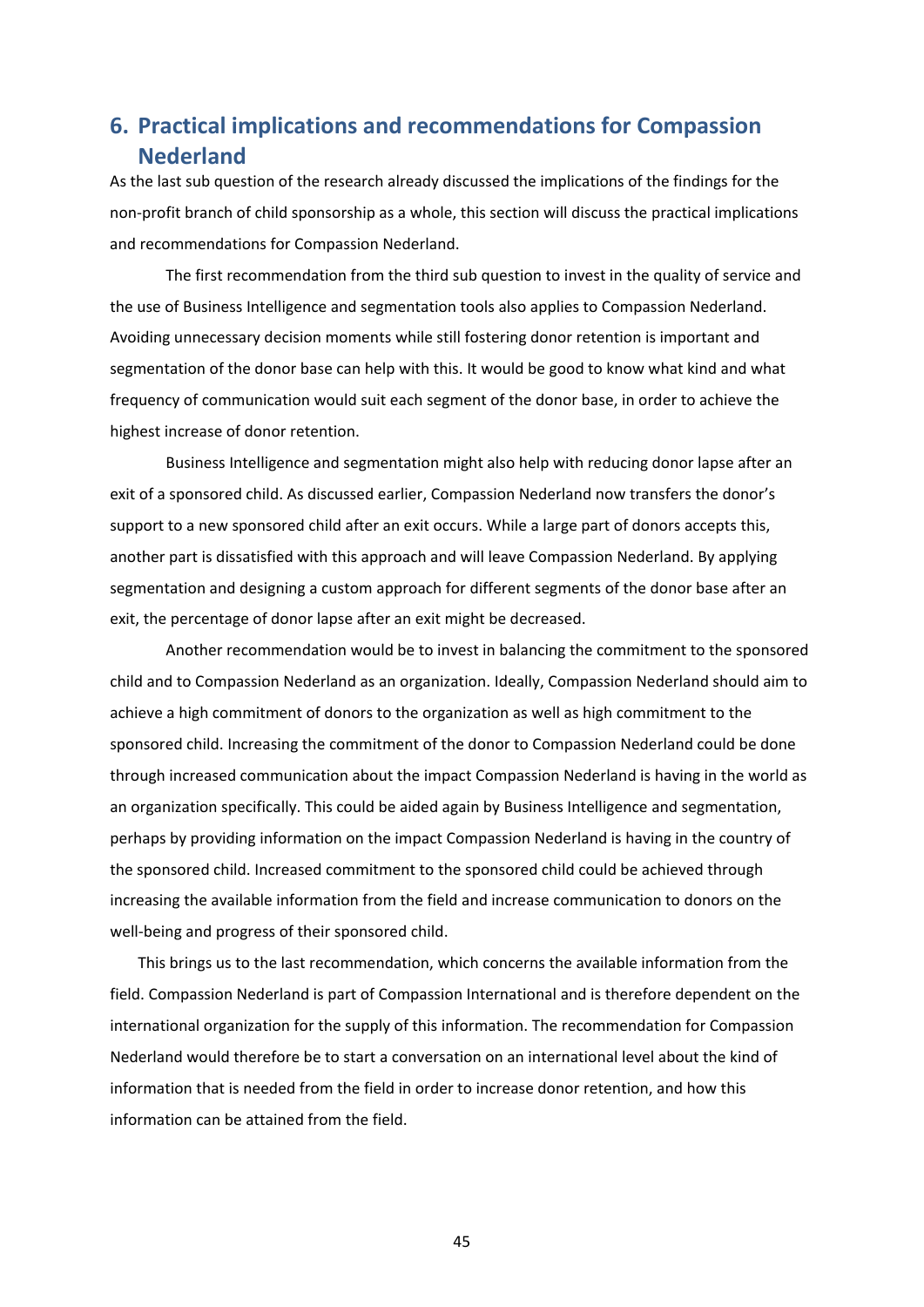# <span id="page-46-0"></span>**7. References**

- Andersen, D. F., & Richardson, G. P. (1997). Scripts for group model building. *System Dynamics Review: The Journal of the System Dynamics Society*, 13(2), 107-129.
- Arnett, D. B., German, S. D., & Hunt, S. D. (2003). The identity salience model of relationship marketing success: The case of non-profit marketing. *Journal of marketing*, 67(2), 89-105.

Barber, P.; Levis, B. 2013. *Donor Retention Matters*. Urban Institute, January 2013.

- Bekkers, R. (2003). Trust, accreditation, and philanthropy in the Netherlands. *Nonprofit and Voluntary Sector Quarterly*, 32(4), 596-615.
- Bleijenbergh, I., 2016. *Kwalitatief onderzoek in organisaties.* Boom Lemma Uitgevers.
- Bittschi, B., Dwenger, N., & Rincke, J. (2020). Water the flowers you want to grow? Evidence on private recognition and donor loyalty. *European Economic Review*, 131, 103624.

Compassion Nederland, 2020. *Hoofdpagina*, accessed on 30-03-2021[:https://www.compassion.nl/](https://www.compassion.nl/)

Denscombe, M. 2020. *Research Proposals: A practical guide*. McGraw-Hill Education.

- Eccles, R. G., Ioannou, I., & Serafeim, G. (2012). *The impact of a corporate culture of sustainability on corporate behavior and performance* (No. W17950). Cambridge, MA: National Bureau of Economic Research.
- Fullerton, G. (2003). When does commitment lead to loyalty?. *Journal of service research*, 5(4), 333- 344.
- Jameson, T. (2017). *Communication strategies as drivers of non-profit donor retention* (Doctoral dissertation, Walden University).
- Jay, E.; Seargant, A. 2004. *Building Donor Loyalty: The Fundraiser's Guide to Increasing Lifetime Value.* Josey-Bass.
- Johnson, M. D., Herrmann, A., & Huber, F. (2006). The evolution of loyalty intentions. *Journal of marketing*, 70(2), 122-132.
- Király, G., & Miskolczi, P. (2019). Dynamics of participation: System dynamics and participation—An empirical review*. Systems Research and Behavioral Science*,36(2), 199-210.
- Merchant, A., Ford, J.A. & Sargeant, A. (2010) 'Don't forget to say thank you': The effect of an acknowledgement on donor relationships, *Journal of Marketing Management*, 26:7-8, 593- 611, DOI: 10.1080/02672571003780064
- Morgan, R. M., & Hunt, S. D. (1994). The commitment-trust theory of relationship marketing. Journal of marketing, 58(3), 20-38.
- Naskrent, J., & Siebelt, P. (2011). The influence of commitment, trust, satisfaction, and involvement on donor retention. *Voluntas: International Journal of Voluntary and Non-profit Organizations*, 22(4), 757-778.

Nathan, A., & Hallam, L. (2009). A qualitative investigation into the donor lapsing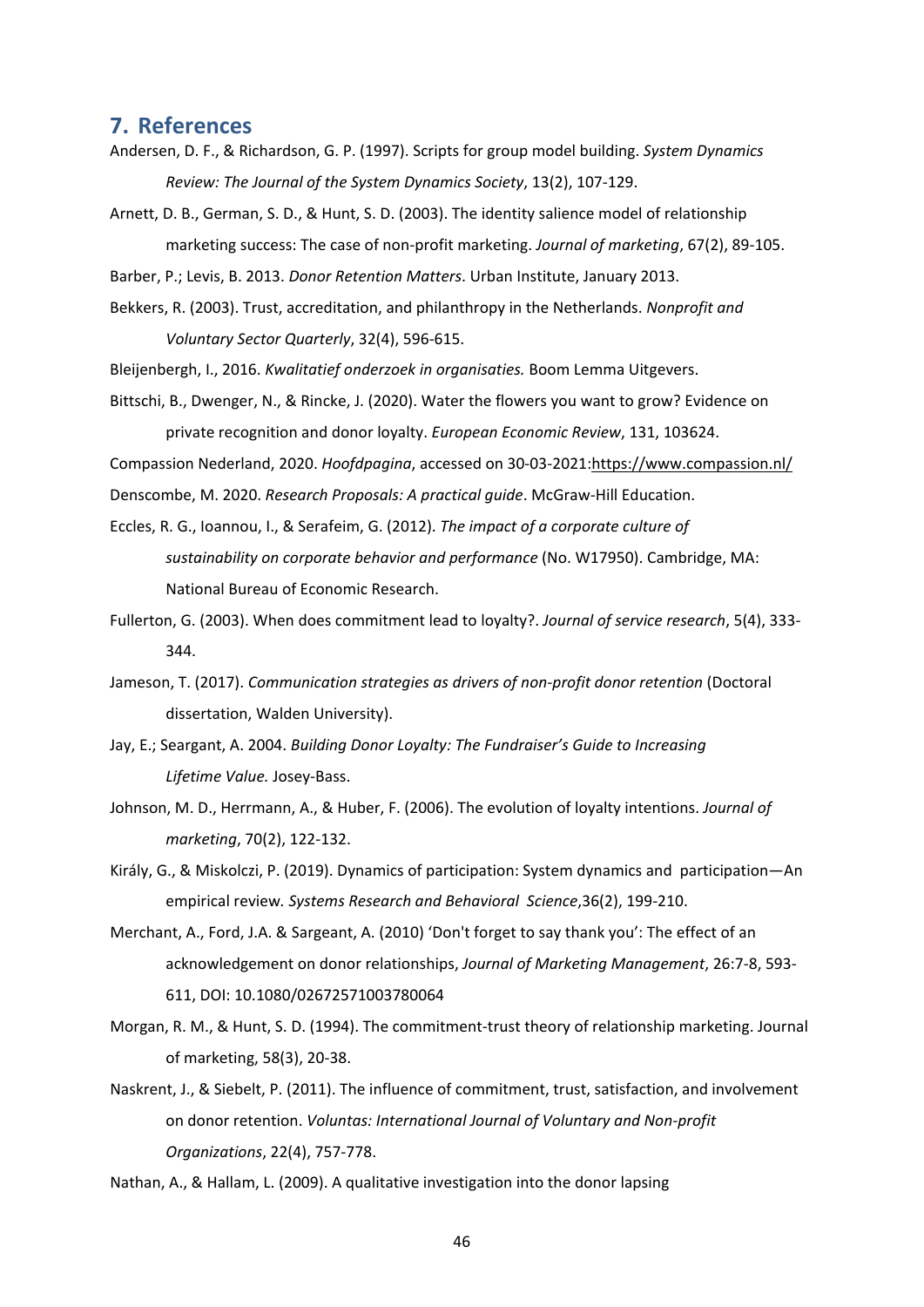experience. *International Journal of Non-profit and Voluntary Sector Marketing*, 14(4), 317- 331.

- Prendergast, G. P., & Maggie, C. H. W. (2013). Donors' experience of sustained charitable giving: A phenomenological study. *Journal of Consumer Marketing*.
- Purvis, B., Mao, Y., & Robinson, D. (2019). Three pillars of sustainability: in search of conceptual origins. *Sustainability science*, *14*(3), 681-695.
- Ramanath, R. 2016. Unpacking Donor Retention: Individual Monetary Giving to U.S.-Based Christian Faith-Related, International Nongovernmental Organizations. November 2016 *Religions* 7(11):133
- Ranganathan, S. K., & Henley, W. H. (2007). Determinants of charitable donation intentions: a structural equation model. *International journal of non-profit and voluntary sector*

*marketing*,

13(1), 1-11.

Rouwette E.A.J.A. (2016) *The Impact of Group Model Building on Behavior*. In: Kunc M.

- Richardson, G. P. (2011). Reflections on the foundations of system dynamics. *System Dynamics Review*, 27(3), 219-243.
- Sargeant, A. (2001a). Managing donor defection: Why should donors stop giving?. New directions for philanthropic fundraising, 2001(32), 59-74.
- Sargeant, A. (2001b). Relationship fundraising: How to keep donors loyal. *Non-profit Management and Leadership*, 12(2), 177-192.
- Sargeant, A. 2013. *Donor Retention: What Do We Know and What Can We Do About It? Non-profit Quaterly.*
- Sargeant, A., Ford, J. B., & West, D. C. (2005John)*.* Perceptual determinants of non-profit giving behavior. *Journal of business research, 59(2), 155-165.*
- Sargeant, A., & Lee, S. (2002). Individual and contextual antecedents of donor trust in the voluntary sector. Journal of Marketing management, 18(7-8), 779-802.
- Sargeant, A., & Lee, S. (2004). Trust and relationship commitment in the United Kingdom voluntary sector: Determinants of donor behavior. *Psychology & Marketing*, 21(8), 613-635.
- Sargeant, A., West, D. C., & Ford, J. B. (2004). Does perception matter?: an empirical analysis of donor behaviour. The Service Industries Journal, 24(6), 19-36.
- Sargeant, A., & Woodliffe, L. (2005). The antecedents of donor commitment to voluntary organizations. *Non-profit Management and Leadership*, 16(1), 61-78.
- Schroeder, T. (2019). Understand Donor Retention Through Marketing*. Successful Fundraising*, 27(5), 8-8.
- Scriptapedia, 2020. *Scriptapedia.* accessed on 30-03-2021: